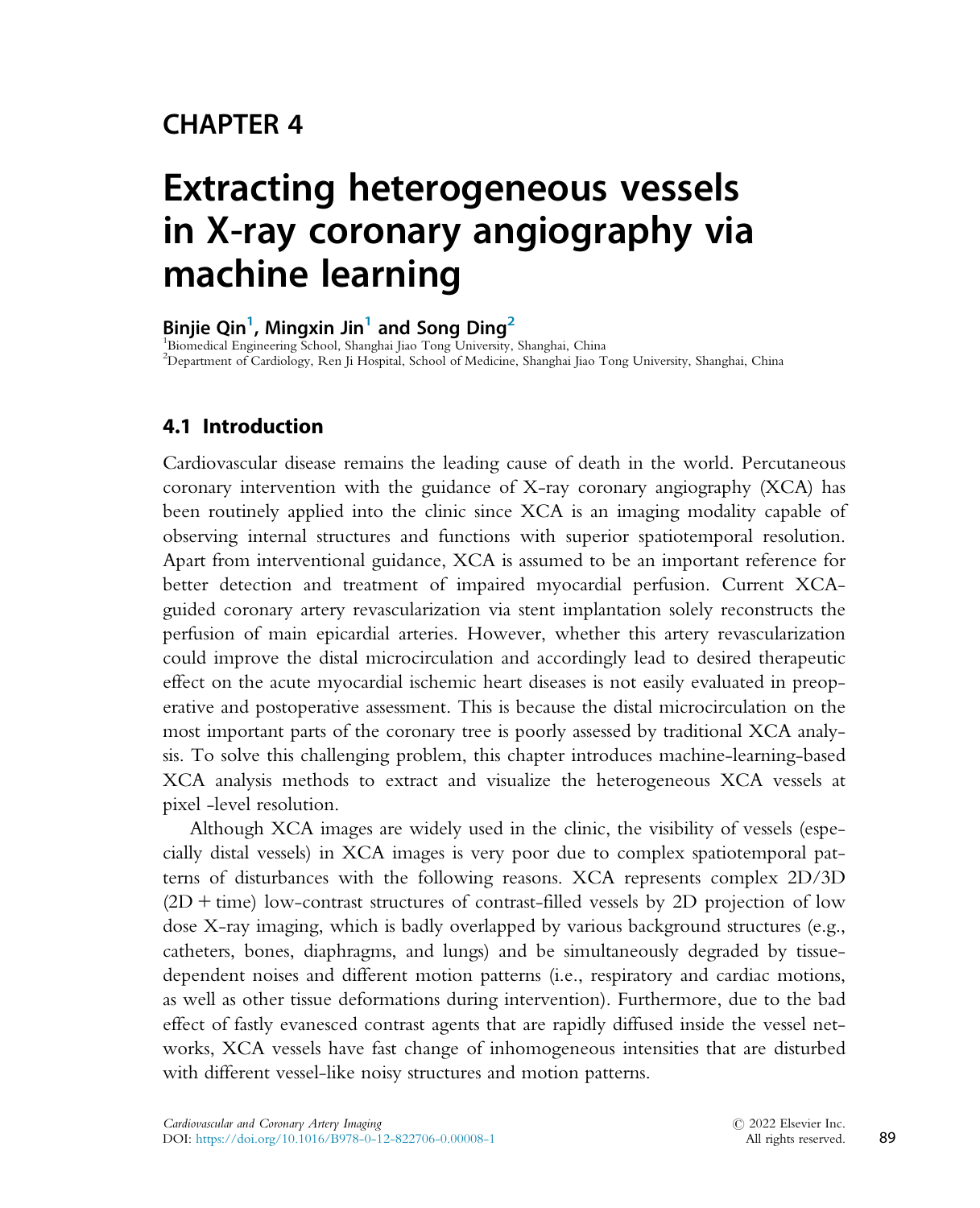Recently, extracting contrast-filled vessels from XCA data has gradually attracted attention and achieved some developments along with some advancements in medical imaging and machine learning [1]. Specifically, robust subspace learning [2] via decomposition into low-rank plus sparse matrices [3] has proven to effectively separate moving objects from the background. Based on the fact that XCA sequence can be modeled as a sum of lowrank background structures and sparsely distributed foreground contrast-filled vessels, robust principal component analysis (RPCA)  $[4-8]$  is effectively exploited to extract the moving contrast agents of vessel networks from the noisy complex backgrounds. However, various RPCA-based methods  $[5-11]$  still cannot perfectly extract the contrastfilled vessels from the dynamic and complex backgrounds that have nonlocally coupled properties of low rankness, motion patterns, and vessel-like noisy artifacts.

With the popularity of data-driven deep learning in medical imaging including cardiac image segmentation [12], recent patch-based [13,14] or image-based [15,16] deep learning works have designed convolutional neural networks (CNN) [13,17] and encoder-decoder architectures  $[14-16,18]$  to segment entire vessel networks from the XCA sequences. By exploring various prior knowledges with image enhancement [13,16], attention mechanism [15], and transfer learning strategy [16,17], these deep learning-based methods have indeed improved the vessel segmentation performances. But there are still challenges or limitations in the noisy annotated datasets [19,20] and class imbalance problems [15].

By embracing the challenge in highlighting the minority class of foreground vessels from the majority class of complex backgrounds in XCA, we were inspired to enjoy the advantage of having taken the opposite tack by masking the initially segmented vessels as missing entries of backgrounds, such that our recently published work [21] completed the whole backgrounds of XCA via tensor completion of background layer and then subtracted the completed background layer from whole XCA sequence to well recover the heterogeneous vessels' shape and intensity. This chapter provides an overview of these related works in Section 4.2, and introduces our recent machine learning-based works on the RPCA-based vessel extraction in Section 4.3, encoder-decoder-based deep vessel segmentation networks with XCA-dedicated architecture design in Section 4.4, and heterogeneous vessel recovery with tensor completion of background layer in Section 4.5. The final discussion and conclusion are given in Section 4.6.

#### 4.2 Related works

Most blood vessel extraction or vessel segmentation methodologies were reviewed in the papers  $[22,23]$  and recently updated in the works  $[24-27]$ . These review papers have mostly focused on various medical imaging modalities such as magnetic resonance angiography, computed-tomography angiography but rarely on XCA. Currently, there are few works dealing with vessel extraction for XCA, except for the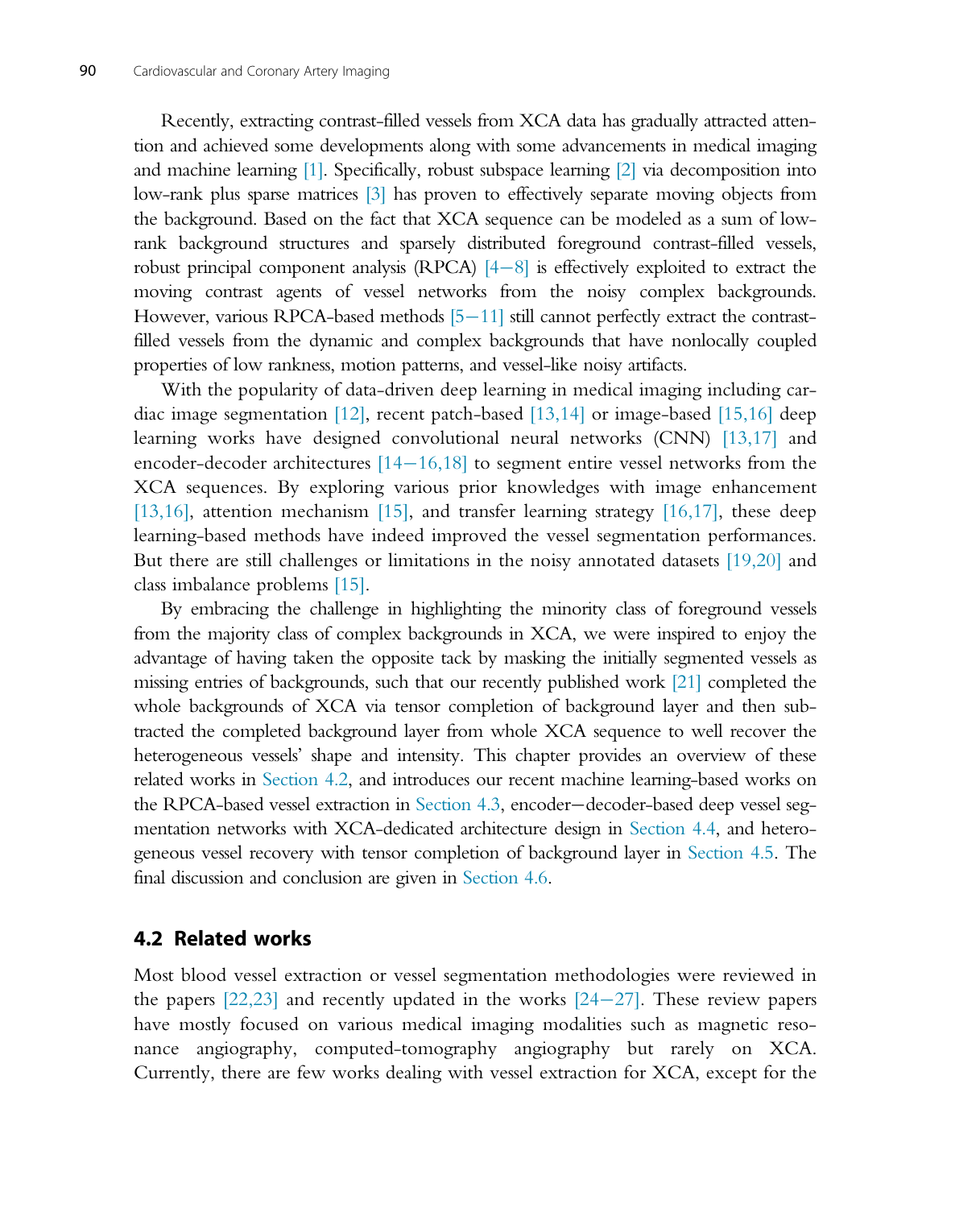review [28] on reconstruction of high-contrast coronary arteries from X-ray angiography by focusing on the theoretical features in model-based tomographic reconstruction of coronary arteries. Generally, XCA vessel extraction works can be classified as three types of methodologies. First, earlier works extract blood vessels via digital subtraction angiography (DSA) that subtracts a precontrast mask image from later contrast images to clearly visualize the contrast-enhanced blood vessels and remove the interfering backgrounds. However, this simple technique has difficulty in handling vessels with a lot of motion artifacts since the vessels' surrounding backgrounds always have local tissue motions, noisy intensity variations, and interventional changes during DSA imaging. To reduce the motion artifact, image registration method is required to match the locally deformed mask images to the live images for minimizing their dissimilarity. Coupling with RPCA-based vessel enhancement method, the authors in the work [29] have generated a vascular roadmap that enables visualization of an entire blood vessel by combining multiple enhanced images with image registration. However, the registration-based vessel extraction methods have an unsolved challenging problem of nonrigid image registration with local large deformations and noncorresponding outlier features [30,31], therefore they cannot ensure the efficiency in reducing the sensitivity to the outlier features and motion artifacts of XCA imaging with the locally deformed backgrounds.

Second, most XCA vessel extraction methods generally belong to the machine learning-based algorithms by combining various model-based methods with various vessel filtering techniques including nonlinear and nonlocal filtering methods  $[24-27,32,33]$ . These integrated vessel extraction approaches usually involve two steps: a filtering step for enhancing and extracting vessel-like features and a modebased classification step for highlighting the featured vessel pixels from the backgrounds. After the XCA images were denoised and enhanced, the model-based methods usually have highlighted the target vessels for further vessel refinements by formulating it as an energy optimization problem [1], which have included motion layer separation such as low-rank plus sparse decomposition modeling [4] (see Section 4.3), deformable models such as active contour [34], graph-based modeling [35], minimal path optimization [36-38], and tube-like or tree-like structure tracking model [39]. Among these model-based methods, the active contour models with level set evolution are developed and classified into region-based and edge-based models with various improvements for image segmentation. It has recently been proven that the hybrid variants combining both region and edge information [34] can improve the vessel segmentation performance. But these methods are usually sensitive to model initialization and have limited performances in extracting the real vessels with intensity inhomogeneity as well as varied vessel shapes and topologies from many vessel-like blurry edges in complex backgrounds. Furthermore, the tube-like structure tracking models  $[36-38]$  have attracted some research attentions recently. However, due to the low-contrast intensity inhomogeneities, complex noise distributions, background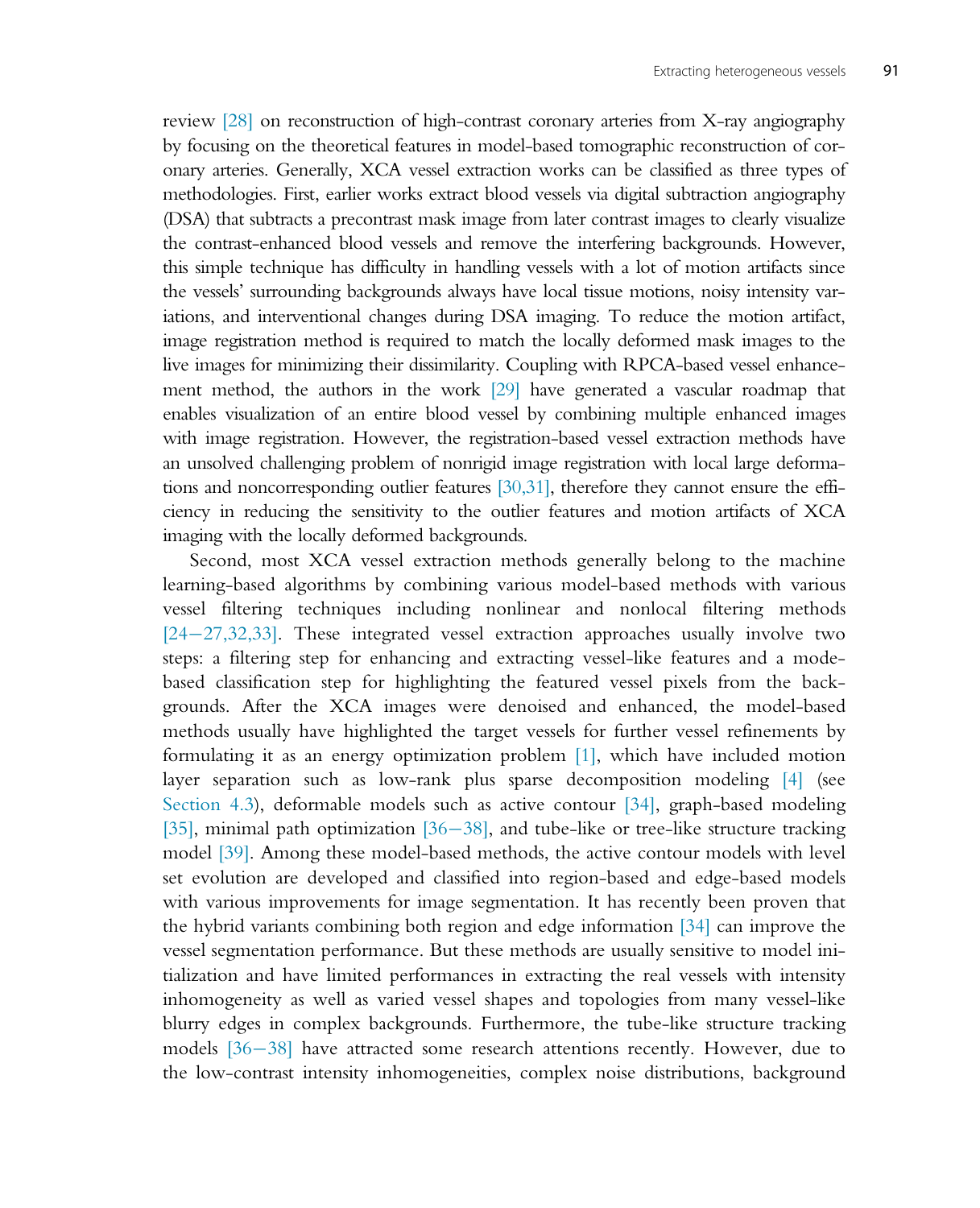overlaps, pathology and surgical changes, vessel tracking methods always result in early termination of vessel evolution when the matching between the vessel model itself and the image data in the current model neighborhood is not easily computed by both the deterministic and statistical tracking approaches.

For the filtering methods, more advanced vessel filtering methods are proposed to lift original low-dimensional image data to a high-dimensional space exploring the lifted data's multidimensional and multiscale information about the local and nonlocal curvilinear features such as orientations, phases, intensity profiles, and high-level topological and geometric features [28,33]. The nonlocal similarity-based filtering [40,41] has proven to perform well in aggregating similar patches for X-ray image denoising. In addition, new nonlocal computation schemes including the multiscale superpixels handling different vessel scales [42], nonlocal weighted fuzzy energy term in active contour models [43], and the fractional calculus [44,45] enabling long-range interaction have proven to well enhance the edge- and ridge-like features from the noisy backgrounds in medical imaging. Furthermore, inspired by the phase congruency model [46] having robustness to noise and being invariant to changes in contrast, some image enhancement methods have exploited the phase congruency based feature indicator called phase symmetry and phase asymmetry [44,47,48] to detect edge- and ridge-like features such as 2D/3D vessels. The high-level vessel feature representations have benefited subsequent classification of enhanced vessel features from complex and dynamic backgrounds. However, this vessel-feature enhancement filtering simultaneously enhances the background structures with similar vessel-like features to introduce more difficulty in subsequent vessel classification or vessel tracking. The vessel feature representations are also very important in the model-based vessel tracking methods after model initialization, where the current model's neighboring topological and geometric features are exploited to steer the evolution of model-based vessel tracking.

Third, as medical imaging data and computer power become increasingly available in our life, various data-driven deep learning network architectures have learned the end-to-end mapping between training images and their corresponding manually annotated binary ground truth maps for medical image segmentation [49,50]. By assigning a vessel or nonvessel label to each pixel, typical supervised vessel segmentation generally consists of training and testing. In the training stage, the method simultaneously learns the features and classification parameters for classifying the pixels from known labels (ground truth). After that, in test stage, the trained classifier is examined on previously unseen pixels. Generally, most current deep learning-based vessel segmentation methods are built from the encoder-decoder architectures including fully convolutional networks and U-Net [15,16,18], which learn to map input data of arbitrary sizes into a high-level feature representation with contextual information by an encoding function and then predict the output with the same size from the feature representation and recover the pixel-wise spatial detail back to the original domain. On the one hand, fusing prior knowledge about target vessels into neural network architecture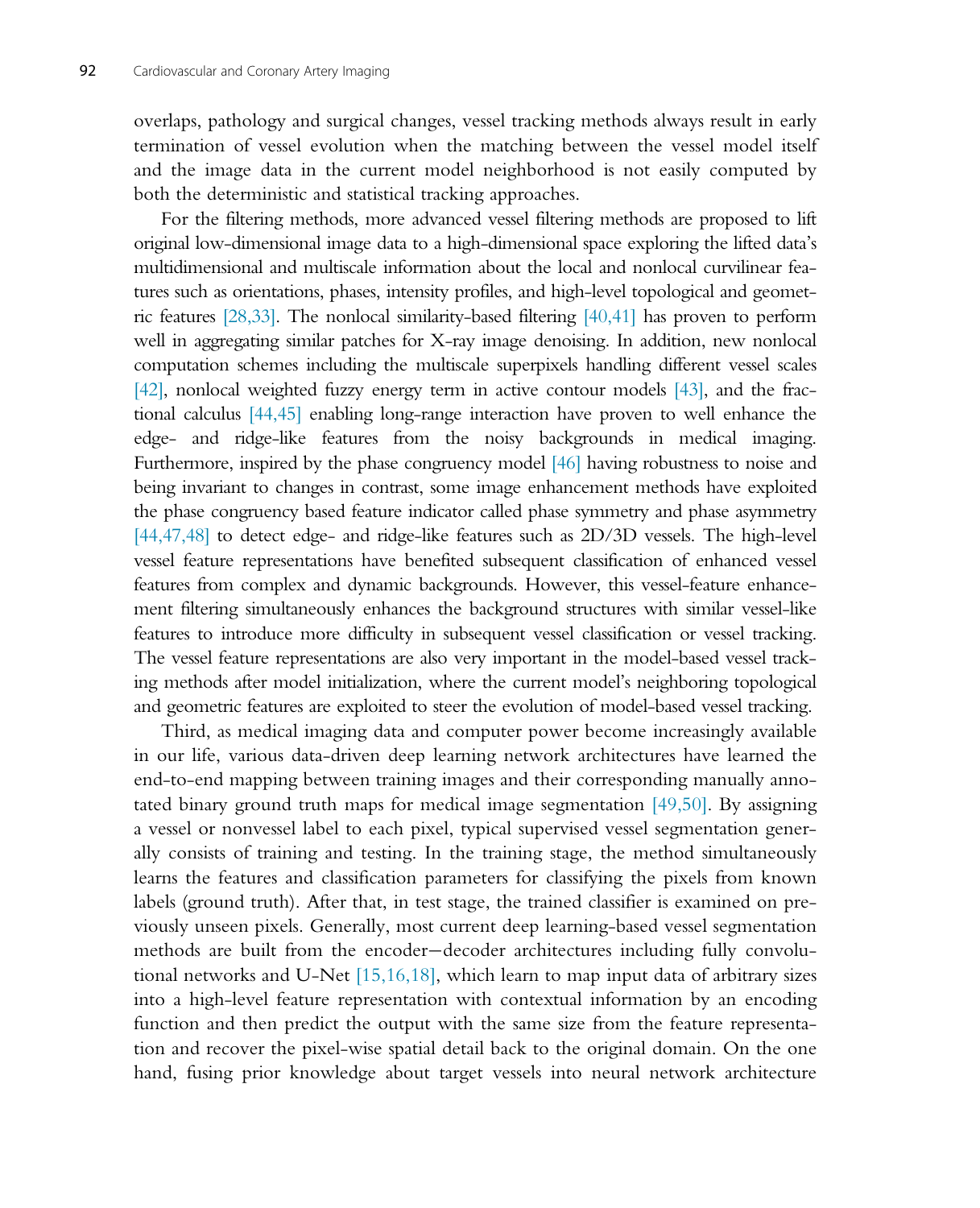such as channel attention and loss function [15], as well as preprocessing and postprocessing modules (such as conditional random field module) will certainly improve the vessel segmentation performance. On the other hand, incorporating graphical models [14] and classical model-based machine learning such as active contour models [50] into multiscale data-driven deep neural networks will enable a full exploration of contextual information about geometrical and topological features to effectively refine the vessel segmentation. Unfortunately, most existing vessel segmentation methods are solely developed for the purpose of vessel shape recovery. To the best of our knowledge, automated vessel extraction with inhomogeneous intensity recovery from XCA images is currently an unexplored task. This chapter therefore for the first time presents the complete procedures for heterogeneous vessel extraction with intensity recovery. Fig. 4.1 displays the whole procedure of this chapter: we first present motion coherency regularized RPCA called MCR-RPCA [\(https://github.com/Binjie-Qin/](https://github.com/Binjie-Qin/MCR-RPCA) [MCR-RPCA\)](https://github.com/Binjie-Qin/MCR-RPCA) [5] for extracting foreground vessels from the noisy backgrounds in Section 4.3. Our sequential vessel segmentation network called SVS-net [15] is presented in Section 4.4 to demonstrate its segmentation of entire XCA vessel networks. In Section 4.5, we introduce the work of vessel region background completion with t-TNN tensor completion (VRBC-t-TNN) for accurately recovering the heterogeneous vessel network's shapes and intensities. This heterogeneous-vessel extraction is ready for further microcirculation analysis in the clinic.

## 4.3 MCR-RPCA: motion coherency regularized RPCA for vessel extraction

#### 4.3.1 Motivation and problems

We viewed the XCA images as high dimensional video frames that have moving contrast agents continuously flowing inside vascular networks, which are distributed and overlapped within the complex backgrounds and artifacts, resulting in a big challenge for XCA analysis [5]. Fortunately, we have observed that XCA data have two specific structural characteristics, for example, the sparsity of moving contrast agent, and the similarity of background tissue structures. Then we naturally asked ourselves the question: How to simultaneously leverage the sparsity of foreground contrast agents and the similarity of the sequential backgrounds? Low-rank plus sparse modeling [2] is an effective tool to detect sparse outliers from the observed background images that are approximated with low rankness. Specifically, RPCA has been proposed in the classic work of Candès et al. [3] by decomposing the whole video data into low-rank plus sparse matrices with a convex optimization problem. Thereafter various RPCA models are exploited to outperform the state-of-the-art algorithms in many applications [4].

To directly extract the contrast-filled blood flow in vessel trajectories, the spatiotemporal sparseness and consistency of vessel trajectories within RPCA framework have been exploited in our work MCR-RPCA [5]. Specifically, based on the sparse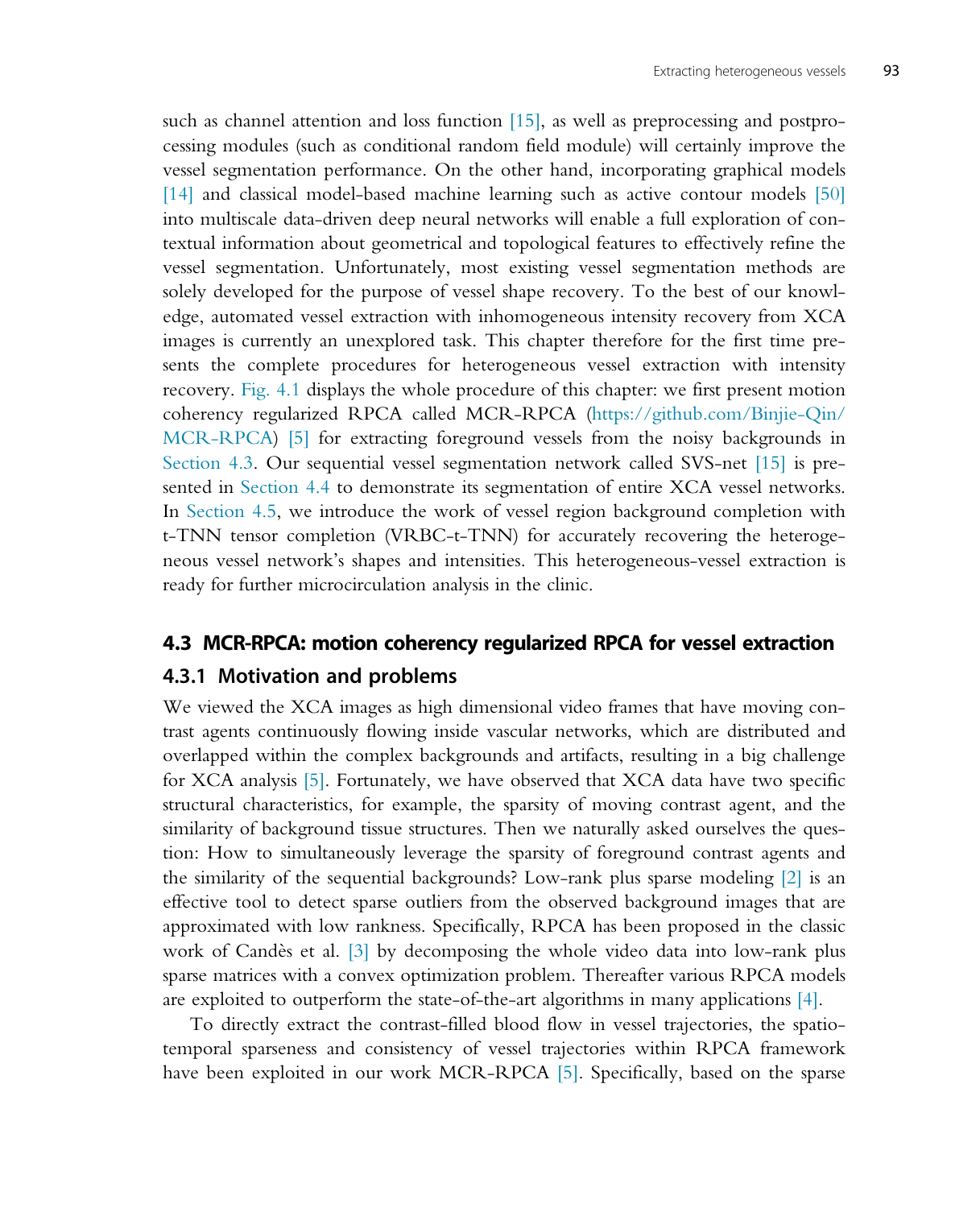

Figure 4.1 The whole procedure of extracting heterogeneous vessels in XCA for microcirculation analysis. (1) The MCR-RPCA directly separated the heterogeneous foreground vessels from the backgrounds. (2) The deep network SVS-net segmented the vessel masks from the sequential XCA images. (3) The VRBC-t-TNN method was used to complete the background regions of vessel masks for subsequently subtracting the completed background layers from the overall XCA data to recover the heterogeneous vessel network's shapes and intensities. XCA, X-ray coronary angiography; MCR-RPCA, motion coherency regularized RPCA.

and low-rank modeling of foreground/background in XCA imaging, MCR-RPCA used a statistically structured RPCA first to identify all candidate foreground vessels. Then, we imposed total variation minimization on the foreground vessel trajectories in modeling the spatiotemporal contiguity and smoothness within RPCA modeling to eliminate the backgrounds remained in the candidates.

## 4.3.2 Candidate contrast-filled vessel detection via statistically structured MoG-RPCA

Observing that the candidate foreground vessel regions are sparsely clustered and correlated within curvilinear structures, we introduced structured sparsity constraint in RPCA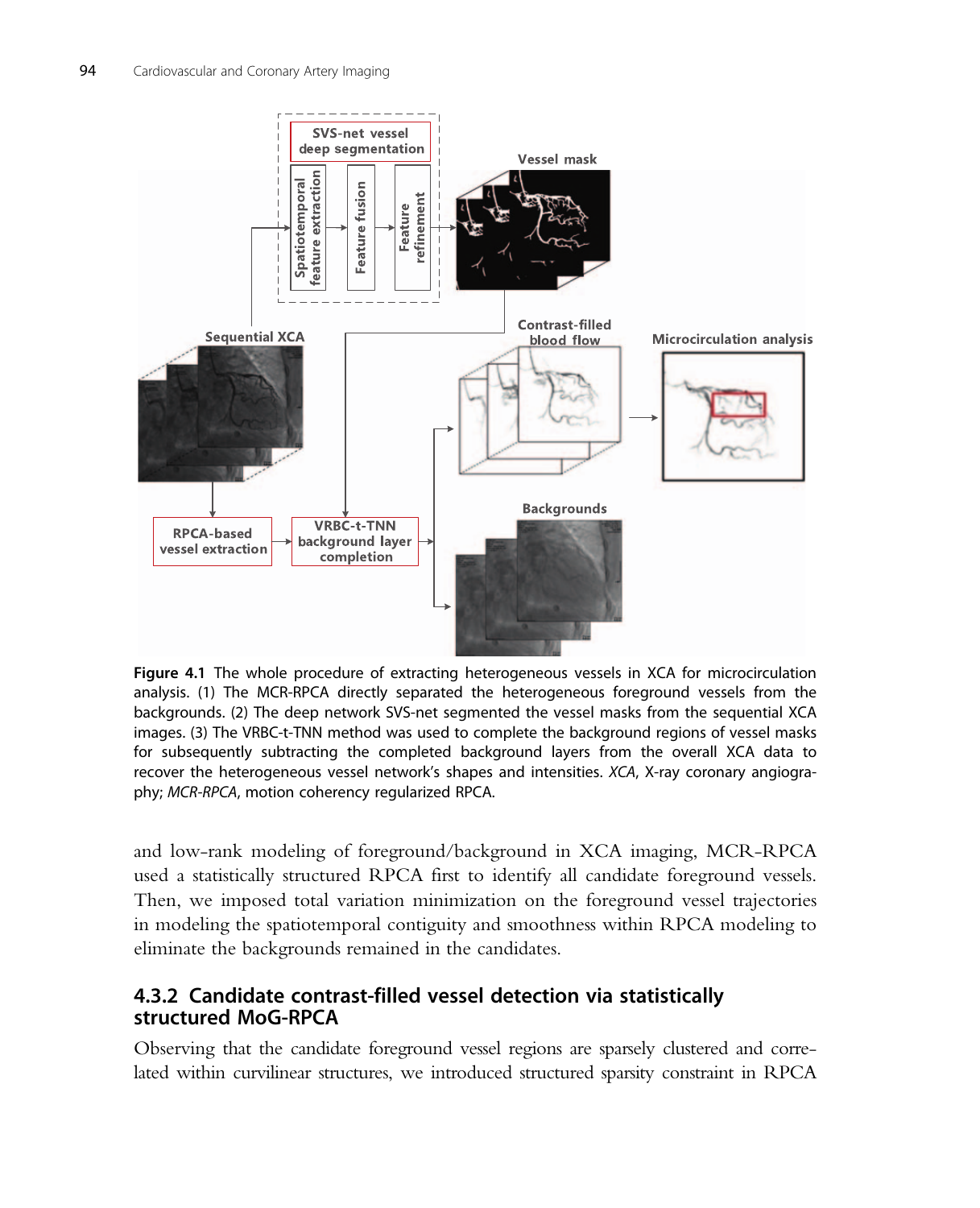for extracting all candidate contrast-filled vessels. However, the real structural pattern in foreground regions is full of the overlapping structures of vessels and other tissues via 2D X-ray projection. To sparsely regularized the complex contrast-filled vessels in the sparse matrix  $S$ , we associated the matrix  $S$  with noisy disturbances to model the moving contrast agents as a mixture of statistical structures and complex noise. Specifically, we applied mixture of Gaussian (MoG) model to statistically construct MoG-based RPCA [51] for separating the candidate contrast-filled vessels from the complex backgrounds. In fact, this MoG-RPCA has proven to achieve high detection rate of foreground moving object in some rigorous experimental evaluations using both synthetic and real videos [52].

Assuming  $\mathbf{D} = \mathbf{L} + \mathbf{S}$  where  $\mathbf{D}, \mathbf{L}, \mathbf{S} \in \mathbb{R}^{m \times n}$  are the original XCA sequence, lowrank backgrounds, and sparsely distributed vessels, respectively, we set each  $s_{ii}$  in sparse matrix S with the following MoG distribution:

$$
p\left(s_{ij}\middle|\mu,\tau,\mathbf{z}_{ij}\right)=\prod_{k=1}^K\mathcal{N}\left(s_{ij}\middle|\mu_k,\tau_k^{-1}\right)^{z_{ijk}}p\left(\mathbf{z}_{ij}\middle|\pi\right)=\prod_{k=1}^K\pi_k^{z_{ijk}}\tag{4.1}
$$

where  $z_{ij}$  is associated with  $s_{ij}$  to have a 1-of-K indicator vector  $z_{ijk} \in \{0, 1\}$ ,  $\sum_{k=1}^{K} z_{ijk} = 1$ .  $\pi = (\pi_1, \dots, \pi_K)$  is a mixing coefficient vector with  $\pi_i \in \{0, 1\}$  representing the existence probability of the lith Gaussian component  $\pi_k \in \{0, 1\}$  representing the existence probability of the kth Gaussian component having  $\sum_{k=1}^{K} \pi_k = 1$ .  $\mu = (\mu_1, ..., \mu_K)$  and  $\tau = (\tau_1, ..., \tau_K)$  with  $\mu_k$  and  $\tau_k$  being the mean and precision (inverse variances) of the k-th Gaussian component, respectively. Here **Z** is an  $m \times n \times K$  array with the  $(i, j, k)$ th element denoted by  $z_{ijk}$  to facilitate the following description.

The Gaussian-Gamma distribution was used to model the parameters  $\mu_k$  and  $\tau_k$ with the Dirichlet distribution modeling the mixing coefficient  $\pi$ 

$$
p(\mu_k, \tau_k) = \mathcal{N}(\mu_k | \mu_{0k}, \beta_0^{-1} \tau_k^{-1}) \cdot \text{Gam}(\tau_k | \alpha_0, \chi_0) \ \ p(\pi) = \text{Dir}(\pi | \eta_0)
$$
 (4.2)

where  $\mu_{0k}$  is the mean of the kthGaussian component, Gam( $\cdot$ ) is the Gamma distribution with hyperparameters  $\alpha_0$ ,  $\beta_0$ , and  $\chi_0$  being set to be small deterministic value (e.g.,  $10^{-5}$ ) to obtain broad hyperpriors. Dir $(\pi | \eta_0)$  denotes the Dirichlet distribution parameterized by  $\eta_0 = (\eta_{01}, \dots, \eta_{0K}).$ 

For low-rank background modeling in MoG-RPCA, the  $\mathbf{L} \in \mathbb{R}^{m \times n}$  with rank  $l \le \min(m, n)$  was set to be the product of  $\mathbf{U} \in \mathbb{R}^{m \times R}$  and  $\mathbf{V} \in \mathbb{R}^{n \times R}$  with  $R > l$ :

$$
\mathbf{L} = \mathbf{U}\mathbf{V}^T = \sum_{r=1}^R \mathbf{u}_{\cdot r} \mathbf{v}_{\cdot r}^T
$$
 (4.3)

where  $\mathbf{u}_{\cdot}(\mathbf{v}_{\cdot})$  is the rth column of  $\mathbf{U}(\mathbf{V})$ . The low-rank nature of L is to achieve column sparsity in  $U$  and  $V$  by setting the following priors on  $U$  and  $V$ :

$$
p(\mathbf{u}_{\cdot r}) = \mathcal{N}\big(\mathbf{u}_{\cdot r} \big| \mathbf{0}, \gamma_r^{-1} \mathbf{I}_m\big), p(\mathbf{v}_{\cdot r}) = \mathcal{N}\big(\mathbf{v}_{\cdot r} \big| \mathbf{0}, \gamma_r^{-1} \mathbf{I}_n\big) \tag{4.4}
$$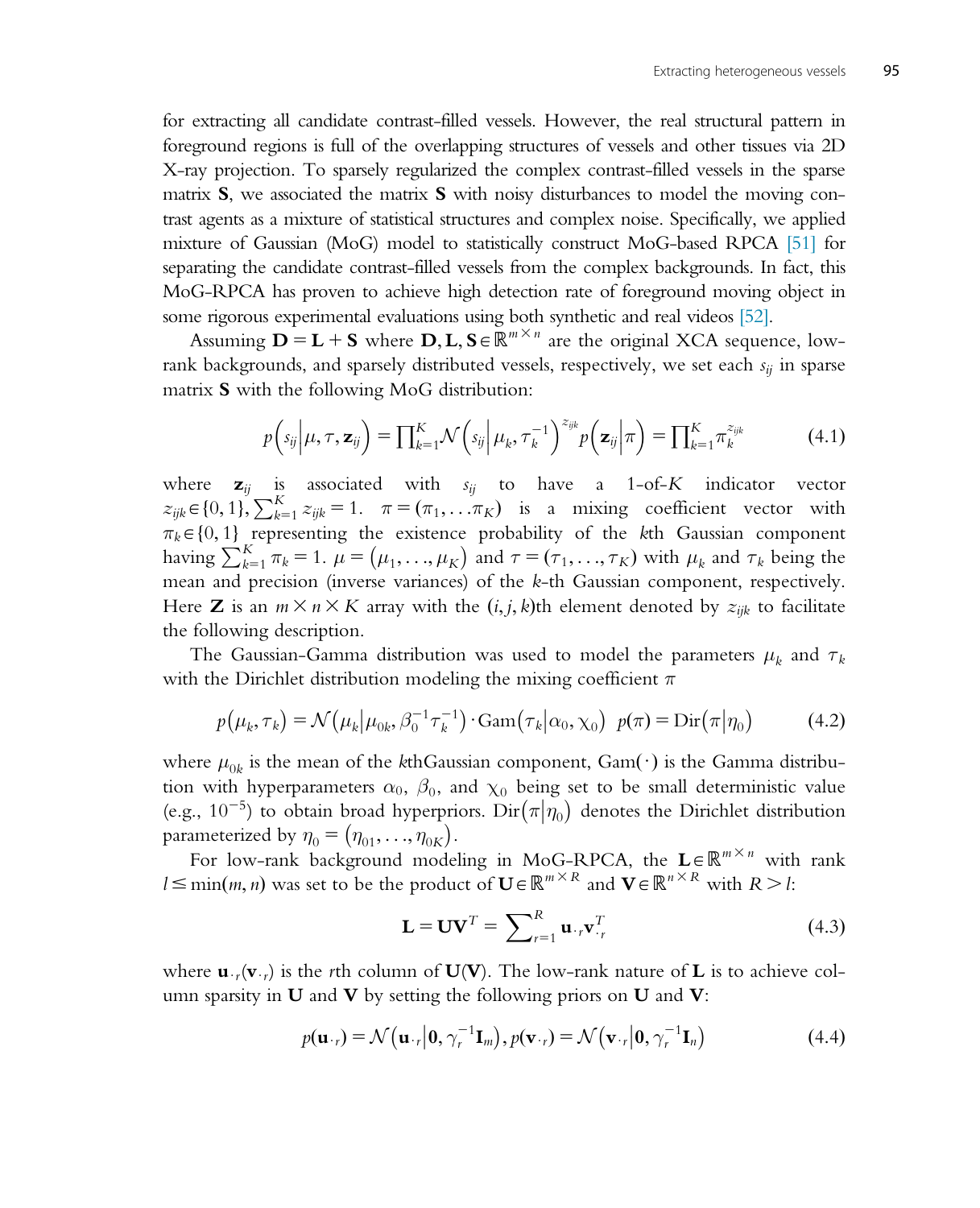where I denotes identity matrix. The conjugate prior on each precision variable is

$$
p(\gamma_r) = \text{Gam}(\gamma_r | a_0, b_0) \propto \gamma_r^{a_0 - 1} \exp(-b_0 \gamma_r)
$$
 (4.5)

where  $a_0$  and  $b_0$  are treated as small deterministic parameters to obtain broad hyperpriors. The common precision variable  $\gamma_r$  leading to large precision values of some  $\gamma_r$ s can result in a good low-rank estimate of  $\bf{L}$  [53]. After the above-mentioned combination of equations, we modeled the MoG-RPCA to achieve the candidate contrast-filled vessel detection, which turned to infer the posterior  $p(\mathbf{U}, \mathbf{V}, \mathbf{Z}, \mu, \tau, \pi, \gamma | \mathbf{D})$  of all involved variables, where  $\mathbf{Z} = {\mathbf{z}_j, \mu = (\mu_1, ..., \mu_K), \tau = (\tau_1, ..., \tau_K)}$ , and  $\gamma = (\gamma_1, ..., \gamma_K)$ .<br>To get variational inference of the posterior of MoG B BCA, we computed

To get variational inference of the posterior of MoG-RPCA, we computed the true posterior  $p(\mathbf{x}|\mathcal{D})$  with an approximation distribution  $q(\mathbf{x})$  by minimizing the Kullback—Leibler (KL) divergence between  $p(\mathbf{x}|\mathcal{D})$  and  $q(\mathbf{x})$ , that is, Kullback–Leibler (KL) divergence between  $p(\mathbf{x}|\mathcal{D})$  and  $q(\mathbf{x})$ ,  $\frac{\text{min}}{q \in \mathcal{C}}$  KL $\left(\frac{q}{p}\right) = -\int_{\mathcal{C}} q(\mathbf{x}) \ln \left\{p(\mathbf{x}|D)/q(\mathbf{x})\right\}$  dx, where C denotes the set of probability densities with certain constraints to make the minimization tractable. If we partition the elements of **x** into disjoint groups  $\{x_i\}$ ,  $q(\mathbf{x})$  is then generally assumed to be factorized as  $q(\mathbf{x}) = \prod_i q_i(\mathbf{x}_i)$ . The solution for each group  $\{\mathbf{x}_j\}$ , with the others fixed, can<br>then be obtained by then be obtained by

$$
q_j^*(\mathbf{x}_j) = \frac{\exp\left(\mathbb{E}_{i \neq j}[\ln p(\mathbf{x}, \mathcal{D})]\right)}{\int \exp\left(\mathbb{E}_{i \neq j}[\ln p(\mathbf{x}, \mathcal{D})]\right) d\mathbf{x}_j}
$$
(4.6)

where  $p(\mathbf{x}, \mathcal{D})$  is the joint distribution of parameter **x** and observations  $\mathcal{D}$ , and  $\mathbb{E}_{i\neq j}[\cdot]$ denotes the expectation with respect to  $\mathbf{x}_i$  except  $\mathbf{x}_i$ . The solution for each group  $\{x_j\}$ can then be approached by alternatively optimizing each  $q_j(x_j)$  by Eq. (4.6). The posterior distribution of MoG-RPCA is factorized as the following form:

$$
q(\mathbf{U}, \mathbf{V}, \mathbf{Z}, \mu, \tau, \pi, \gamma) = \prod_i q(\mathbf{u}_i \cdot) \prod_j q(\mathbf{v}_j \cdot) \prod_{ij} q(\mathbf{z}_{ij}) \prod_k q(\mu_k, \tau_k) q(\pi) \prod_r q(\gamma_r) \tag{4.7}
$$

where  $\mathbf{u}_i\cdot(\mathbf{v}_i)$  is the *i*th (*j*th) row of  $\mathbf{U}(\mathbf{V})$ . The estimation of candidate foreground and low-rank background components via MoG-RPCA can then be derived by estimating all the factorized distributions involved in the above equation as follows.

#### 4.3.2.1 Estimation of candidate foreground component

To estimate the parameters  $\mu$ ,  $\tau$ ,  $\mathbf{Z}$  and  $\pi$  involved in the foreground vessel detection, we got the following update equation for each parameter using the prior imposed in Eq. (4.2) and its conjugate property:

$$
q(\mu_k, \tau_k) = \mathcal{N}(\mu_k | m_k, (\beta_k \tau_k)^{-1}) \cdot \text{Gam}(\tau_k | \alpha_k, \chi_k)
$$
\n(4.8)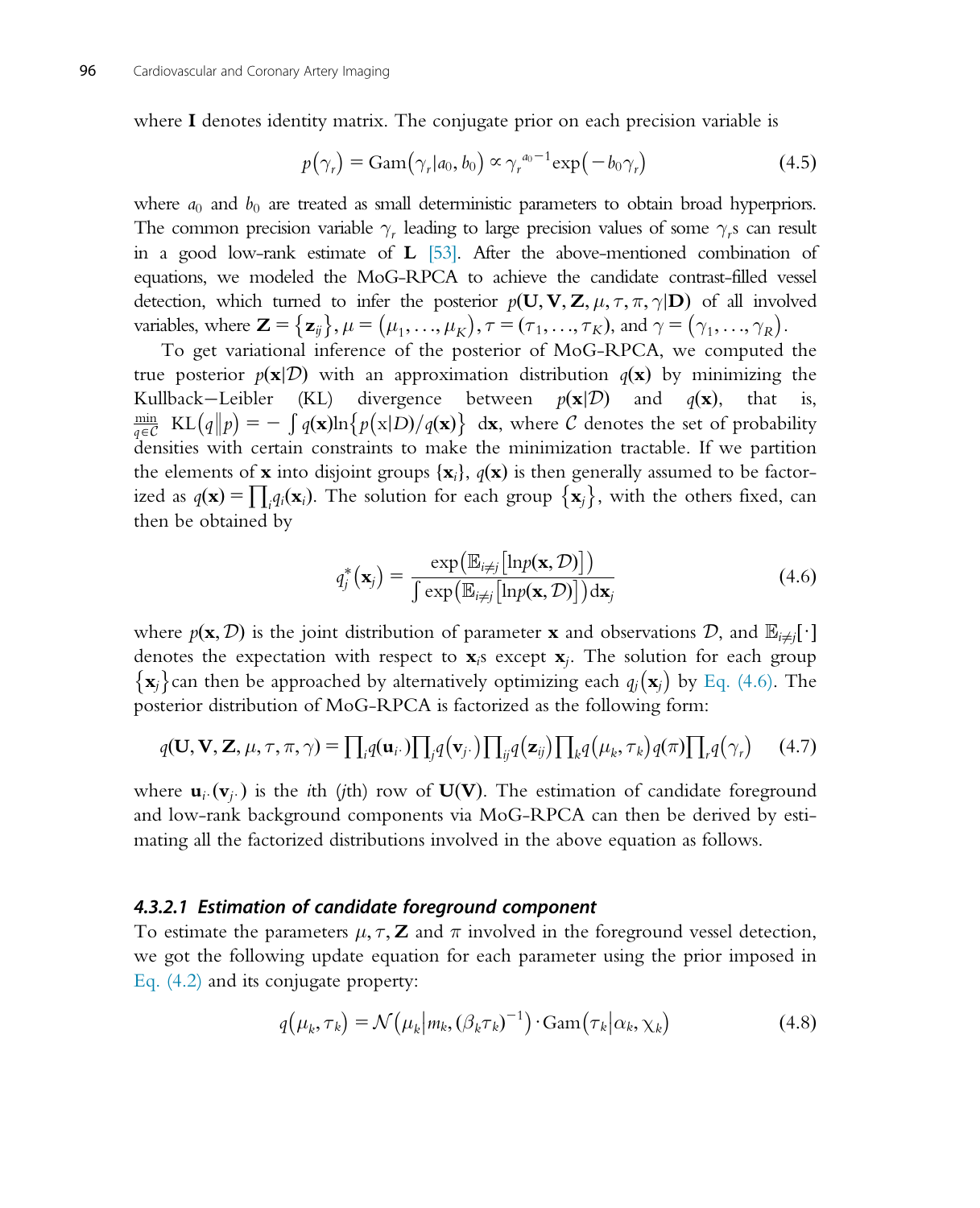where

$$
\beta_k = \beta_0 + \sum_{ij} \mathbb{E} \left[ z_{ijk} \right],
$$
\n
$$
m_k = \frac{1}{\beta_k} \left( \beta_0 \mu_{0k} + \sum_{ij} \mathbb{E} \left[ z_{ijk} \right] \left( d_{ij} - \mathbb{E}[\mathbf{u}_i \cdot] \mathbb{E} \left[ \mathbf{v}_j \cdot \right]^T \right) \right), \alpha_k = \alpha_0 + \frac{1}{2} \sum_{ij} \mathbb{E} \left[ z_{ijk} \right]
$$
\n
$$
\chi_k = \chi_0 + \frac{1}{2} \left\{ \sum_{ij} \mathbb{E} \left[ z_{ijk} \right] \mathbb{E} \left[ \left( d_{ij} - \mathbf{u}_i \cdot \mathbf{v}_j^T \right)^2 \right] + \beta_0 \mu_{0k}^2 - \frac{1}{\beta_k} \left( \sum_{ij} \mathbb{E} \left[ z_{ijk} \right] \left( d_{ij} - \mathbb{E}[\mathbf{u}_i \cdot] \mathbb{E} \left[ \mathbf{v}_j \cdot \right]^T \right) + \beta_0 \mu_0 \right)^2 \right\}
$$

The posterior mixing coefficients  $\pi$  is similarly updated using the equation  $q(\pi) = \text{Dir}(\pi|\eta)$ , where  $\eta = (\eta_1, ..., \eta_K)$ ,  $\eta_k = \eta_{0k} + \sum_{ij} \mathbb{E} [z_{ijk}]$ . The variational pos-<br>terior for the indicators **7** is computed by  $q(\pi) = \prod_{k} \min_{k} \mathbb{E} [z_{ijk}]$ . Where  $\eta_k = \delta_{kk} / \sum_{k} \delta_{kk}$ terior for the indicators **Z** is computed by  $q(\mathbf{z}_{ij}) = \prod_k r_{ijk} e^{i j k}$ , where  $r_{ijk} = \delta_{ijk} / \sum_k \delta_{ijk}$ ,

$$
\delta_{ijk} = 0.5\mathbb{E}[\ln \tau_k] - 0.5\ln 2\pi - 0.5\mathbb{E}[\tau_k]\mathbb{E}\left[\left(d_{ij} - \mathbf{u}_i \cdot \mathbf{v}_j^T - \mu_k\right)^2\right] + \mathbb{E}[\ln \pi_k] \tag{4.9}
$$

#### 4.3.2.2 Estimation of low-rank background component

The posterior distribution for each row  $\mathbf{u}_i$  of U (and  $\mathbf{v}_i$  of V) involved in low-rank background component can be approximated by

$$
q(\mathbf{u}_{i\cdot}) = \mathcal{N}\Big(\mathbf{u}_{i\cdot}\Big|\mathbf{\mu}_{\mathbf{u}_{i\cdot}}, \sum_{\mathbf{u}_{i\cdot}}\Big), q(\mathbf{v}_{j\cdot}) = \mathcal{N}\Big(\mathbf{v}_{j\cdot}\Big|\mathbf{\mu}_{\mathbf{v}_{j\cdot}}, \sum_{\mathbf{v}_{j\cdot}}\Big) \tag{4.10}
$$

where

$$
\mu_{\mathbf{u}_i}^T = \sum_{\mathbf{u}_i} \left\{ \sum_k \mathbb{E}[\tau_k] \sum_j \mathbb{E} \left[ z_{ijk} \right] \left( d_{ij} - \mathbb{E} \left[ \mu_k \right] \right) \mathbb{E} \left[ \mathbf{v}_j \cdot \right] \right\}^T
$$
  

$$
\sum_{\mathbf{u}_i} = \left\{ \sum_k \mathbb{E}[\tau_k] \sum_j \mathbb{E} \left[ z_{ijk} \right] \mathbb{E} \left[ \mathbf{v}_j^T \mathbf{v}_j \cdot \right] + \Gamma \right\}^{-1}
$$
  

$$
\mu_{\mathbf{v}_j}^T = \sum_{\mathbf{v}_j} \left\{ \sum_k \mathbb{E}[\tau_k] \sum_i \mathbb{E} \left[ z_{ijk} \right] \left( d_{ij} - \mathbb{E} \left[ \mu_k \right] \right) \mathbb{E} \left[ \mathbf{v}_j \cdot \right] \right\}^T
$$
  

$$
\sum_{\mathbf{v}_j} = \left\{ \sum_k \mathbb{E}[\tau_k] \sum_i \mathbb{E} \left[ z_{ijk} \right] \mathbb{E} \left[ \mathbf{u}_i^T \mathbf{u}_i \cdot \right] + \Gamma \right\}^{-1}, \ \Gamma = \text{diag}(\mathbb{E}[\gamma])
$$

We displayed the experimental results for the candidate vessel extraction (see the middle column of Fig. 4.2), which leave some noisy artifacts in the vessel layers for the subsequent vessel refinement via trajectory decomposition in MCR-RPCA.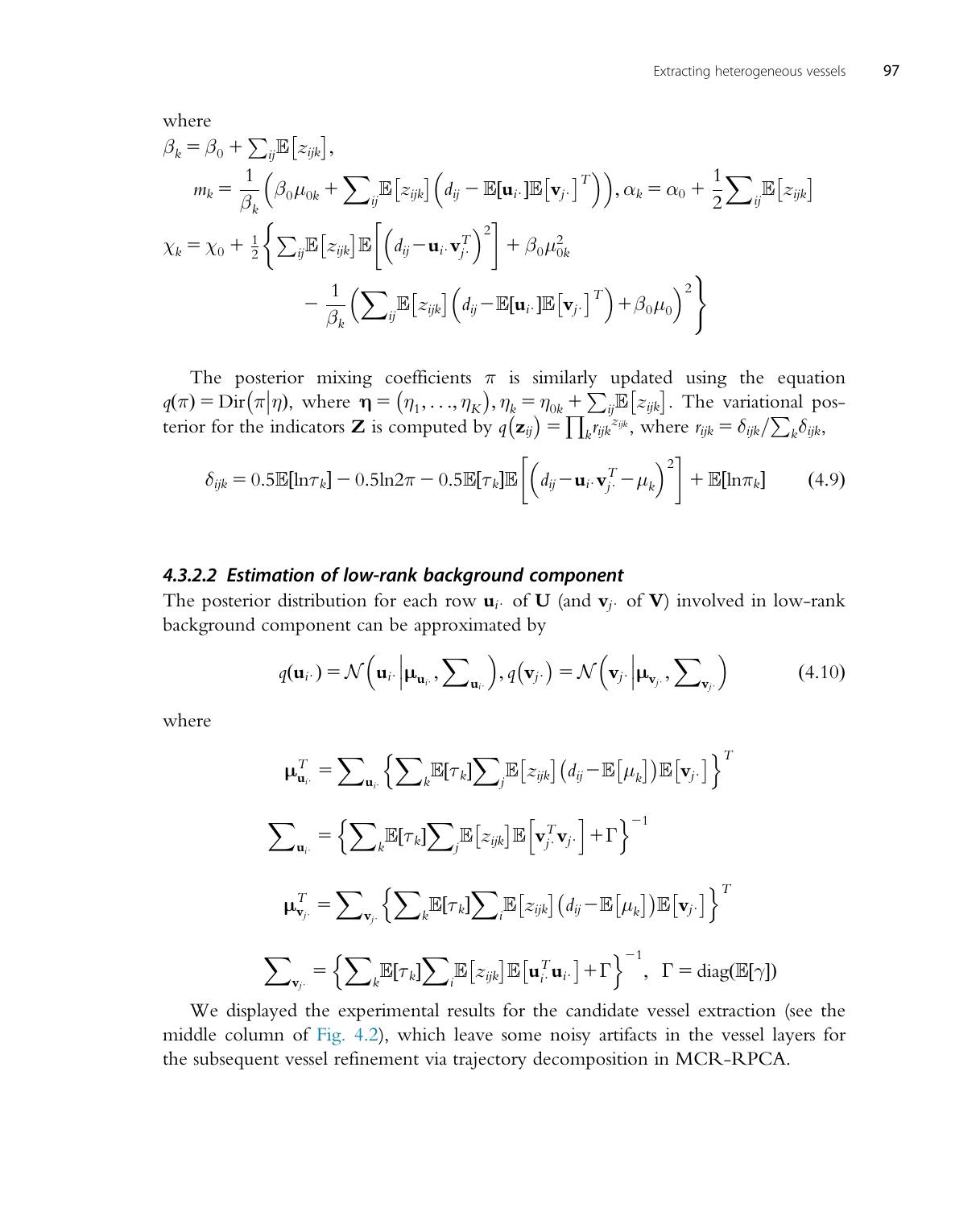

Figure 4.2 Vessel extraction examples via MCR-RPCA [5]. From left to right: the original images, the candidate foreground vessels via the statistically structured MoG-RPCA, the final vessels via the motion coherency regularized RPCA.

## 4.3.3 Motion coherency regularized RPCA for trajectory decomposition

Since the statistically structured RPCA is unable to encode the long-term temporal coherency of XCA sequence, there still have some parts of noisy backgrounds in the extracted candidate foregrounds. Inspired by the trajectory decomposition works [54] that have preserved temporal consistency by assigning similar lables to the pixels belonging to the same trajectories, we exploited the trajectory properties of blood vessels by directly representing the motion coherency as spatiotemporal contiguity and smoothness of the image pixels to refine the vessel extraction in the subsequent trajectory decomposition.

The sparsely distributed sinuous courses of blood flow in vessels make the foreground trajectories occupy a set of contiguous regions throughout image sequences. Therefore, being different from the traditional  $L_{2,1}$  norm-based group sparsity constraint  $\|\mathbf{S}\|_{2,1}$  [2] that treats each column of matrix as a whole, the L<sub>1</sub>-norm-based pixel-wise sparsity constraint is more appropriate for the foreground trajectory extraction task. Then, the total variation minimization is further exploited as a motion coherency constraint for the contrast-filled vessel extraction. Based on a difference operator, the weighted TV regularization of matrix S can be defined as  $\|\mathbf{S}\|_{\text{TV}} = w_x \|\nabla_x \mathbf{S}\|_1 + w_y \|\nabla_y \mathbf{S}\|_1 + w_z \|\nabla_z \mathbf{S}\|_1$  with default setting  $w_x = w_y = w_z = 1$ , where  $\nabla_x$ ,  $\nabla_y$ , and  $\nabla_z$  correspond to difference operations performed along x (or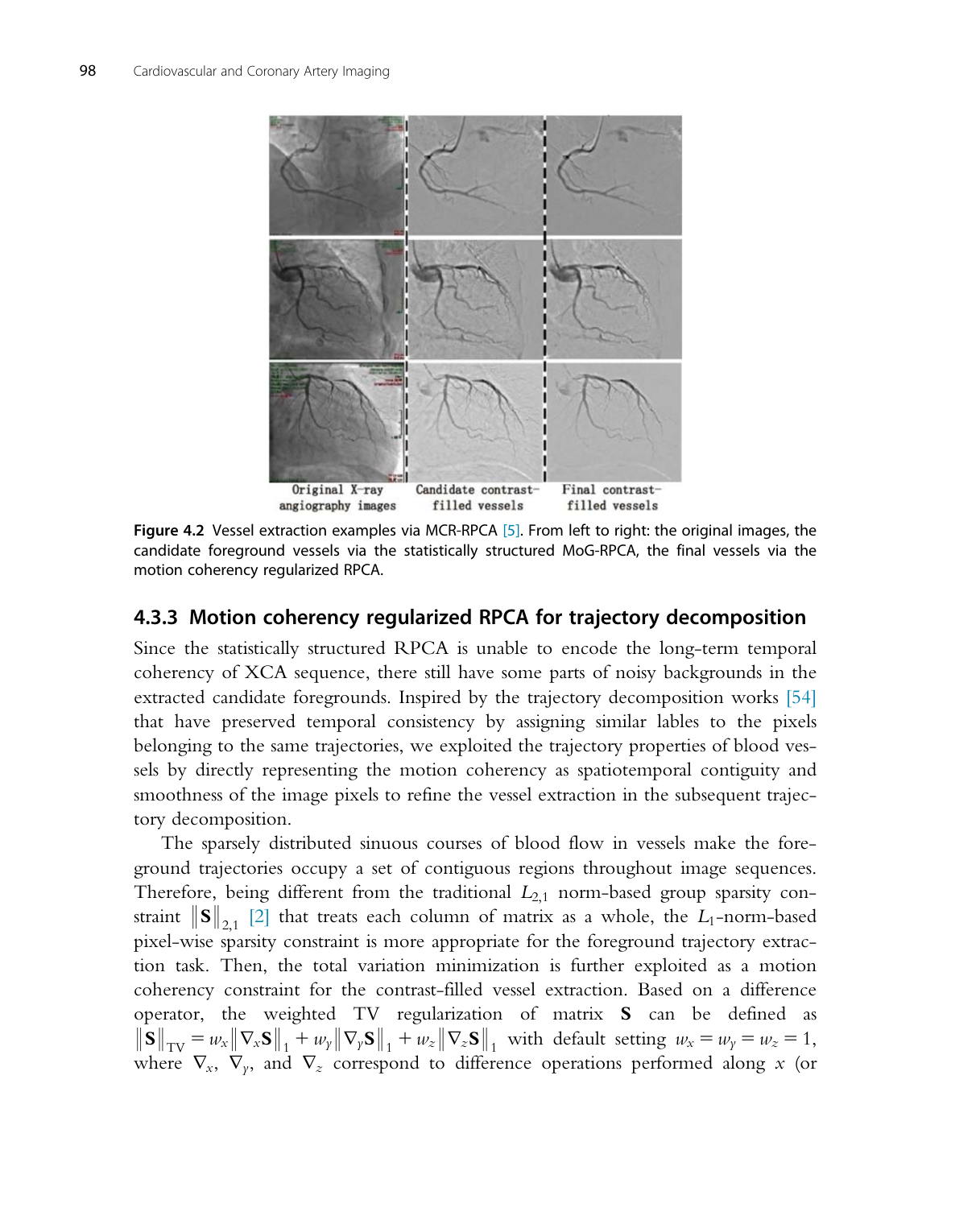row),  $\gamma$  (or column), and  $z$  (or frame) directions, respectively. The combination of TV and  $L_1$ -norm of matrix **S** will encourage the proximate trajectories with similar appearances to be grouped into the same foreground vessels. The motion coherency regularized RPCA model is carried out as follows:

$$
\min_{\mathbf{L},\mathbf{S}} \|\mathbf{L}\|_{*} + \lambda_{1} \|\mathbf{S}\|_{1} + \lambda_{2} \|\mathbf{S}\|_{TV} \quad \text{s.t. } \mathbf{D} = \mathbf{L} + \mathbf{S}
$$
 (4.11)

where  **represents the candidate foreground matrix,**  $**L**$  **and**  $**S**$  **represent new low**rank background and sparse foreground trajectories, respectively. The  $\lambda_1$  and  $\lambda_2$ are regularizing parameters. We used alternating direction method (ADM) to solve the minimization problem in Eq. (4.11) with the solver Inexact Augmented Lagrangian Multiplier Method (IALM) [53] by rewriting the Eq. (4.11) into another form:

$$
\min_{\mathbf{L},\mathbf{S},\mathbf{T}} \|\mathbf{L}\|_{*} + \lambda_{1} \|\mathbf{S}\|_{1} + \lambda_{2} \|\mathbf{T}\|_{TV}, \text{ s.t. } \mathbf{D} = \mathbf{L} + \mathbf{S} \quad \mathbf{T} = \mathbf{S} \tag{4.12}
$$

The augmented Lagrangian function of Eq. (4.12) is given by

$$
\mathcal{L}(\mathbf{L}, \mathbf{S}, \mathbf{T}, \mathbf{X}, \mathbf{Y}; \mu) = \|\mathbf{L}\|_{*} + \lambda_{1} \|\mathbf{S}\|_{1} + \lambda_{2} \|\mathbf{T}\|_{TV} + \frac{\mu}{2} \|\mathbf{D} - \mathbf{L} - \mathbf{S}\|_{F}^{2} + \langle \mathbf{X}, \mathbf{D} - \mathbf{L} - \mathbf{S} \rangle + \frac{\mu}{2} \|\mathbf{T} - \mathbf{S}\|_{F}^{2} + \langle \mathbf{Y}, \mathbf{T} - \mathbf{S} \rangle
$$
\n(4.13)

where **X** and **Y** are the Lagrangian multipliers, and  $\mu$  is a positive penalty scalar. We summarized the solutions of the subproblems based on the ADM strategy in Algorithm 1.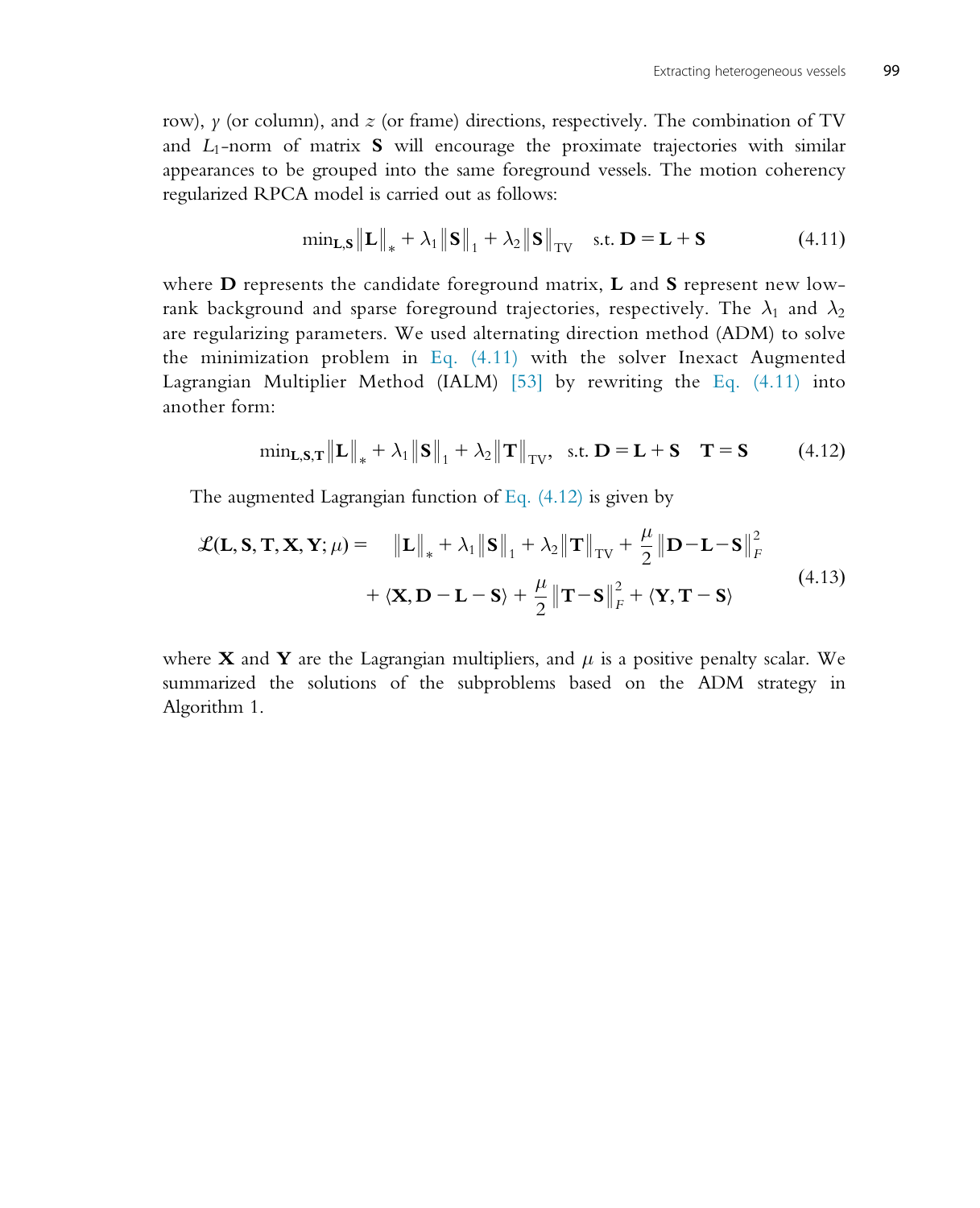#### Algorithm 1 ADM for motion coherency regularized RPCA

Matrix  $\mathbf{D} \in \mathbb{R}^{m \times n}$ ,  $\lambda_1 > 0$ ,  $\lambda_2 > 0$ Input:

1: Initializing: L, S and X, Y

- 2: while not converged do
- $3:$ L sub-problem:

$$
\mathbf{L}_{k+1} = \arg\min_{\mathbf{L}} \mathcal{L}(\mathbf{L}, \mathbf{S}_k, \mathbf{T}_k, \mathbf{X}_k, \mathbf{Y}_k, \mu)
$$
  
=
$$
\arg\min_{\mathbf{L}} \|\mathbf{L}\|_{*} + \frac{\mu}{2} \|(\mathbf{D} - \mathbf{S}_k + \mu^{-1} \mathbf{X}_k) - \mathbf{L}\|_{k}^{2}
$$

solved by:

$$
(\mathbf{U}, \Sigma, \mathbf{V}) = \text{svd}(\mathbf{D} - \mathbf{S}_k + \mu^{-1} \mathbf{X}_k)
$$

$$
\mathbf{L}_{k+1} = \mathbf{U} \mathcal{S}_{\mu-1}(\Sigma) \mathbf{V}^T
$$

 $4:$ S sub-problem:

$$
\mathbf{S}_{k+1} = \arg\min_{\mathbf{C}} \mathcal{L}(\mathbf{L}_{k+1}, \mathbf{S}, \mathbf{T}_k, \mathbf{X}_k, \mathbf{Y}_k, \mu)
$$

solved by the soft shrinkage operator.

 $5:$ T sub-problem:

$$
\mathbf{T}_{k+1} = \arg\min_{\mathbf{T}} \mathcal{L}(\mathbf{L}_{k+1}, \mathbf{S}_{k+1}, \mathbf{T}, \mathbf{X}_k, \mathbf{Y}_k, \mu)
$$
  
\n
$$
= \arg\min_{\mathbf{T}} \lambda_2 ||\mathbf{T}||_{\text{TV}} + \frac{\mu}{2} ||\mathbf{T} - \mathbf{S}_{k+1}|| + \langle \mathbf{Y}_k, \mathbf{T} - \mathbf{S}_{k+1} \rangle
$$
  
\n
$$
= \arg\min_{\mathbf{T}} \lambda_2 ||\mathbf{T}||_{\text{TV}} + \frac{\mu}{2} ||\mathbf{T} - \mathbf{S}_{k+1} + \mu^{-1} \mathbf{Y}_k||_F^2
$$

solved by split Bregman method.

6: Update Lagrange multiplier  $X$  and  $Y$ :

$$
\mathbf{X}_{k+1} = \mathbf{X}_k + \mu(\mathbf{D} - \mathbf{L}_{k+1} - \mathbf{S}_{k+1})
$$
  

$$
\mathbf{Y}_{k+1} = \mathbf{Y}_k + \mu(\mathbf{T}_{k+1} - \mathbf{S}_{k+1})
$$

7: end while Output:  $(\mathbf{L}_k, \mathbf{S}_k)$ 

Using the ADM algorithm, we alternately optimized one variable  $(L, \text{ or } S, \text{ or } T)$  with the other two variables fixed: for L subproblem optimization, it has closed-form solution by a soft shrinkage operator  $S_{\mu^{-1}}(\gamma) = \text{sgn}(\gamma) \text{max}(|\gamma| - \mu^{-1}, 0)$  with a threshold  $\mu^{-1}$  for a scalar y, which operator is extended entry-wisely to vectors and matrices; S subproblem is solved by a shrinkage operator with the implementation detail at the following section; the split Bregman method  $[55]$  is adopted to solve **T** subproblem optimization. In Algorithm 1,  $\lambda_1 = 0.5/\sqrt{\max(m, n)}$  and  $\lambda_2 = 0.2/\sqrt{\max(m, n)}$ , which can perform well on most experimental data.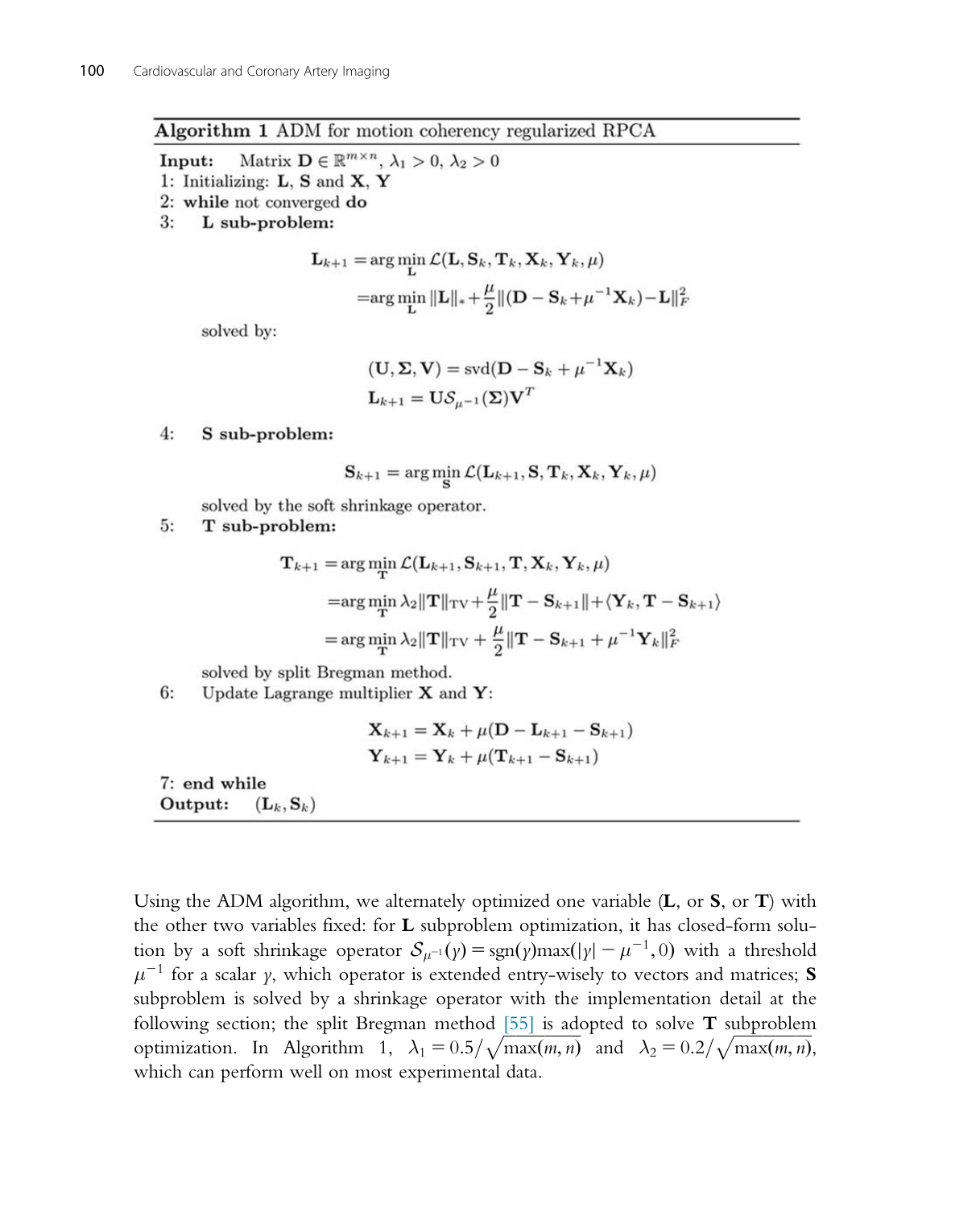For the S subproblem optimization in Algorithm 1, the objective function is

$$
\mathbf{S}_{k+1} = \arg \min_{\mathbf{S}} \mathcal{L}(\mathbf{L}_{k+1}, \mathbf{S}, \mathbf{T}_k, \mathbf{X}_k, \mathbf{Y}_k, \mu)
$$
  
\n
$$
= \arg \min_{\mathbf{S}} \lambda_1 \|\mathbf{S}\|_1 + \frac{\mu}{2} \|\mathbf{D} - \mathbf{L}_{k+1} - \mathbf{S}\|_F^2 + \langle \mathbf{X}_k, \mathbf{D} - \mathbf{L}_{k+1} - \mathbf{S} \rangle
$$
  
\n
$$
+ \frac{\mu}{2} \|\mathbf{T}_k - \mathbf{S}\|_F^2 + \langle \mathbf{Y}_k, \mathbf{T}_k - \mathbf{S} \rangle
$$
  
\n
$$
= \arg \min_{\mathbf{S}} \lambda_1 \|\mathbf{S}\|_1 + \mu \|\mathbf{Q} - \mathbf{S}\|_F^2
$$
 (4.14)

where we denote  $\mathbf{Q} = \frac{\mathbf{D} - \mathbf{L}_{k+1} + \mathbf{T}_k + \mu^{-1}(\mathbf{X}_k + \mathbf{Y}_k)}{2}$ . The objective function can be further expressed as

$$
\mathbf{S}_{k+1} = \arg\min_{\mathbf{S} \in \mathbb{R}^{m \times n}} \sum_{i=1}^{m} \sum_{j=1}^{n} (\lambda_1 |\mathbf{S}_{i,j}| + \mu |\mathbf{Q}_{i,j} - \mathbf{S}_{i,j}|^2)
$$
(4.15)

Eq. (4.15) can be minimized for each  $S_{i,j}$  separately. The solution  $S_{k+1}$  for S subproblem is obtained by the soft shrinkage operator  $S_{k+1} = S_{\lambda_1(2\mu)^{-1}}(Q)$ , where the operator  $S$  is performed element-wisely.

As for the  $\bf{T}$  subproblem optimization in Algorithm 1, the objective function is as follows:

$$
\mathbf{T}_{k+1} = \arg \min_{\mathbf{T}} \mathcal{L}(\mathbf{L}_{k+1}, \mathbf{S}_{k+1}, \mathbf{T}, \mathbf{X}_k, \mathbf{Y}_k, \mu)
$$
  
\n
$$
= \arg \min_{\mathbf{T}} \lambda_2 ||\mathbf{T}||_{\text{TV}} + \frac{\mu}{2} ||\mathbf{T} - \mathbf{S}_{k+1}|| + \langle \mathbf{Y}_k, \mathbf{T} - \mathbf{S}_{k+1} \rangle
$$
  
\n
$$
= \arg \min_{\mathbf{T}} \lambda_2 ||\mathbf{T}||_{\text{TV}} + \frac{\mu}{2} ||\mathbf{T} - (\mathbf{S}_{k+1} - \mu^{-1} \mathbf{Y}_k)||_F^2
$$
  
\n
$$
= \arg \min_{\mathbf{T}} \lambda_2 (||\nabla_x \mathbf{T}||_1 + ||\nabla_y \mathbf{T}||_1 + ||\nabla_z \mathbf{T}||_1 + \frac{\mu}{2} ||\mathbf{T} - (\mathbf{S}_{k+1} - \mu^{-1} \mathbf{Y}_k)||_F^2
$$
  
\n(4.16)

To apply Bregman splitting method, we first replaced  $\nabla_x \mathbf{T}$  by  $d_x$ ,  $\nabla_y \mathbf{T}$  by  $d_y$ , and  $\nabla_z \mathbf{T}$  by  $d_z$  to yield the following constrained problem:

$$
\mathbf{T}_{k+1} = \arg\min_{\mathbf{T}} \lambda_2 \left( ||d_x||_1 + ||d_y||_1 + ||d_z||_1 \right) + \frac{\mu}{2} ||\mathbf{T} - \mathbf{K}||_F^2 \quad \text{s.t.} \, d_x = \nabla_x \mathbf{T}, \, d_y
$$
\n
$$
= \nabla_y \mathbf{T}, \, d_z = \nabla_z \mathbf{T} \tag{4.17}
$$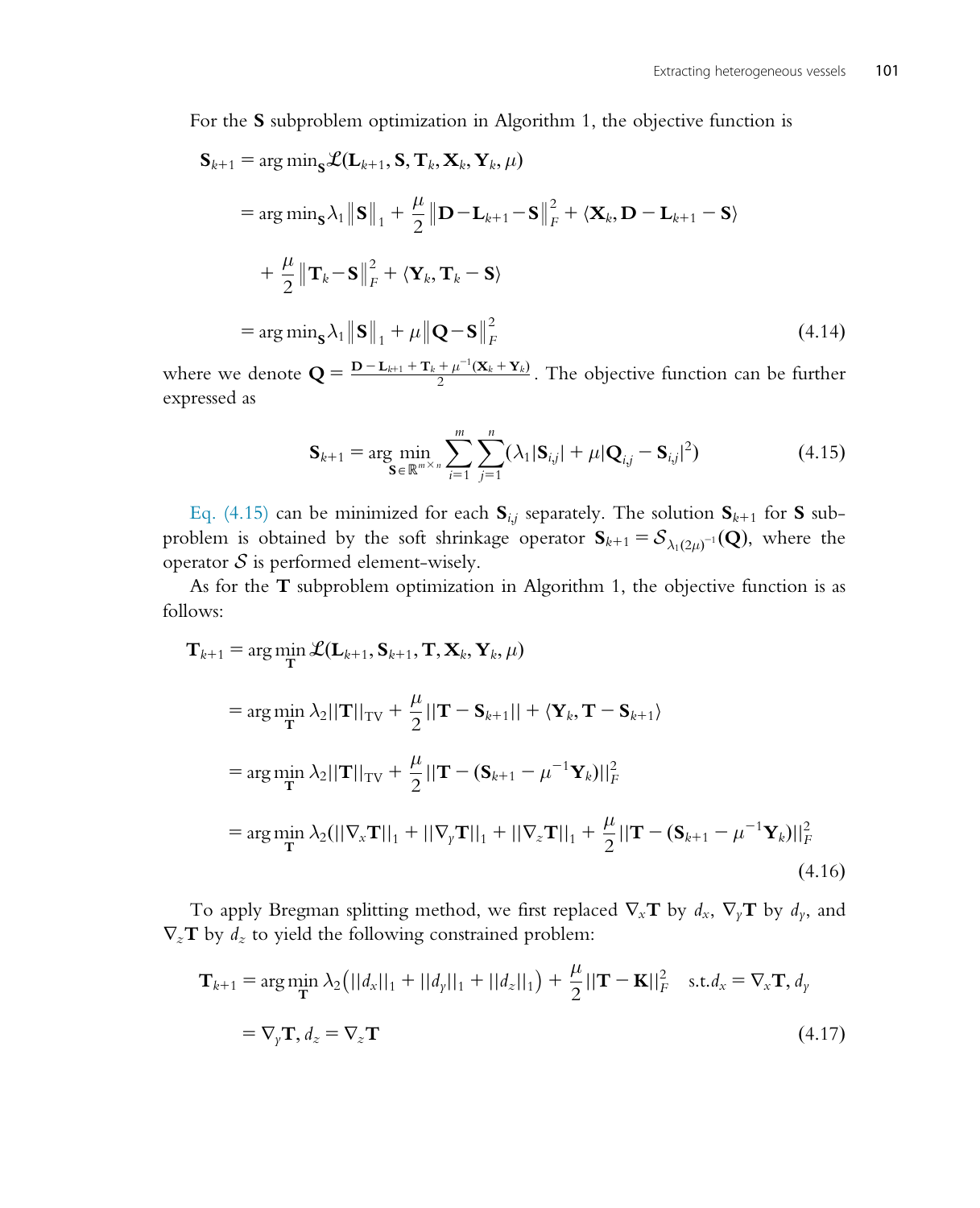where  $\mathbf{K} = \mathbf{S}_{k+1} - \mu^{-1}\mathbf{Y}_k$ . To weakly enforce the constraints in this formulation, we added penalty function terms to obtain the following objective function:

$$
\mathbf{T}_{k+1} = \arg \min_{d_x, d_y, d_z, \mathbf{T}} \lambda_2 (||d_x||_1 + ||d_y||_1 + ||d_z||_1) + \frac{\mu}{2} ||\mathbf{T} - \mathbf{K}||_F^2
$$
  
+  $\frac{\lambda_t}{2} ||d_x - \nabla_x \mathbf{T}||_F^2 + \frac{\lambda_t}{2} ||d_y - \nabla_y \mathbf{T}||_F^2 + \frac{\lambda_t}{2} ||d_z - \nabla_z \mathbf{T}||_F^2$  (4.18)

where  $\lambda_t$  represents the weight of penalty function. Finally, we strictly enforced the constraints by applying the Bregman iteration [55] to get

$$
\mathbf{T}_{k+1} = \arg \min_{d_x, d_y, d_z, \mathbf{T}} \lambda_2 (||d_x||_1 + ||d_y||_1 + ||d_z||_1) + \frac{\mu}{2} ||\mathbf{T} - \mathbf{K}||_F^2 + \frac{\lambda_t}{2}
$$
  
 
$$
||d_x - \nabla_x \mathbf{T} - b_x^k||_F^2 + \frac{\lambda_t}{2} ||d_y - \nabla_y \mathbf{T} - b_y^k||_F^2 + \frac{\lambda_t}{2} ||d_z - \nabla_z \mathbf{T} - b_z^k||_F^2
$$
 (4.19)

where the proper values of  $b_x^k$ ,  $b_y^k$ , and  $b_z^k$  are chosen through Bregman iteration. We can efficiently solve the minimization problem in Eq.  $(4.19)$  by iteratively minimizing it with respect to  $d$  and  $T$  separately. For the solution of  $T$ , we have the following subproblem:

$$
\mathbf{T}_{k+1} = \arg \min_{\mathbf{T}} \frac{\mu}{2} ||\mathbf{T} - \mathbf{K}||_F^2 + \frac{\lambda_t}{2} ||d_x^k - \nabla_x \mathbf{T} - b_x^k||_F^2 + \frac{\lambda_t}{2} ||d_y^k - \nabla_y \mathbf{T} - b_y^k||_F^2
$$
  
+  $\frac{\lambda_t}{2} ||d_z^k - \nabla_z \mathbf{T} - b_z^k||_F^2$  (4.20)

with an optimality condition

$$
(\mu \mathbf{I} - \lambda_t \Delta) \mathbf{T}_{k+1} = \mu \mathbf{K} + \lambda_t \nabla_x \mathbf{T} (d_x^k - b_x^k) + \lambda_t \nabla_y \mathbf{T} (d_y^k - b_y^k) + \lambda_t \nabla_z \mathbf{T} (d_z^k - b_z^k). \tag{4.21}
$$

In order to achieve optimal efficiency, we used a fast iterative algorithm to get an approximate solution to the problem in Eq.  $(4.20)$ . Due to the problem being strictly diagonally dominant, a natural component-wise solution of Gauss-Seidel method for this problem should be represented as  $\mathbf{T}^{k+1}_{i,j} = \mathbf{G}^{k}_{i,j}$ 

$$
\mathbf{G}_{i,j}^{k} = \frac{\lambda_{t}}{\mu + 6\lambda_{t}} (\mathbf{T}_{i+1,j,l}^{k} + \mathbf{T}_{i-1,j,l}^{k} + \mathbf{T}_{i,j+1,l}^{k} + \mathbf{T}_{i,j-1,l}^{k} + \mathbf{T}_{i,j,l+1}^{k} + \mathbf{T}_{i,j,l-1}^{k} + d_{x,i-1,j,l}^{k} - d_{x,i,j,l}^{k} + d_{y,i,j-1,l}^{k} - d_{y,i,j,l}^{k} + d_{z,i,j,l-1}^{k} - d_{z,i,j,l}^{k} - b_{x,i-1,j,l}^{k} + b_{x,i,j,l}^{k} - b_{y,i,j-1,l}^{k} + b_{y,i,j,l}^{k} - b_{z,i,j,l-1}^{k} + b_{z,i,j,l}^{k}) + \frac{\mu}{\mu + 6\lambda_{t}} \mathbf{K}_{i,j,l}
$$
\n(4.22)

where  $\mathbf{T}^{k+1}$  has the same meaning as  $\mathbf{T}_{k+1}$  in Eqs. (4.17) and (4.21), here is for the sake of convenience.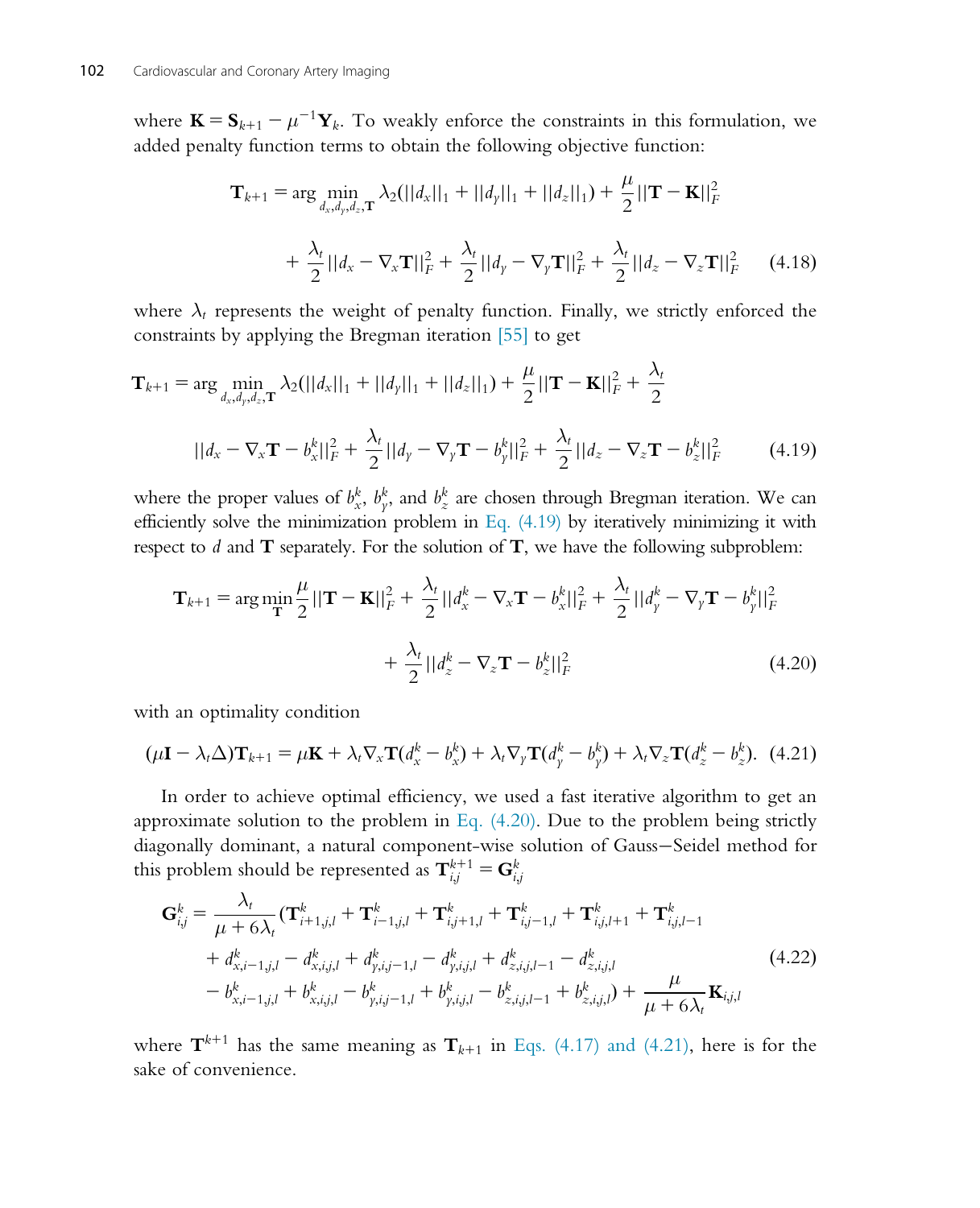Table 4.1 demonstrates the performance comparison of vessel extraction via our MCR-RPCA and other classical RPCA-based methods. The performance is evaluated in terms of detection rate, precision, F-measure, and contrast-to-noise ratio (CNR) that measure the contrast between the foreground and background pixel intensities in relation to the standard deviation of the background pixel intensities. A larger CNR value implies a better contrast and thus a better performance of foreground/background separation. We used two different versions of CRN by defining two different background masks in XCA images. We refer the interested readers to Ref. [5] and the references therein.

## 4.4 SVS-net: sequential vessel segmentation via channel attention network

Recently, deep learning has become the most widely used approach for cardiac image segmentation [12] which covers common imaging modalities including MRI, CT, and ultrasound. However, due to the overlapping structures, low contrast, and the presence of complex and dynamic background artifacts in XCA images, accurately segmenting contrast-filled vessels from the XCA image sequence is particularly challenging for both classical modal-driven and modern data-driven deep learning methods. Being different from current several works that solely focused on segmenting main vessel from XCA  $[63–65]$ , we have developed a novel encoder-decoder deep sequential vessel segmentation network (SVS-net, [https://github.com/Binjie-Qin/SVS-net\)](https://github.com/Binjie-Qin/SVS-net) [15] for entire XCA vessel network segmentation, which exploits several contextual frames of  $2D + t$  sequential

| Method                         | <b>Detection</b> | Precision | F-      | CNR <sub>1</sub> | CNR <sub>2</sub> | <b>Time</b> |
|--------------------------------|------------------|-----------|---------|------------------|------------------|-------------|
|                                | rate             |           | measure |                  |                  |             |
| $MCR-PCA1$                     | 0.71258          | 0.83955   | 0.76976 | 2.88208          | 3.27754          | 919.34 s    |
| Block-RPCA $[56]$ <sup>2</sup> | 0.70313          | 0.83132   | 0.7591  | 2.57224          | 2.93497          | 4 h         |
| DECOLOR $[57]$ <sup>3</sup>    | 0.68435          | 0.84038   | 0.75024 | 2.62923          | 2.69954          | 148.5 s     |
| IALM-BLWS $[58]$ <sup>4</sup>  | 0.68957          | 0.84053   | 0.75618 | 2.58344          | 2.95259          | 74.84 s     |
| FPCP $[59]$ <sup>5</sup>       | 0.67088          | 0.76977   | 0.71303 | 2.39507          | 2.22859          | 0.98 s      |
| GoDec $[60]$ <sup>6</sup>      | 0.656308         | 0.77700   | 0.70826 | 2.34807          | 2.12574          | 1.41 s      |
| TFOCS-EC $[61]$ <sup>7</sup>   | 0.63397          | 0.79817   | 0.70273 | 2.34603          | 2.11375          | 304.37 s    |
| PRMF $[62]$ <sup>8</sup>       | 0.68573          | 077546    | 0.72556 | 2.56356          | 2.45889          | 42.06 s     |

Table 4.1 Performance comparison of eight RPCA methods on the X-ray coronary angiography sequences.

<sup>1</sup><https://github.com/Binjie-Qin/MCR-RPCA>.

<sup>2</sup>[https://www.ece.nus.edu.sg/stfpage/eleclf/.](https://www.ece.nus.edu.sg/stfpage/eleclf/)

<sup>3</sup>[http://bioinformatics.ust.hk/decolor/decolor.html.](http://bioinformatics.ust.hk/decolor/decolor.html)

<sup>4</sup>[https://www.ece.nus.edu.sg/stfpage/eleclf/.](https://www.ece.nus.edu.sg/stfpage/eleclf/)

<https://sites.google.com/a/istec.net/prodrig/Home/en/pubs>. <sup>6</sup>

 $^{6}$ [https://github.com/andrewssobral/godec/.](https://github.com/andrewssobral/godec/)

7[https://github.com/cvxr/TFOCS.](https://github.com/cvxr/TFOCS)

[http://winsty.net/prmf.html.](http://winsty.net/prmf.html)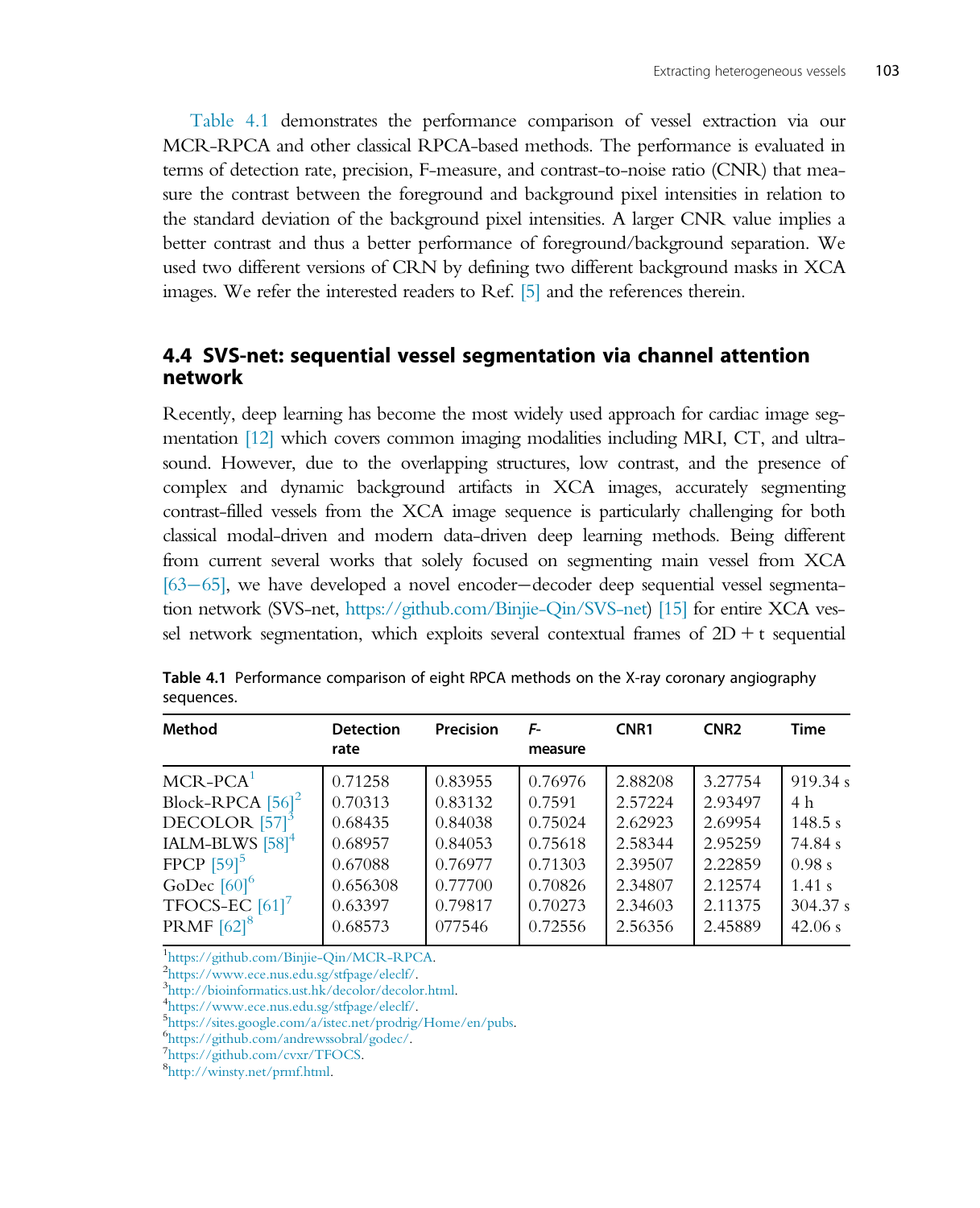images in a sliding window centered at current frame to continuously segment 2D vessel masks from the current frame in the XCA sequence.

## 4.4.1 Architecture of sequential vessel segmentation-network

Being modified from classical U-net architecture [66,67], the SVS-net architecture has three main modules that are equipped with spatiotemporal  $(2D + t)$  feature extraction in encoder module, 3D feature fusion operation (FFO) in skip connections, and channel attention block (CAB) in decoder module (See Fig. 4.3). Specifically, (1) A sequence of 3D convolutional layers hierarchically extracted spatiotemporal 3D



Figure 4.3 The proposed sequential vessel segmentation-network architecture, which is based on U-Net with the encoder network extracting 3D feature from the input sequence and the decoder network learning the salient feature via upsampling and operation of CAB, between the encoder and decoder network is the skip connection layer with FFO. The numbers 8, 16, 32,... above each block denote the number of output channels for that block. Each block has different convolutional kernel sizes and strides (s: strides). In the FFO and CAB in the bottom, the  $F \in \mathbb{R}^{C \times T \times H \times W}$  denotes the temporal-spatial feature maps,  $C$  denotes channel axis,  $T$  denotes temporal axis,  $H$  denotes height axis, W denotes width axis,  $F^c \in \mathbb{R}^{C \times H \times W}$ : the  $c$ th channel of temporal-spatial feature maps.  $F^c_{fusing} \in \mathbb{R}^{H \times W}$  denotes the  $c$ th channel of fused temporal-spatial feature map through Conv3D with kernel size  $4 \times 1 \times 1$  and strides (1,1,1) [15].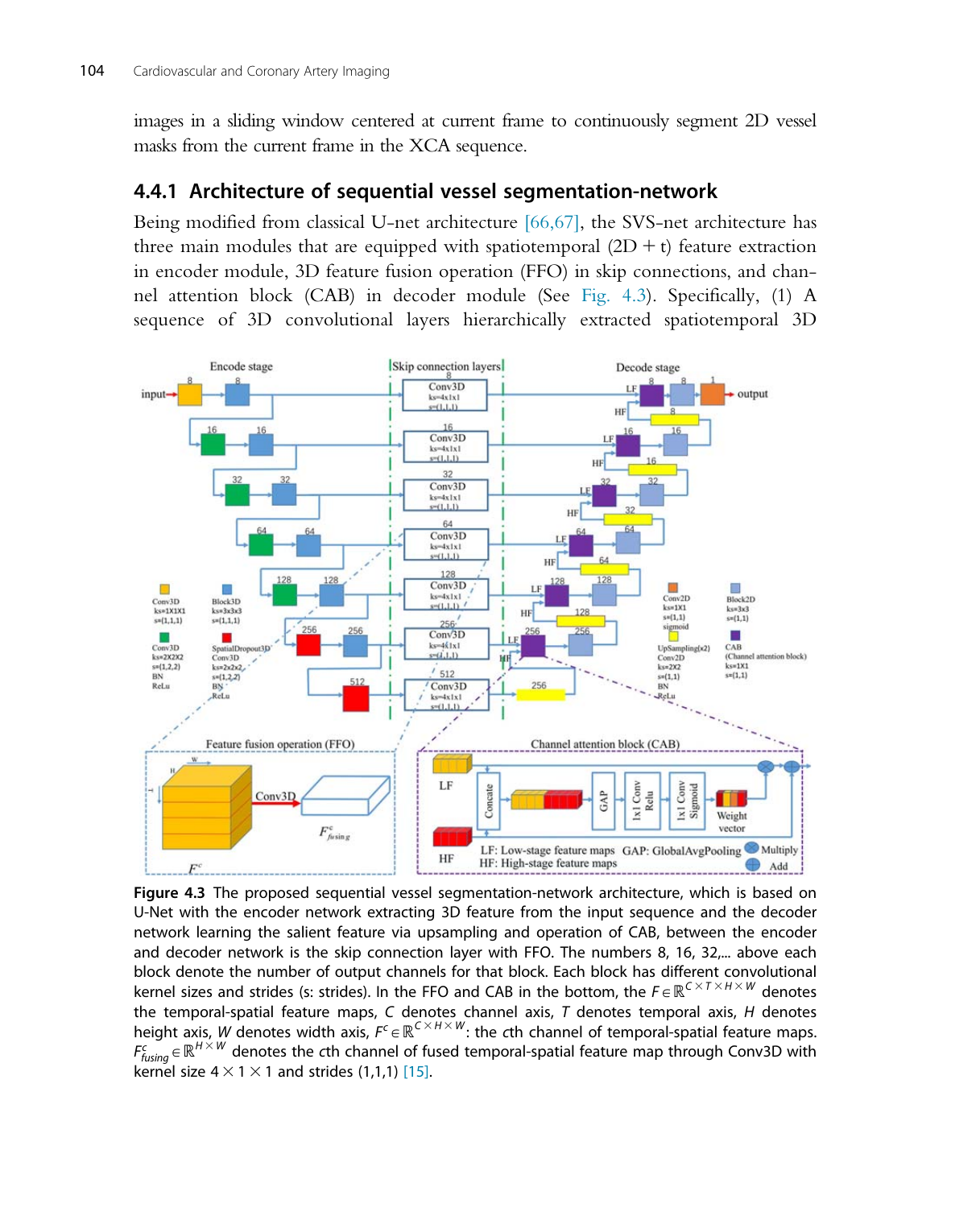features in the encoder module. We introduced 3D residual blocks to extract multiscale spatiotemporal features while easing network optimization in the encoder module; (2) Skip connections that connect the encoder and decoder subsequently fused the spatiotemporal feature maps along temporal axis and delivered the fused 2D spatial feature maps to the corresponding decoder stages. Through the 3D feature fusion in the left bottom of Fig. 4.3, the feature maps' dimension mismatch problems between the 3D encoder stage and the 2D decoder stage was solved with computation cost being simultaneously reduced; (3) The decoder module utilized CAB to refine the intermediate feature maps from skip connections by learning discriminative feature representation and suppressing the complex and noisy artifacts in the XCA images; (4) Dice loss function was further implemented to train the SVS-net in order to solve the class imbalance problem in the XCA data causing by the imbalanced ratio between backgrounds and foreground vessels.

#### 4.4.1.1 Modification of U-net

The U-Net was chosen as a fundamental architecture for SVS-net due to its being a classical and powerful segmentation network architecture widely used for biomedical imaging, which can improve the spatial accuracy of a deep neural network for final high-resolution segmentation results by effectively exploring underlying both highresolution and low-resolution information in biomedical images and transmitting multiscale information from encoder network to decoder network via skip connections. Specifically, to accurately segment vessels from XCA with low contrast and fuzzy boundary, the skip connection mechanism in U-Net allowed high-resolution information delivery to the decoder network for detail recovery. Furthermore, the lowresolution semantic information about the internal tissues and their topologies in XCA images can be simply provided by multiple downsampling operations in U-Net's encoder network for the target vessel recognition.

To achieve accurate XCA vessel segmentation, we have designed a U-Net-based deep learning architecture with several notable features: (1) The encoder network was modified to extract 3D spatiotemporal contexts through 3D convolutions followed by 3D residual convolutional blocks except the last convolutional operation. There were totally seven stages of 3D convolutions with the first six convolutional stages followed by 3D residual convolutional block, which were utilized to extract rich spatiotemporal feature contexts for subsequent vessel mask extraction in the decoder network. The output of each 3D residual convolutional block was linked to the next 3D convolutional stage and skip connection layer, respectively. The spatial dropout (0.5) at the last two 3D convolutional stages was employed before executing convolution to avoid overfitting. The encoder network was capable of effectively extracting 3D spatiotemporal features from the context of sequential XCA images which contain long-range vessel details of different scales and different vessel types that may not appear in a single image.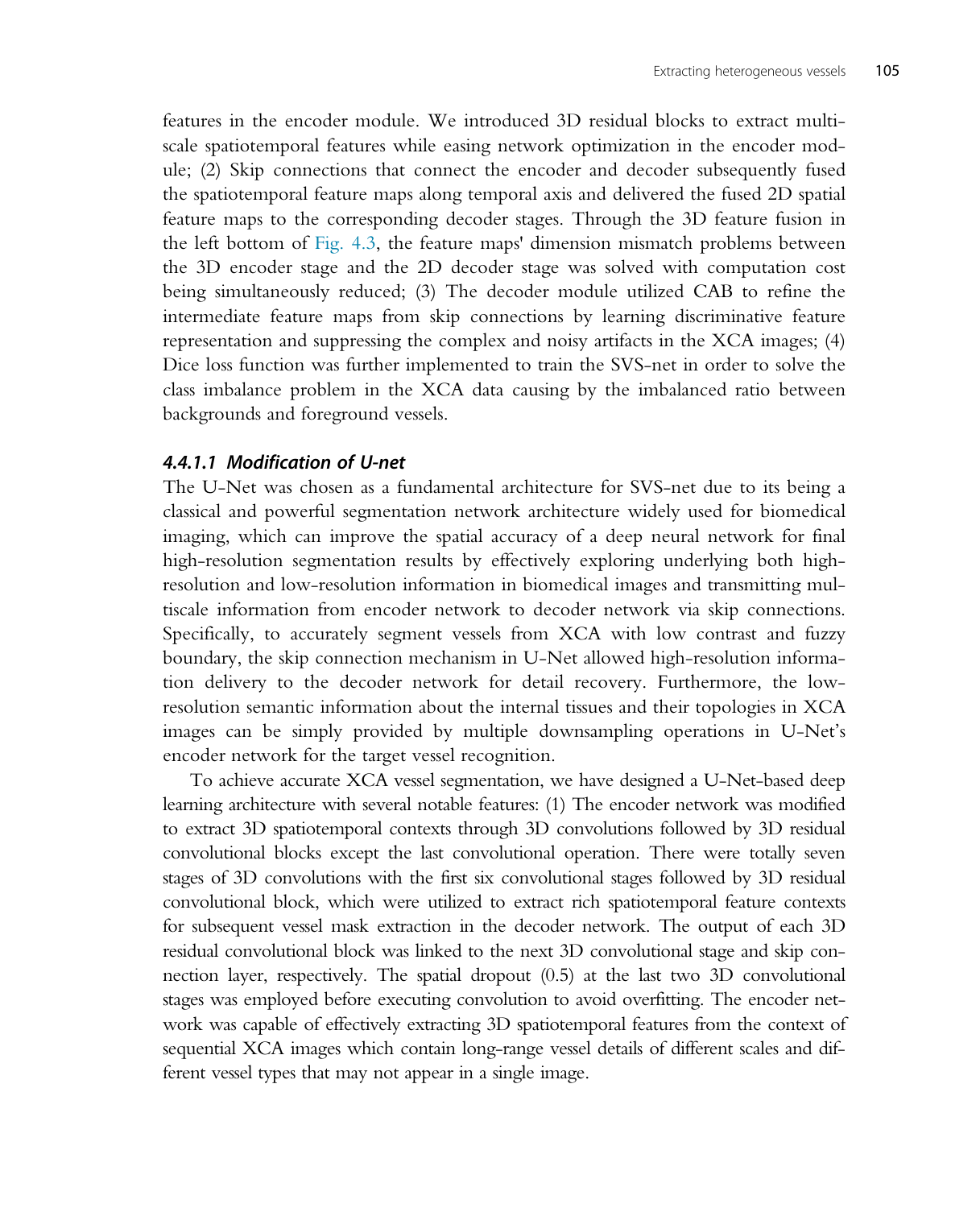(2) In the skip connection layer, the spatiotemporal feature representations were fused by mapping from 3D space to 2D space via  $4 \times 1 \times 1$  convolutional kernels in FFO block, where the first dimension of convolutional kernel indicates four channels (frames) in the temporal axis. The temporal domain features from these four frames were then fused together by temporal axis convolution. The computation of FFO can be formulated as follows:

$$
X_{F_l} = \text{Squeeze}(X_F \otimes W) \tag{4.23}
$$

where  $X_F \in \mathbb{R}^{C \times T \times H \times W}$  is the spatiotemporal feature map outputted from each 3D convolutional stage in the encoder network with the  $C, T, H, W$  being features' channel dimension, temporal dimension, height, and width, respectively.  $X_{F_L} \in \mathbb{R}^{C \times H \times W}$ fuses the spatiotemporal feature map. W is a  $4 \times 1 \times 1$  convolutional kernel with  $\otimes$ representing convolution operation. Squeeze denotes dimension compress.

(3) In the decoder network, the parameter-free bilinear upsampling strategy rather than transposed convolutional operations was adopted to gradually recover the feature maps' spatial resolution, which can reduce the number of trainable parameters without degrading the segmentation performance. A sequence of CAB modules that follow upsampling layer was designed to gradually fuse low-stage and high-stage XCA feature maps, whose output was further linked to 2D residual convolutional blocks (Block2D, see Fig. 4.3). The two outputs of low-stage feature maps from the skip connection layer and the high-stage feature maps from the upsampling layer were feed simultaneously in CAB (as illustrated in the right bottom of Fig. 4.3) to learn the most discriminative features from noisy and complex background artifacts (see details in Section 4.4.1.4). After the last 2D residual convolutional block in the end of sequential decoder networks, we employed  $1 \times 1$  convolution followed by sigmoid activation function to yield final high-resolution vessel mask.

#### 4.4.1.2 3D spatiotemporal feature encoder

For a set of frames  $(F_1, F_2, \ldots, F_n)$  in the XCA image sequence, the contextual information such as the low contrast intensity distribution and the similar appearances embedded in the successive frames are helpful to infer whether one pixel of each frame belongs to either the foreground or background. Specifically, in these successive frames, blood flow in the contrast-filled vessel regions moves fast and consistently through the contiguous frames and the noisy backgrounds fluctuate synchronously along with human breathing and heart beating. Therefore these consistent contexts can provide spatiotemporal information to accurately identify vessels from backgrounds. The SVS-net accepts inputs from the successive four frames (i.e.,  $F_{i-2}, F_{i-1}$ ,  $F_i, F_{i+1}$ ) to predict a binary probability map (i.e.,  $P_i$ ) where the foreground vessel pixel values equal 1 while other background pixel values equal 0.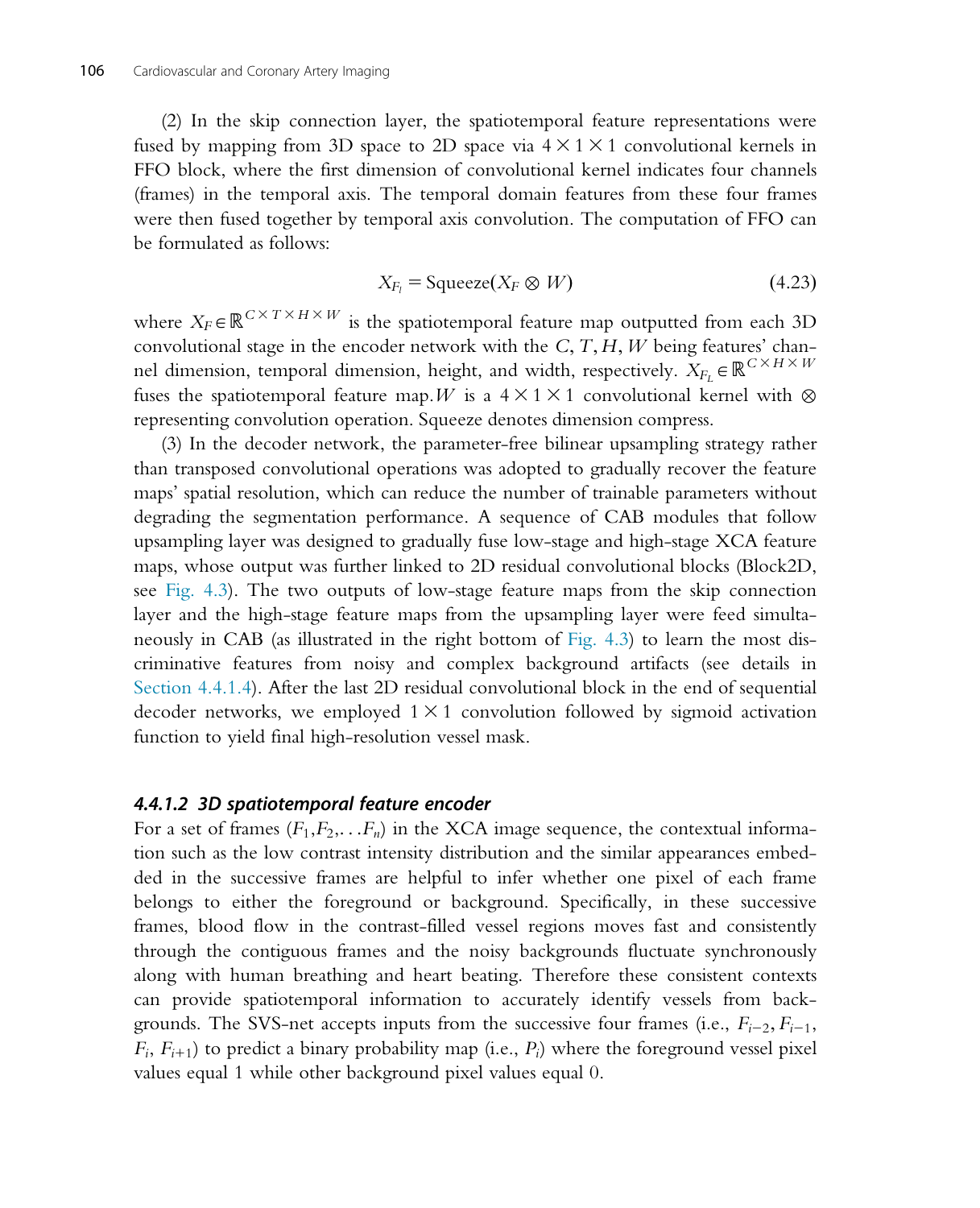To verify the choice of four frames as an appropriate input configuration, we chose different frames, that is, 2, 3, 4, 5 frames, as the input of network to investigate the network's different convergence performances. We observed some subtle differences of convergence results on Dice loss function in our experiment results [15]. When inputs from four frames were fed in the network, the loss function converged at about  $-0.86$ , which is the smallest compared with those of other input strategies. The choice of four frames is thus appropriate to be served as the input configuration for accurate vessel segmentation.

#### 4.4.1.3 2D and 3D residual convolutional blocks

Increasing the depth of a neural network can improve network generalization capacity, but it introduces the difficulty in promoting gradient backpropagation for the training of deep neural network. To ease the training of deep neural network, He et al. [68] developed deep residual network to facilitate gradient backpropagation by explicitly reformulating the network layers as learning residual functions with reference to the layer inputs instead of learning unreferenced functions. As demonstrated in the work of wide residual networks [69], two stacked convolutional layers in single residual block are optimal architecture compared with other settings. Inspired by these works, we employed 3D residual blocks and 2D residual blocks in encoder and decoder networks respectively. Between the encoder and decoder networks, the skip connection layer with FIFO was added to increase the depth and improve the accuracy of deep CNNs.

#### 4.4.1.4 Channel attention mechanism

Aiming to highlight the most dominant target regions in an image, visual attention mechanism has been widely developed from traditional model-driven image computation to modern data-driven deep learning for visual saliency detection in both cognitive and computational sciences. The visual saliency computations for single image, image pair, and video sequence have been widely exploited in numerous applications to improve their performance for object detection [70], image retrieval [71], image registration  $[72-74]$ , image cosegmentation  $[75,76]$ , and video analysis  $[77]$ . Attention mechanism in deep learning can be viewed as a generalization of estimating weights for a weighted average in a regression model, where weights encode the relevance of the training instance to the query. Visual attention has become popular in many deep learning-based computer vision tasks to focus on relevant regions within the image and capture structural long-range dependencies between the images of video sequences. Furthermore, attention modeling is particularly important for the interpretability of deep learning architectures since the magnitude of attention is assumed to be a particular weight that correlates with how relevant a specific region of input is for the prediction of output at each position in a spatiotemporal sequence.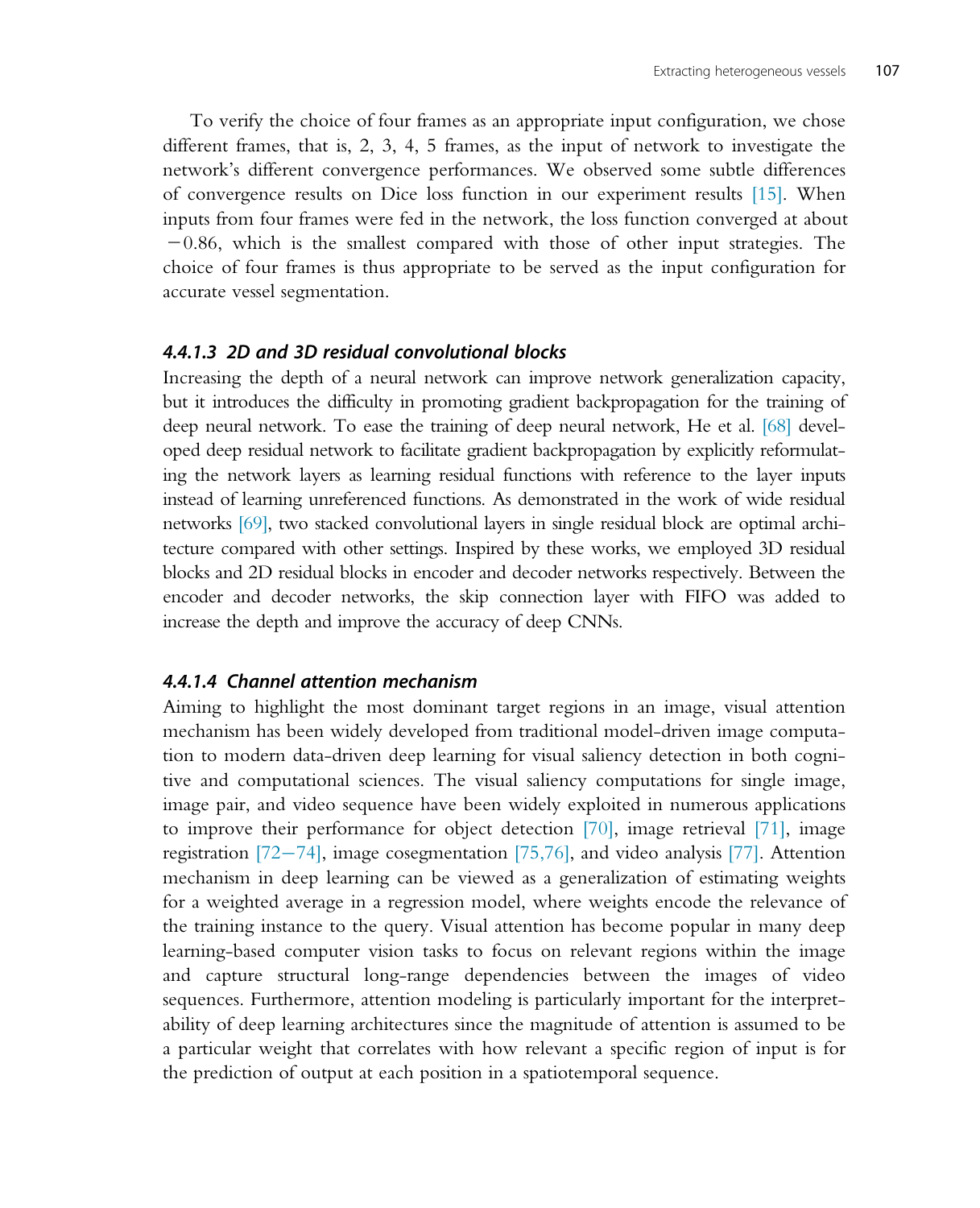To represent rich multiscale features for extracting target vessels from complex and dynamic backgrounds, the SVS-net first exploits encoder network to extract multiple types of features from the whole XCA images by multiple convolutional kernels in every convolutional stage of the encoder module (see Fig. 4.3). Through the attention mechanism of CAB assigning different weights to the extracted features, the SVS-net can adaptively highlight some channel information meanwhile suppress the trivial channel information containing noisy background disturbances. Hence, the predicted probability map is gradually improved. Specifically, the feature maps of the low-stage output from the skip connection layer are weighted in CAB and then combined with the corresponding high-stage feature maps output from the upsampling layer. Since high-stage output feature maps provide more advanced global semantic information while low-stage feature maps contain more detailed yet noisy information, the high-stage features can then be used as guide clues to filter useful information from low-stage feature maps and achieve more pure feature representation for target vessel. The core modules of CAB is presented as follows (see the CAB in the bottom right of Fig. 4.3):

Global average pooling (GAP) can be considered as a simplest version of channelwise attention, which computes the channel-wise statistic  $G \in \mathbb{R}^{C \times 1 \times 1}$  of the given input feature maps by averaging across each  $H \times W$  spatial dimension. The cth channel statistic  $s_c$  of s is computed as follows:

$$
G_c(X) = \frac{1}{H \times W} \sum_{h=1}^{H} \sum_{w=1}^{W} X_c(h, w)
$$
\n(4.24)

where  $X_c \in \mathbb{R}^{H \times W}$ ,  $\forall c \in \{1, ..., C\}$  refers to the cth feature of the input feature map. In our work, the low-stage feature maps  $X_{F_l} \in \mathbb{R}^{C \times H \times W}$  and the corresponding high-stage feature maps  $X_{F_h} \in \mathbb{R}^{C \times H \times W}$  are concatenated together to make feature maps  $X_F \in \mathbb{R}^{2C \times H \times W}$ . Then a GAP is performed on the concatenated feature maps to generate a weighted vector  $W^{X_F} \in \mathbb{R}^{2C \times 1 \times 1}$ . Two  $1 \times 1$  convolutional operations, which are followed by the rectified linear unit function and sigmoid function, respectively, are performed on  $W_{X_F} \in \mathbb{R}^{2C \times 1 \times 1}$  to learn interchannel relationship and the final channel attention weight vector  $W_{X_F} \in \mathbb{R}^{C \times 1 \times 1}$  is achieved. The obtained attention vector multiplies lowstage feature maps in channel-wise manner, then the weighted feature maps from low stage are added with the corresponding high-stage feature maps to be subsequently passed to the next layer. The whole process of generating attention weights can be expressed as:

$$
W_{X_F} = \phi(\varphi(G(X_F)))\tag{4.25}
$$

where G means the operation of GAP,  $\varphi$  denotes 1  $\times$  1 convolution followed by rectified linear unit and  $\phi$  indicates 1  $\times$  1 convolution followed by sigmoid activation. An intuitive display of CAB is shown in the left bottom of Fig. 4.4. Under the guidance of high-stage features, the attention weights are learned and used to obtain discriminative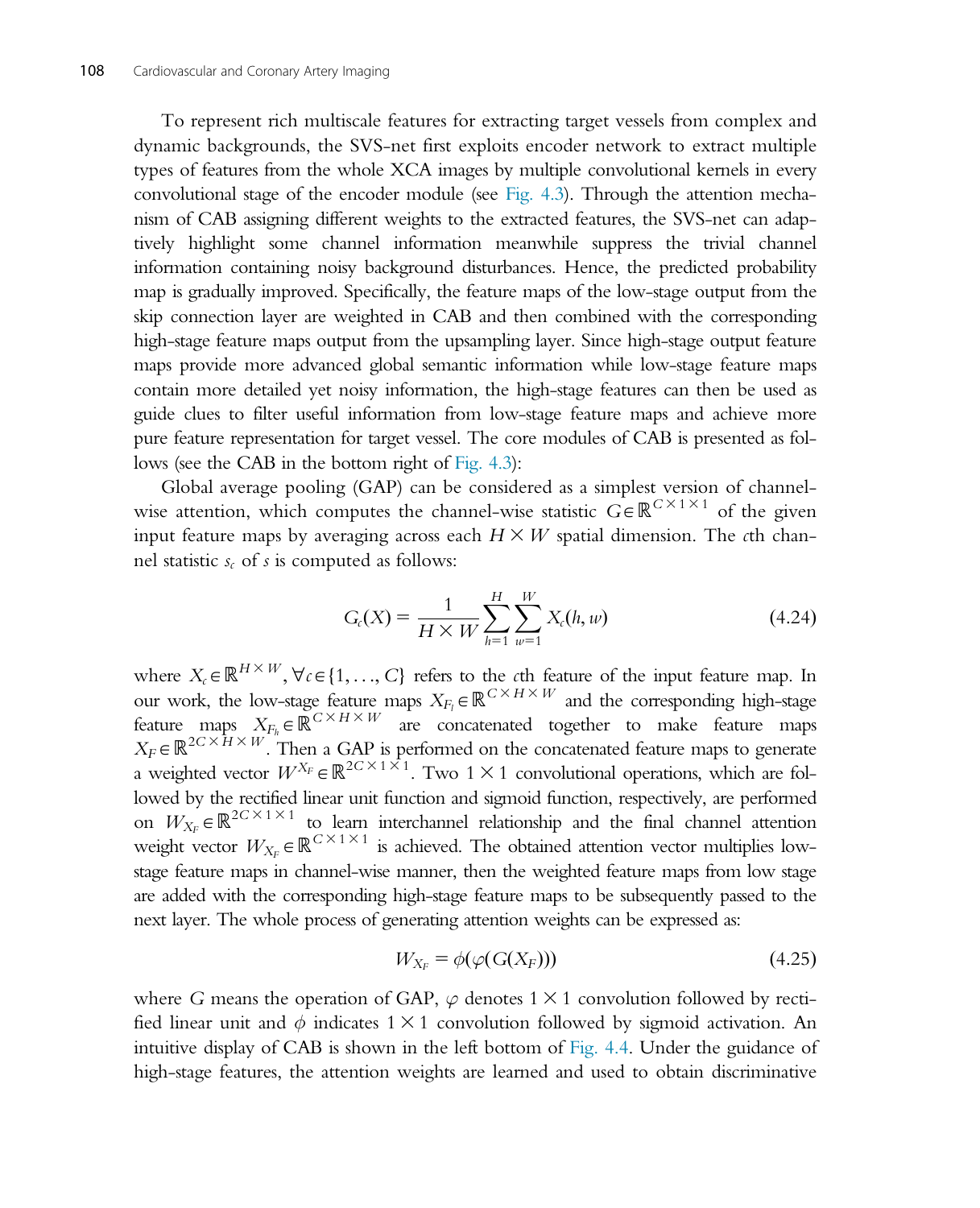

Figure 4.4 Illustrating the CAB's effects on suppressing the noises in the background areas while highlighting the foreground vessel feature. From left to right, each row displays the original XCA image; the second channel of fused spatial feature maps in the output of the second skip connection layer (Fig. 4.3) before inputting to the CAB, which contains noise pollution from the background areas; the second channel of refined feature maps from the output of CAB in the decoder stage (Fig. 4.3).

salient features for target vessels. As displayed in Fig.  $4.4(33)(b3)$ , CAB has successfully refined the low-stage feature map from the output of skip connection. The background disturbances in Fig.  $4.4(a2)(b2)$  are greatly suppressed while the foreground vessel features are highlighted.

#### 4.4.1.5 Data augmentation

Since there are several limitations in annotated data for supervised segmentation deep network, including scarce annotations where only limited labeled data are available for training, as well as weak and noisy annotations where the training data have sparse and erroneous annotations. Especially, for vessel annotation in XCA images, the contrast-filled vessel networks are distributed and overlapped in the complex noisy backgrounds with similar appearances to the foreground vessels, which make it very difficult and time-consuming for manually labeling vessel networks (especially with distal vessels) from backgrounds. To improve the network's generalization and accuracy based on small labeled datasets, data augmentation techniques increasing both the size and diversity of labeled training datasets are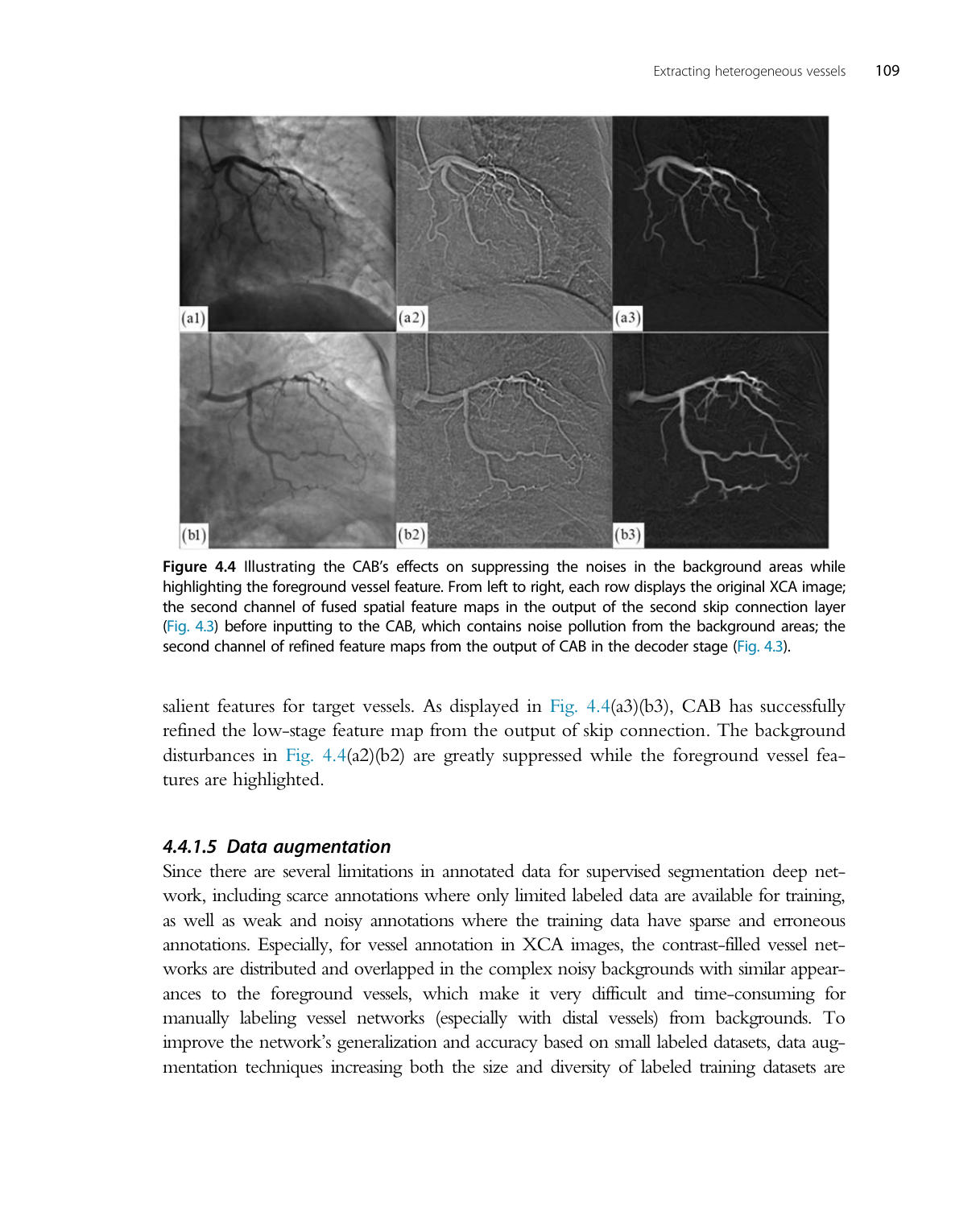required to generate new labeled data points for training via transformations of existing image.

SVS-net used various sample transformations to augment data from existing data, which include rotations by the angles ranging in  $[-10^{\circ}, 10^{\circ}]$ , flipping both horizon-<br>tally and vertically, scaling by a factor of 0.2 random crop, and affine transformations. tally and vertically, scaling by a factor of 0:2 random crop, and affine transformations. For the images in our dataset, there is a 50% probability to perform each of the above transformations to generate new samples in real-time during the training process.

#### 4.4.1.6 Loss function for class imbalance problem

Class imbalance is a common problem in which a dataset consists of examples primarily from one specific class. This could manifest itself in XCA vessel segmentation problems such that there is a clear majority—minority class distinction between the backgrounds and foreground vessels due to the contrast-filled vessels being sparsely visualized in the spatiotemporal sequence. Specifically, the class imbalance problem is typically represented as two aspects in XCA vessel segmentation: first, the number of negative pixels (being 0 for background) is much greater than the number of positive pixels (being 1 for the vessel pixels); second, the ratio between the two classes varies a lot in terms of both interframe differences in the same XCA sequence and intersequence differences in the different XCA sequences.

In supervised deep learning, imbalanced datasets are harmful because they bias deep learning models toward majority class predictions and render accuracy as a deceitful performance metric. Many data-level and algorithm-level solutions [78] are proposed to deal with class imbalance in big data in deep learning. The abovementioned data augmentation falls under a data-level solution to class imbalance.

Among the algorithm-level solutions, the design of loss function [79] is very important in the deep learning to evaluate how well the predicted segmentation matches the ground truth. Currently, there is no widely accepted common view about the best loss function for image segmentation. However, there are some insights from existing literature. For example, the Dice loss or generalized Dice loss has proven to perform well for the mildly imbalanced problems [79]. Being different from the cross entropy highlighting each pixel equally to the CE loss, the Dice loss function measures the overlap ratio between ground truth mask and the predicted vessel mask such that it is appropriate to be adopted in SVSnet to guide parameters learning. Dice loss is defined as follows:

$$
L_{\text{DiceCoef}} = -\frac{2\sum_{1}^{N} p_{i} \gamma_{i} + \epsilon}{\sum_{1}^{N} p_{i} + \sum_{1}^{N} \gamma_{i} + \epsilon}
$$
(4.26)

where  $y_i \in \{0, 1\}$  is the ground truth label and  $p_i \in [0, 1]$  is a predicted value for location i. N is the total number of pixels,  $\epsilon$  is a very small constant used to keep value stable.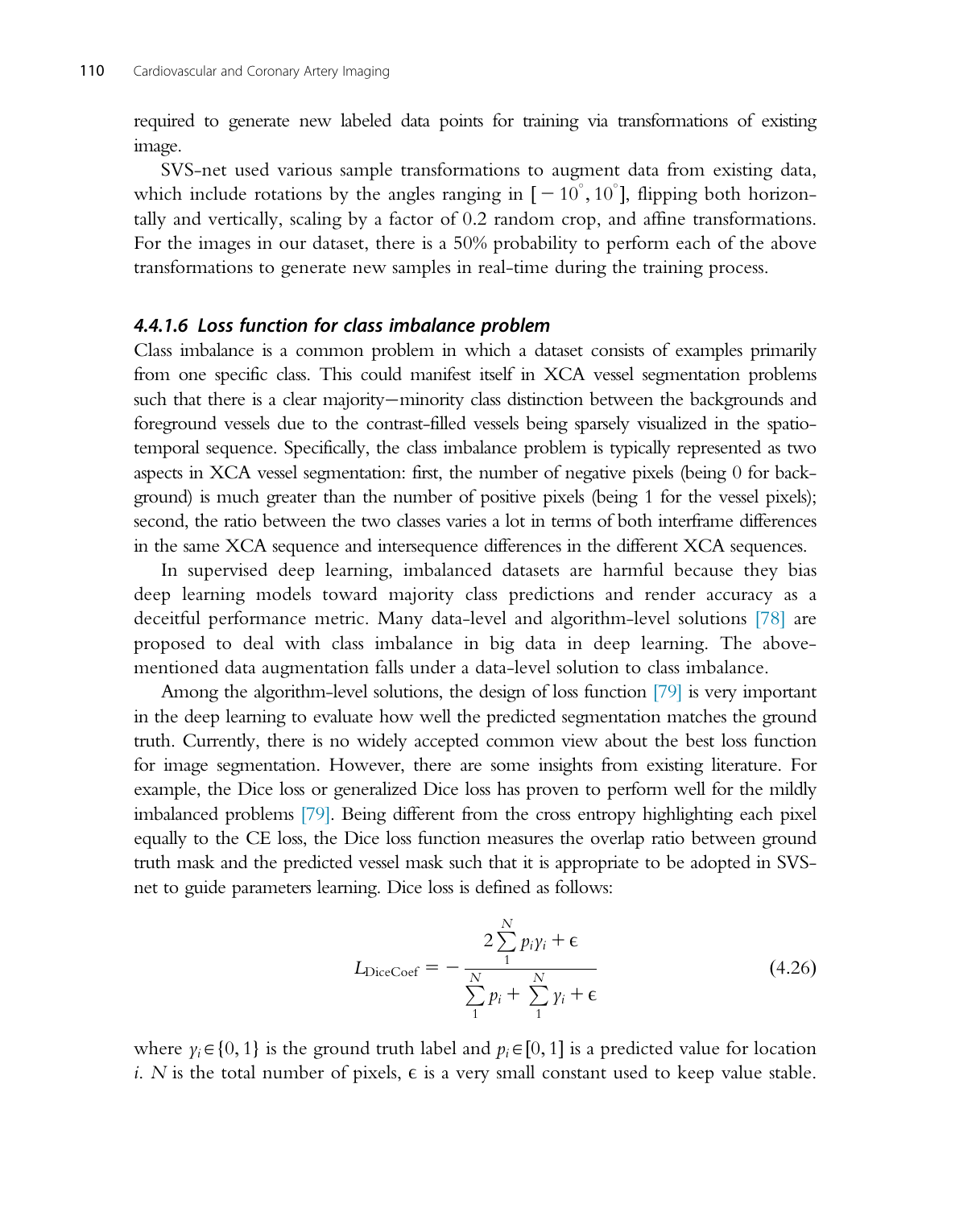From Eq. (4.26) we can find that the Dice loss is applied to the whole mask and it measures the overall loss for that mask rather than the average loss across all the pixels.

Recently, Kervadec et al. [80] have demonstrated that combining boundary loss with generalized Dice loss can address highly imbalanced segmentation tasks, we assume that not only using compound loss functions but also highlighting the boundary information with the overlap ratio between ground truth mask and the predicted vessel mask may be a more better choice for segmenting the dynamically and sparsely distributed vessel networks from the complex background.

#### 4.4.2 Segmentation experimental results

#### 4.4.2.1 Materials

All the experiments performed in this work were approved by our institutional review board. Our experiments were implemented on GPU (i.e., NVIDIA 1080 Ti, 11GB) and acquired 120 sequences of real clinical X-ray coronary angiography images from Ren Ji Hospital of Shanghai Jiao Tong University. Each sequence has a length of  $30-140$  frames. Three experts manually labeled the images from 120 sequences to constitute the ground truth. To eliminate the differences in the resolution, the noise distribution, and the pixels' intensity range of different frames in these XCA sequences that are acquired from different machines (i.e., 800 mAh digital silhouette angiography X-ray machine from Siemens, medical angiography X-ray system from Philips), we resized the images from the XCA sequence into  $512 \times 512$  resolution with 8 bits per pixel, and employed Poisson denoising methods to smooth the noise and normalize the pixels' intensity range into  $0-1$ . The dataset is stored in mat array format according to the corresponding filenames and will be available on the website [https://github.](https://github.com/Binjie-Qin/SVS-net) [com/Binjie-Qin/SVS-net.](https://github.com/Binjie-Qin/SVS-net)

Due to the varieties of XCA images with different directions and angles of X-ray penetration as well as different patient sources with different dosages of contrast agents, the visibility of different vessel sequences in the clinic is quite changeable such that designing a robust vessel segmentation algorithm is necessary for the XCA data with this poor visual quality. In addition, proper selection of frames from each sequence for experiment is crucial especially when both the background and foreground are dynamic and contain many artifacts. From the 120 annotated sequences, we selected the XCA images that contain most vessel structures with good visual quality as a total of 332 experiment samples. The dataset is randomly divided into training dataset, validation dataset, and test data at approximately 0.5, 0.25, and 0.25 ratios, respectively.

We validated the SVS-net's performance on the above-mentioned dataset by plotting the loss curves for both the training and validation set in the training process [15]. For both the training and validation set, the loss reduced quickly at the beginning stage of training process and gradually converged, indicating the SVS-Net having no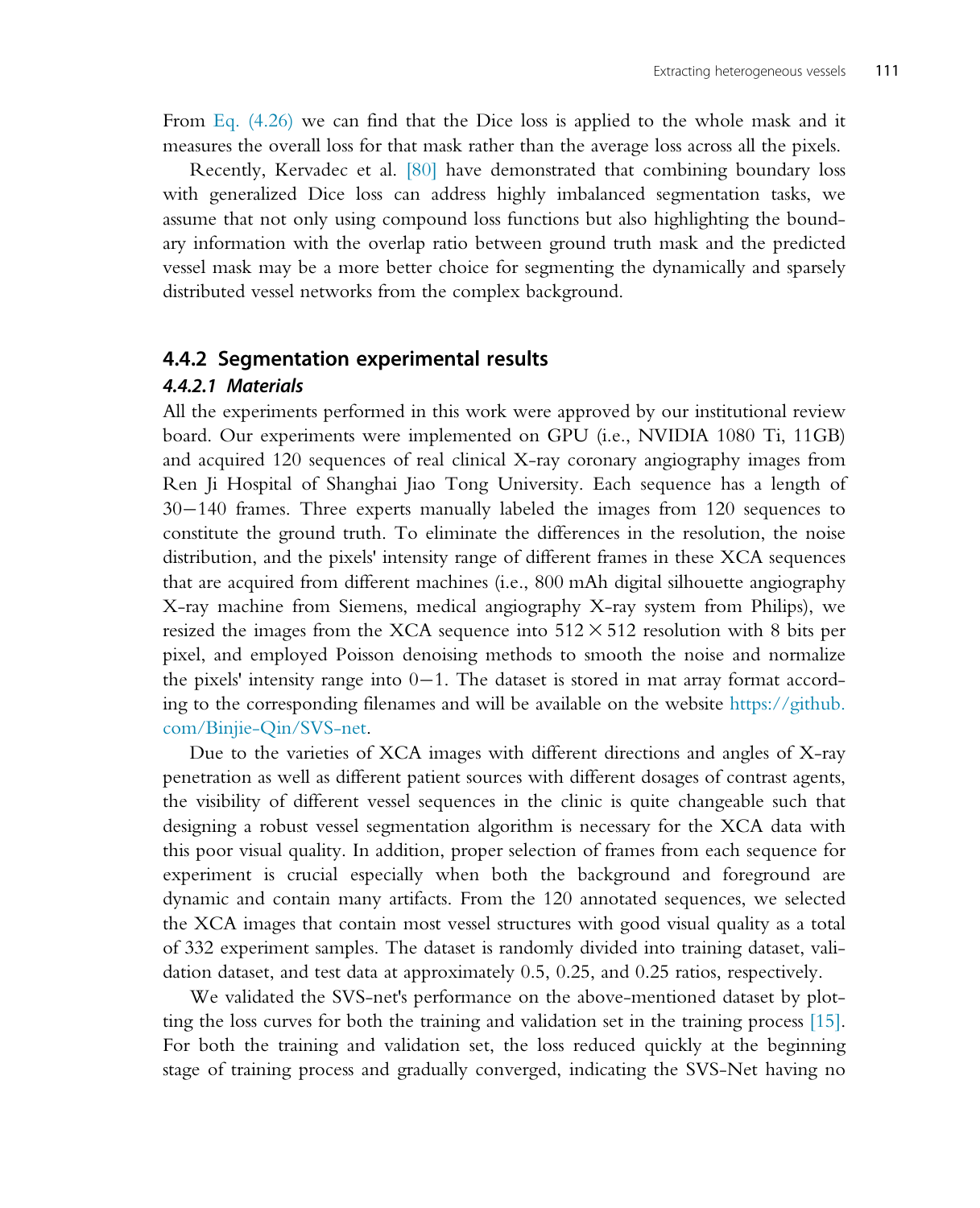problem of over-fitting or under-fitting state. Meanwhile, the size of our dataset was assumed to be properly matched into the size of our model.

## 4.4.2.2 Performance comparison

We compared SVS-net with three traditional vessel segmentation algorithms, that is, Coye's method [81], Jin's spatially adaptively filtering method (Jin's) [11], Kerkeni's multiscale region growing method (Kerkeni's) [82], and four deep learning-based methods that include Retinal-net [67,83], bridge-style U-Net with salient mechanism (S-UNet) [84], X-ray net [85], and short connected deep supervised net (BTS-DSN) [86].

In Fig. 4.5, the deep learning methods surpassed traditional methods with higher performances in terms of some metrics [15]. The patch-based Retinal-net method introduced more background residuals since it lacked more global contextual information to guide the segmentation. X-ray net simply accepted the current frame image with its first three frames as the inputs to the network and cannot effectively extract the temporally consistent information. Therefore it not only increased temporal information but also introduced disturbances at the same time. BTS-DSN adopted deeply supervised strategy to achieve relative higher metrics with some false positives in the vessel regions. Being different from the above deep network methods, SVS-net not only robustly detected the vessels with entire structures and continuous branches but also effectively removed the noisy backgrounds. The continuity and integrity of the segmented vessel branches were due to the contextual information inferred in the spatiotemporal features extracted by the encoder network and feature fusion in the skip connections. The noise suppression in the segmented vessel regions was mostly derived from the



Figure 4.5 Vessel segmentation examples for real XCA image sequence by different vessel segmentation methods [15]. From left to right, each row displays the original XCA image, the ground truth vessel segmentation, the vessel images segmented by Coye's, [71] Jin's, [11] Kerkeni's, [72] Retinal-net, [73] SU-Net, [74] X-ray net, [75] BTS-DSN, [76] and SVS-net, [15] respectively.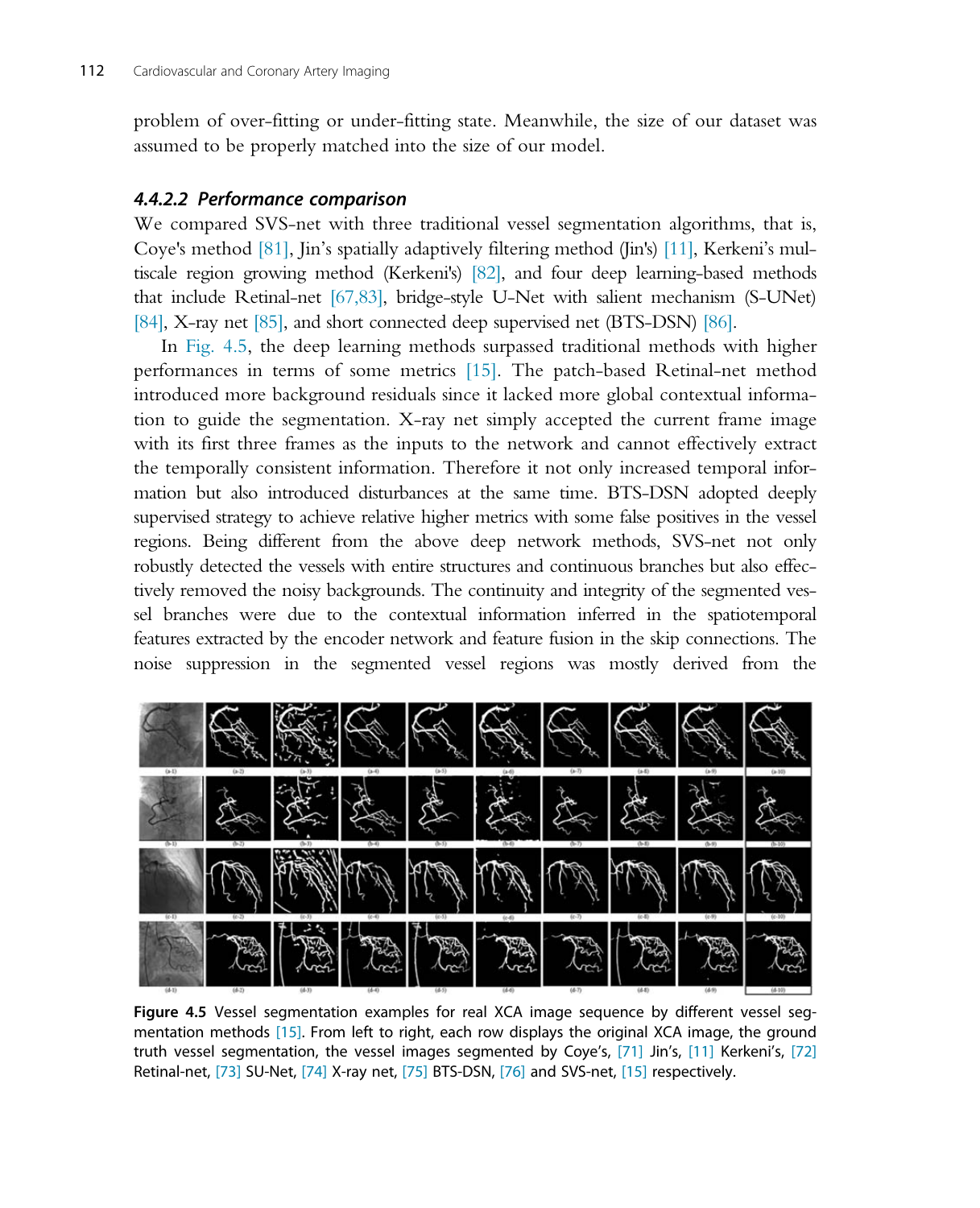discriminative feature selection implemented by the channel attention mechanism. Therefore the spatiotemporal feature extraction, feature fusion, and the discriminative feature learning adopted in SVS-net were helpful to improve the segmentation performances.

However, there is a small number of thin-vessel branches unrecognized by SVSnet. A new design of a hybrid loss function combined with network architectures is desirable to efficiently differentiate the thick and thin vessels with their different weights. That is, the deep gives more weight to these thin vessels via topology-preserving loss function [87] and pays more attention to these thin vessels. Topology-preserving vessel segmentation is definitely a very promising direction for improving the clinical value of XCA images.

## 4.5 VRBC-t-TNN: accurate heterogeneous vessel extraction via tensor completion of X-ray coronary angiography backgrounds

By modeling XCA sequence with low-rank plus sparse decomposition, motion coherency regularized RPCA [5] has been successfully exploited to recover the sparsely distributed contrast agent in the vessel networks from the low-rank subspace of backgrounds [21]. However, current RPCA-based methods have the following limitations: (1) Some parts of XCA vessel have low-rank properties due to the underlying pattern of periodic heartbeat and the contrast agent's adhesion along the vessel wall, current RPCA methods therefore always have vessel residue as part of the low-rank backgrounds such that the extracted vessels suffer from severe distortion or loss of vessel intensity. This intensity loss results in an incomplete vessel recovery and makes it impossible for accurately analyzing the contrast agent concentration and the corresponding blood flow perfusion. (2) Vectorizing the XCA sequence into a matrix in RPCA ignores the 3D spatiotemporal information between the consecutive frames of the XCA sequence. For example, X-ray imaging produces a lot of dense noisy artifacts, whose positions change in gradually moving patterns in the XCA frames. The RPCA methods often mistakenly recognize these moving artifacts as foreground objects. (3) XCA sequence has serious signal-dependent noises that locally affect every entry of the data matrix and result in unsatisfying foreground vessels that are contaminated with residual artifacts. Though MCR-RPCA takes advantage of Bayesian RPCA that models data noise as MoGs, current RPCA-based methods cannot tackle the challenging problem of spatially varying noise in low-rank plus sparse decomposition.

To extract the foreground vessels that are overlapped with backgrounds, we assume that the overlap between foreground vessels and the backgrounds is present in the vessel regions. Once contrast-filled vessel regions are masked by the SVS-net vessel segmentation with high detection rates, all the other pixels in the remaining regions can be regarded as sequential background layers. Furthermore, based on the spatiotemporal consistency and low-rankness of the sequential background layers, the missing parts of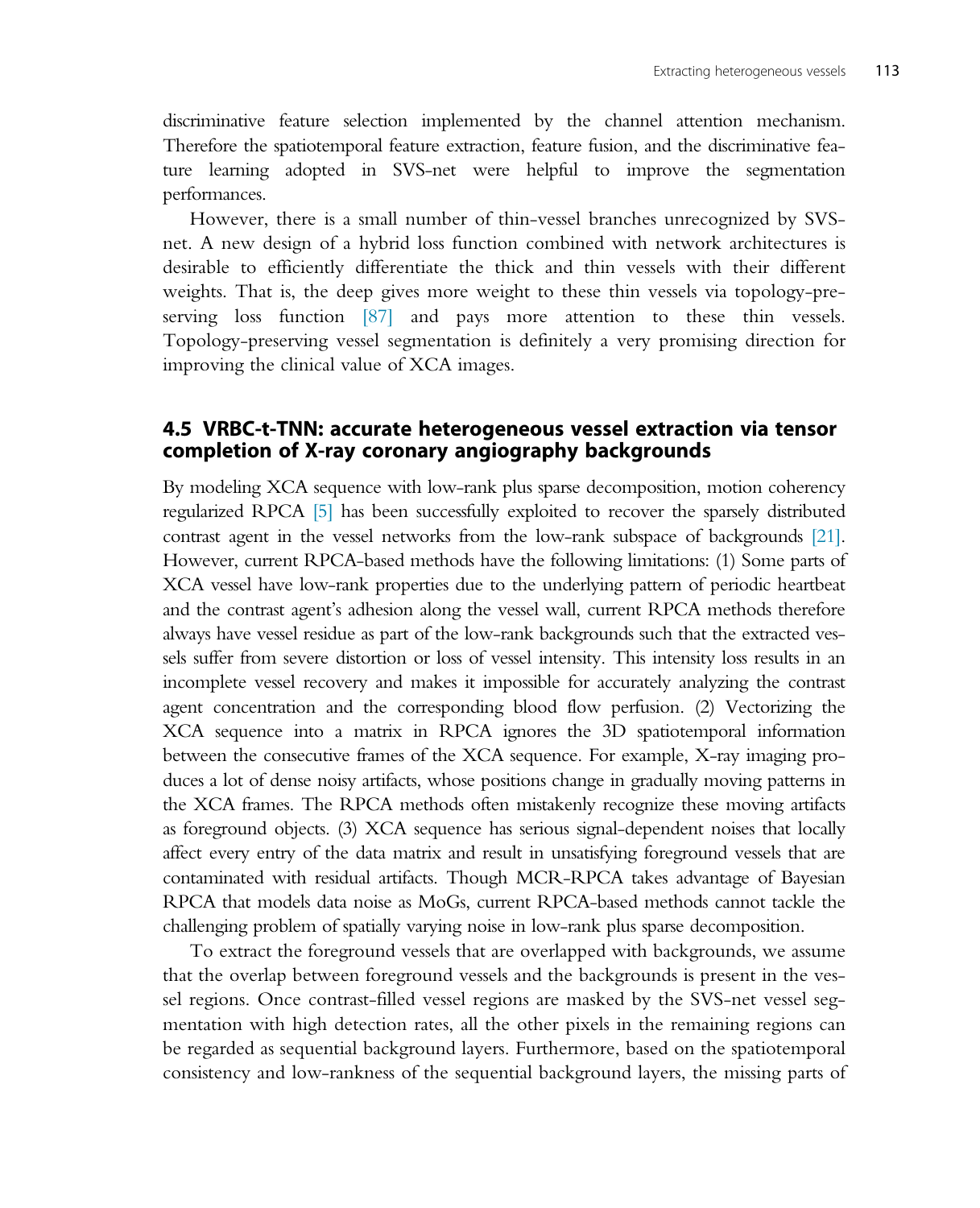the background layers masked with the foreground vessels can be fully completed using the state-of-the-art tensor completion method. Then, the challenging problem of foreground vessel extraction can be tackled by subtracting the completed background layers from the overall XCA data (see Fig. 4.6). Therefore we exploited the low-rank tensor completion [88] to recover a low-rank tensor from noisy partial observations of its entries. Tensors [89,90] refer to multidimensional arrays, which can naturally reserve more spatiotemporal information than do the matrices. Different from RPCA using matrix representation for XCA sequence, the tensor-based completion methods infer the unknown missing pixels from the known pixels in the spatiotemporal contexts of XCA sequence. Mathematically, the low-rank tensor completion problem can be written as

$$
\min_{\mathcal{X}} \text{rank}(\mathcal{X}), \quad \text{s.t. } P_{\Omega}(\mathcal{X}) = P_{\Omega}(\mathcal{M}) \tag{4.27}
$$



Figure 4.6 Vessel intensity recovery [15]. From top to bottom row, each row displays the original XCA image, the background and foreground vessel images recovered from SU-Net [74], X-ray net [75], BTS-DSN [76] and SVS-net [15], respectively.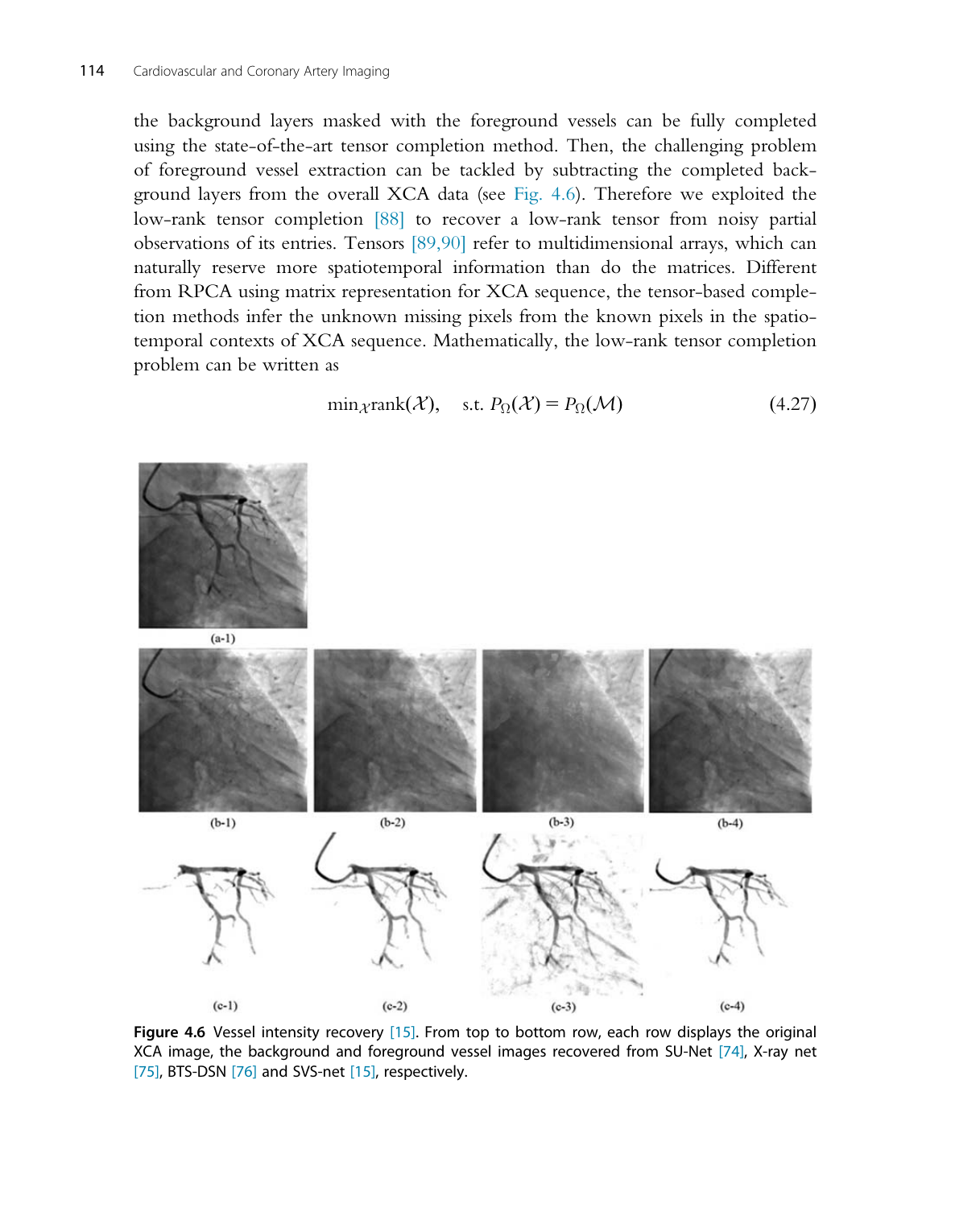where M is the corrupted tensor, X is the underlying tensor, and  $\mathcal{P}_{\Omega}(\mathcal{X})$  refers to the projection of X on the observed entries  $\Omega$ .

Based on different definitions of tensor ranks, many tensor completion models have been proposed. Typically, tensor nuclear norm (TNN) [91] that is designed for 3D tensors based on tensor singular value decomposition (t-SVD) [92] has proven effective at 3D tensor completion [88]. Hu et al. have further optimized the TNN model for the video completion task by integrating a twist operation [93].

According to Beer-Lambert Law, a given X-ray image is assumed to reflect the X-ray exponential attenuation composition (or sum) of material linear attenuation coefficients for the foreground contrast-filled vessels and background layers along the X-ray projection paths. The additive property of X-ray exponential attenuation composition along the vessel and background layers in XCA can be directly exploited to exactly decompose the whole XCA image into the vessel and background layers. Therefore this X-ray attenuation sum model justifies the above-mentioned foreground vessel extraction strategy via completion and subtraction of the background layers from the whole XCA images. Specifically, we proposed an accurate heterogeneous vessel extraction framework in a logarithmic domain, into which the raw XCA image is first mapped. We extracted the vessel mask regions via SVS-net and subsequently recovered vessel intensities in these regions by a tensor completion method called t-TNN (twist tensor nuclear norm) [93]. By focusing on the vessel intensity recovery problem only in the small parts of vessel regions, the proposed vessel recovery method called VRBC-t-TNN can extract vessel layers with accurate recovery of vessel structures and intensities.

## 4.5.1 Global intensity mapping

A global logarithm mapping was carried out on the whole XCA image data to perfectly fit the X-ray attenuation sum model of angiograms. In X-ray imaging, photons coming through human body are attenuated by contrast agents and various human tissues. The intensity of rays is reduced exponentially by the sum of attenuation coefficients, as the following equation:

$$
X_{\text{out}} = X_{\text{in}} e^{-\int_{d} \mu dx}
$$
 (4.28)

where  $X_{\text{in}}$  and  $X_{\text{out}}$  represent the intensities of X-rays that come into and out of human body, respectively,  $\mu$  denotes the attenuation coefficient, and d denotes the path of rays.

By applying the log operator on both sides, we got

$$
-\ln(X_{\text{out}}/X_{\text{in}}) = \int_{d} \mu \, \mathrm{d}x. \tag{4.29}
$$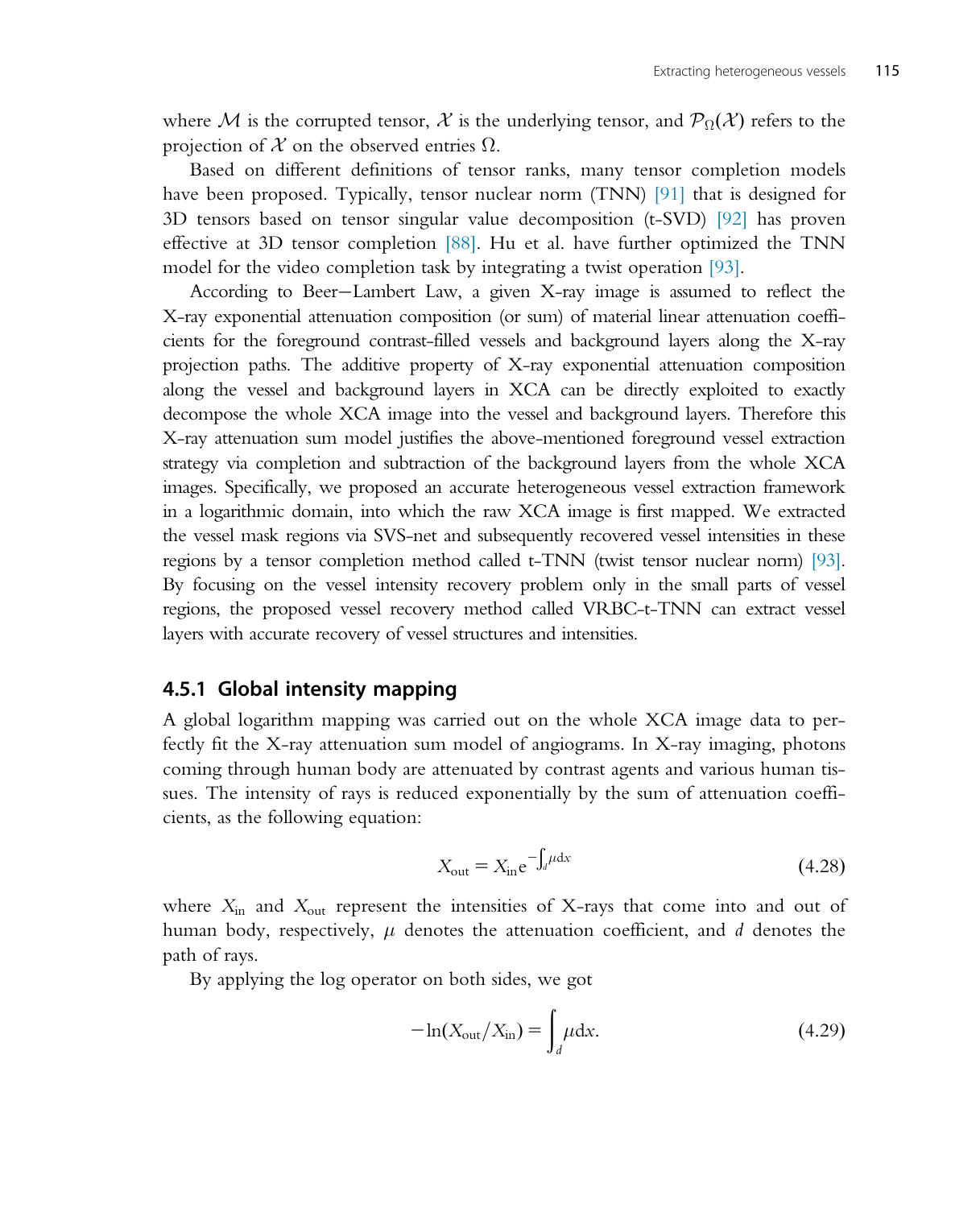The XCA image intensity normalized to the range [0,1] can be regarded as the normalization of its intensity, that is, the ratio of  $X_{\text{out}}$  to  $X_{\text{in}}$ . Then we got the following equation:

$$
-\ln(I_{\text{XCA}}) = -\ln(X_{\text{out}}/X_{\text{in}}) = \int_{d_1} \mu \, \mathrm{d}x + \int_{d_2} \mu \, \mathrm{d}x = A_F + A_B,\tag{4.30}
$$

where  $A_F$  and  $A_B$  represent the attenuation sums caused by foreground vessels and complex backgrounds, respectively. This equation demonstrates that the XCA image is a sum of vessel/background layers in the logarithm domain, accordingly the multiplication of the two layers in the original image domain.

After this logarithm mapping, the linear sum model was ready for vessel/background separation via low-rank plus sparse matrix decomposition in RPCA (Illustrated in Section 4.3), as well as low-rank background plus foreground vessel extraction in tensor completion (Illustrated in Section 4.6). Therefore we used the logarithm operation as a preprocessing of image data and performed exponentiation operation afterward for the whole experiments in this work.

## 4.5.2 Background completion using t-TNN

Considering the vessel mask regions as missing entries of the background layer, we recovered the intensities of these entries for the construction of background layers by adopting the t-TNN tensor completion algorithm [93], which can effectively exploit the temporal redundancy and low-rank prior between the neighboring frames more efficiently. Specifically, the original XCA sequence was represented as a tensor  $D$  with each slice being a matrix representation of each frame. All areas except the vessel mask regions, denoted as  $\Omega$ , were presumed to be the known background layer pixels. Each vessel mask region was first morphologically dilated by a 5  $\times$  5 mask to ensure that  $\Omega$ does not contain edge pixels of the vessels. Therefore the background regions of all the frames constituted  $\Omega$  for the subsequent t-TNN-based tensor completion.

The t-TNN model is based upon a tensor decomposition scheme called t-SVD [92,94]. Having a similar structure to the matrix SVD, t-SVD models a tensor in the matrix space through a defined t-product operation [92]. For a 3-way tensor  $\mathcal{X} \in \mathbb{R}^{n_1 \times n_2 \times n_3}$ , the notation  $\mathcal{X}(k, :, :, \mathcal{X}(:, k, :)$ , and  $\mathcal{X}(:, :, k)$  denote the k-th horizontal, lateral, and frontal slices, respectively. Particularly,  $\mathcal{X}^{(k)}$  denotes  $\mathcal{X}(:, :, k)$ . For  $\mathcal{X} \in \mathbb{R}^{n_1 \times n_2 \times n_3}$ , the  $\mathcal{X}^{(k)}$  values can be used to form the block circulant matrix

$$
\text{bcirc}(\mathcal{X}) = \begin{bmatrix} \mathcal{X}^{(1)} & \mathcal{X}^{(n_3)} & \cdots & \mathcal{X}^{(2)} \\ \mathcal{X}^{(2)} & \mathcal{X}^{(1)} & \cdots & \mathcal{X}^{(3)} \\ \vdots & \vdots & \ddots & \vdots \\ \mathcal{X}^{(n_3)} & \mathcal{X}^{(n_3-1)} & \cdots & \mathcal{X}^{(1)} \end{bmatrix},
$$
(4.31)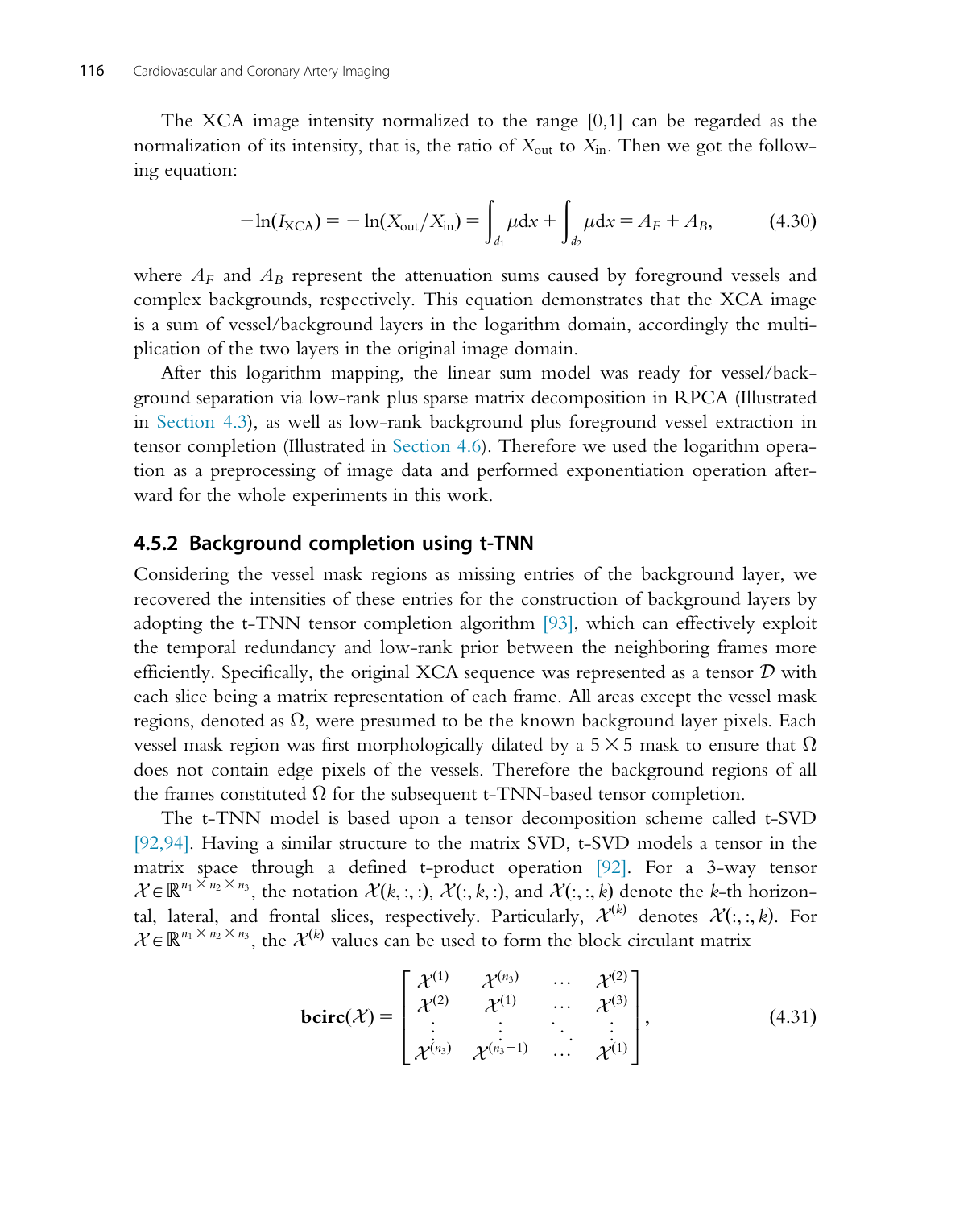The block vectorizing and its opposite operation are defined as

$$
\text{bvec}(\mathcal{X}) = \begin{bmatrix} \mathcal{X}^{(1)} \\ \mathcal{X}^{(2)} \\ \vdots \\ \mathcal{X}^{(n_3)} \end{bmatrix}, \text{bvfold}(\text{bvec}(\mathcal{X})) = \mathcal{X} \tag{4.32}
$$

The **bdiag** operator which maps the tensor to the block diagonal matrix and its opposite operation bdfold are defined as

$$
\mathbf{bdiag}(\mathcal{X}) = \begin{bmatrix} \mathcal{X}^{(1)} & & \\ & \ddots & \\ & & \mathcal{X}^{(n_3)} \end{bmatrix}, \mathbf{bdfold}(\mathbf{bdiag}(\mathcal{X})) = \mathcal{X}.\tag{4.33}
$$

Based on these notations, the t-product is defined as follows [92]:

#### $\mathcal{M} = \mathcal{A} * \mathcal{B} = \text{bufold}(\text{bcirc}(\mathcal{A})\text{bvec}(\mathcal{B})).$

The t-product is analogous to the matrix product except that the circular convolution replaces the product operation between the elements. The following equation shows that original t-product corresponds to the matrix multiplication of the frontal slices in the Fourier domain:

$$
\mathcal{M}_f^{(k)} = \mathcal{A}_f^{(k)} * \mathcal{B}_f^{(k)}, \ \ k = 1, \cdots, n_3.
$$
 (4.34)

where  $\mathcal{X}_f = \mathbf{fft}(\mathcal{X}, [.,])$ , 3) denotes the Fourier transform of X along the third dimension. Accordingly,  $\mathcal{X} = \textbf{ifft}(\mathcal{X}_f,[],3)$ . Based on the definition of t-product, the tensor-SVD (t-SVD) [94] of  $\mathcal{X} \in \mathbb{R}^{n_1 \times n_2 \times n_3}$  is given by

$$
\mathcal{X} = \mathcal{U} * \mathcal{S} * \mathcal{V}^T,\tag{4.35}
$$

where  $U \in \mathbb{R}^{n_1 \times n_1 \times n_3}$  and  $V \in \mathbb{R}^{n_2 \times n_2 \times n_3}$  are orthogonal tensors, respectively.  $S \in \mathbb{R}^{n_1 \times n_2 \times n_3}$  is a rectangular f-diagonal tensor in which all of its frontal slices are diagonal matrices, and the entries in S are called the singular values of  $\mathcal{X}$ .

Based on the Fourier domain property of t-product as Eq. (4.34), t-SVD can be efficiently computed in the Fourier domain [92,94]. Each frontal slice of  $U_f$ ,  $S_f$ , and  $V_f$ can be obtained via the matrix SVD, that is,  $[\mathcal{U}_f^{(k)}, \mathcal{S}_f^{(k)}, \mathcal{V}_f^{(k)}] = \text{SVD}(\mathcal{X}_f^{(k)})$ . Then the first SVD of  $\mathcal{X}$  can be obtained by  $\mathcal{U} = \textbf{ifft}(\mathcal{U}, \Pi, 3)$ ,  $S = \textbf{ifft}(\mathcal{S}, \Pi, 3)$ ,  $\mathcal{V} = \textbf{ifft}$ t-SVD of X can be obtained by  $\mathcal{U} = \mathbf{ifft}(\mathcal{U}_f,[],3), \mathcal{S} = \mathbf{ifft}(\mathcal{S}_f,[],3), \mathcal{V} = \mathbf{ifft}(\mathcal{V}_f,[],3).$ The TNN of  $\mathcal{X} \in \mathbb{R}^{n_1 \times n_2 \times n_3}$  is defined as the average of the nuclear norms of all the frontal slices of  $\mathcal{X}_f$  [94], that is,

$$
||\mathcal{X}||_{\circledast} = \frac{1}{n_3} \sum_{i=1}^{n_3} ||\mathcal{X}_f^{(i)}||_* = \frac{1}{n_3} ||\mathbf{bcirc}(\mathcal{X})||_* \tag{4.36}
$$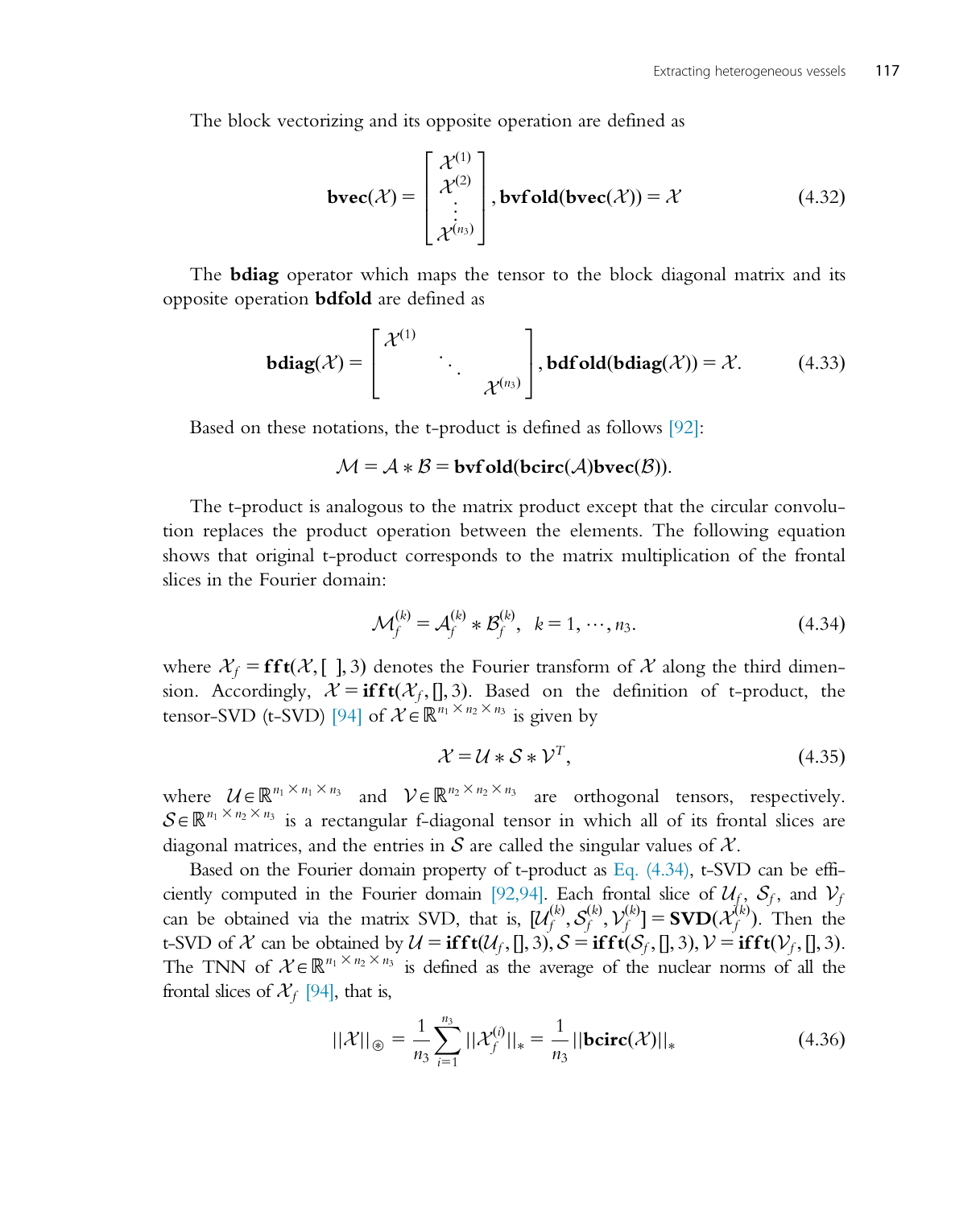Using the definition of TNN, the TNN-based tensor completion [93] can be represented by

$$
\min_{\mathcal{X}} ||\mathcal{X}||_{\circledast}, \quad \text{s.t. } P_{\Omega}(\mathcal{X}) = P_{\Omega}(\mathcal{M}), \tag{4.37}
$$

where M is the corrupted tensor,  $\mathcal{P}_{\Omega}(\mathcal{X})$  refers to the projection of X on the observed entries  $\Omega$ . Accordingly,  $\mathcal{P}_{\Omega}(\mathcal{X})$  is the complementary projection, that is,  $\mathcal{P}_{\Omega}(\mathcal{X}) + \mathcal{P}_{\Omega}(\mathcal{X}) = \mathcal{X}$ . The tensor completion problem can be solved using the t-SVD mentioned above.

TNN can simultaneously characterize the low-rankness of a tensor along various modes and therefore is a general model for 3D data completion problems. Based on the TNN, Hu et al. [93] proposed twist TNN (called t-TNN) via twist operator on the tensor. That is, for  $\mathcal{X} \in \mathbb{R}^{n_1 \times n_2 \times n_3}$ , the twist tensor  $\overrightarrow{\mathcal{X}}$  is an  $n_1 \times n_2 \times n_3$  tensor whose lateral slice  $\vec{X}(:, k,:) = \mathcal{X}(:, k)$ . Though this twist operation is simply a dimen-<br>sion shift of tensors, it emphasizes the temporal connections between frames. The sion shift of tensors, it emphasizes the temporal connections between frames. The t-TNN norm  $\|\mathcal{X}\|_{\vec{\mathfrak{G}}}$  of tensor  $\mathcal X$  is then defined as follows:

$$
\|\mathcal{X}\|_{\vec{\Phi}} = \frac{1}{n_3} \|\text{bcirc}(\vec{\mathcal{X}})\|_*,\tag{4.38}
$$

where the twist operation  $\vec{\mathcal{X}}$  is a dimension shift of  $\mathcal{X}$ , and  $\overleftarrow{\mathcal{Y}}$  shifts it back. By equalizing the nuclear norm of the block circulant matriculation of the twist tensor, t-TNN can not only exploit the correlations between all the modes simultaneously but also take advantage of the low-rank prior along a certain mode, for example, X-ray image sequence over the time dimension. Specifically, by exploiting the low-rank prior along the horizontal translation relationship between frames in XCA image sequences due to patient's breath and movement, we have found that the t-TNN model is more suitable than TNN for our XCA background completion work. Therefore by minimizing the t-TNN norm-based rank of the input tensor subject to certain constraints, the tensor completion work for XCA background recovery can be addressed by solving the following convex model [93]:

$$
\min_{\mathcal{X}} \|\mathcal{X}\|_{\vec{\Phi}}, \text{ s.t. } \mathcal{P}_{\Omega}(\mathcal{X}) = \mathcal{P}_{\Omega}(\mathcal{D}) \tag{4.39}
$$

where  $\mathcal D$  and  $\mathcal X$  refer to the original corrupted data tensor (original XCA sequence) and the reconstructed tensor (background layer), respectively.

The alternating direction method of multipliers algorithm [95] can be used to solve the Eq.  $(4.39)$  by the following minimization model [93]:

$$
\operatorname{argmin}_{\mathcal{X}, \mathcal{Y}, \mathcal{W}} \|\mathcal{Y}\|_{\vec{\circledast}} + \mathbf{1}_{\mathcal{X}_{\Omega} = \mathcal{D}_{\Omega}} + \langle \mathcal{W}, \mathcal{X} - \mathcal{Y} \rangle + \frac{\rho}{2} \|\mathcal{X} - \mathcal{Y}\|_{F}^{2}, \tag{4.40}
$$

where a new variable  $\mathcal{Y} = \mathcal{X}$  is introduced,  $\mathbf{1}_{\mathcal{X}_{Q} = \mathcal{D}_{Q}}$  is an indicator function that indicates whether the elements of  $\mathcal X$  and  $\mathcal D$  on the support of  $\Omega$  are equal,  $\mathcal W$  is the Lagrangian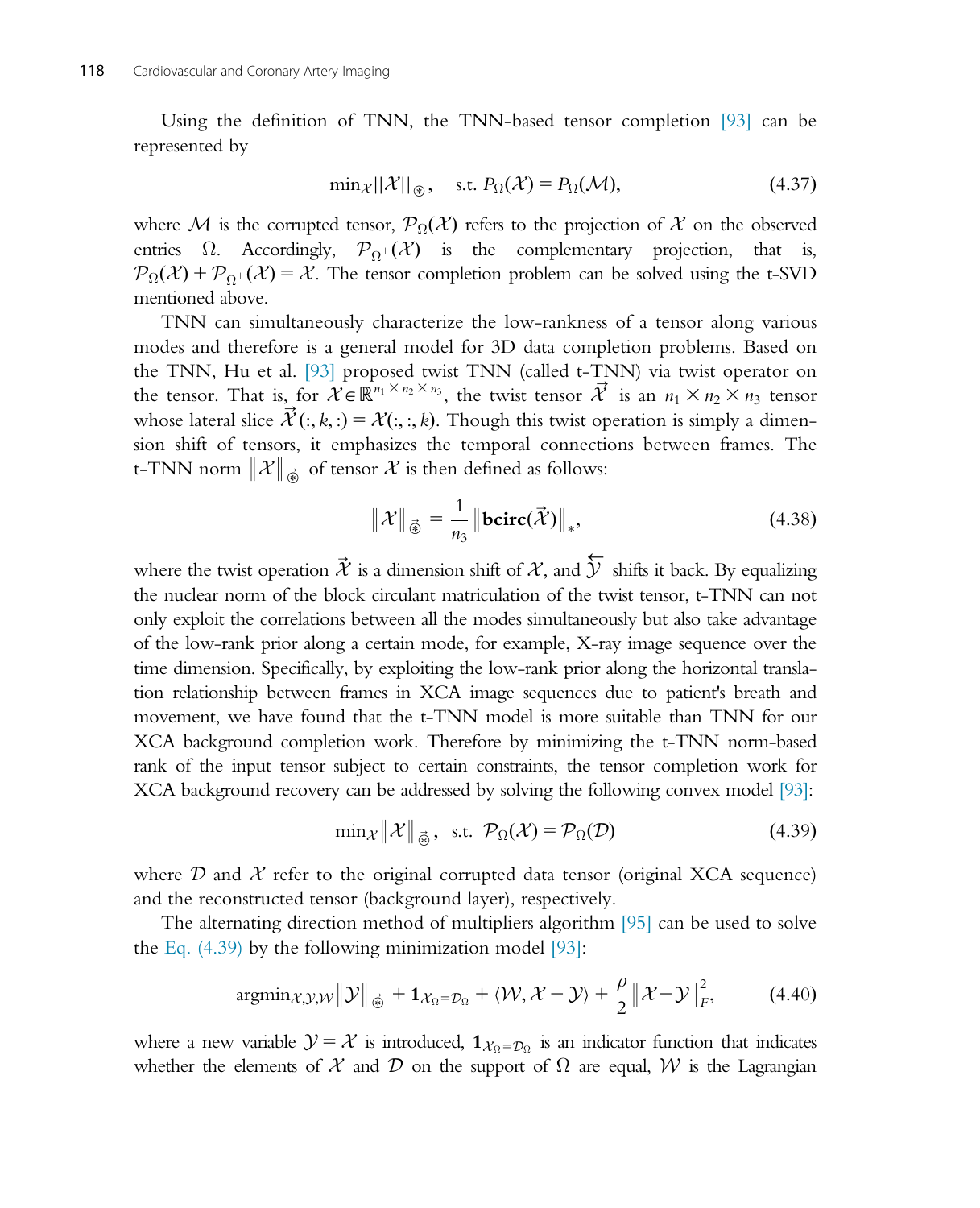multiplier, and  $\mu$  is a positive penalty scalar. Variables X, Y, and W can be optimized alternately with the other variable fixed. The detailed deduction of this algorithm is too long and out of the scope of this chapter. We refer the interested reader to the work in Ref. [93].

After the construction of background layer  $X$  by t-TNN, the final vessel layer can be obtained by subtracting  $\mathcal X$  from the original data  $\mathcal D$ . This subtraction was done in the logarithm domain such that the corresponding operation for original image data would be division. The whole procedure of the t-TNN background completion step is shown in Algorithm 2.

Algorithm 2 t-TNN based background completion **Input:** Original XCA data  $\mathcal{D} \in \mathbb{R}^{n_1 \times n_2 \times n_3}$ , non-vessel mask region  $\Omega$ . 1: Initialize:  $\rho^0 > 0, \eta > 1, k = 0, \mathcal{X} = \mathcal{P}_{\Omega}(\mathcal{D}), \mathcal{Y} = \mathcal{W} = 0.$ 2: while  $\|\mathcal{X}-\mathcal{Y}\|_F/\|\mathcal{X}\|_F > tol$  and  $k < K$  do  $\mathcal X$  sub-problem:  $3:$  $\mathcal{X}^{k+1} = \arg \min_{\mathcal{X}: \mathcal{X}_{\Omega} = \mathcal{D}_{\Omega}^{k}} \left\| \mathcal{X} - \mathcal{Y}^{k} + \frac{1}{\rho^{k}} \mathcal{W}^{k} \right\|_{F}^{2}$ solved by:<br>  $\mathcal{X}^{k+1} = \mathcal{P}_{\Omega}(\mathcal{D}^k) + \mathcal{P}_{\Omega^{\perp}}(\mathcal{Y}^k - \frac{1}{\rho^k}\mathcal{W}^k);$  $y$  sub-problem:  $4:$  $\mathcal{Y}^{k+1} = \arg\min_{\mathcal{Y}} \|\mathcal{Y}\|_{\overrightarrow{\otimes}} + \frac{\rho^k}{2} \left\|\mathcal{X}^{k+1} - \mathcal{Y} + \frac{1}{\rho^k}\mathcal{W}^k\right\|_F^2$ solved by:  $\tau = \frac{1}{\rho^k}, \tau' = \tau \left[ \frac{n_2+1}{2} \right], \mathcal{Z} = \mathcal{X}^{k+1} + \tau \mathcal{W}^k;$  $\overrightarrow{\mathcal{Z}}_f = \text{fft}(\overrightarrow{\mathcal{Z}},[],3);$  for  $j = 1, \cdots, \left\lceil \frac{n_2+1}{2} \right\rceil$  do  $[\mathcal{U}_f^{(j)}, \mathcal{S}_f^{(j)}, \mathcal{V}_f^{(j)}] = \textbf{SVD}(\vec{\mathcal{Z}}_f^{(j)});$  $\mathcal{J}_f^{(j)} = \text{diag}\{(1 - \frac{\tau'}{S_f^{(j)}(i,i)})+\};$  $S_{f,\tau'}^{(j)} = S_f^{(j)} \mathcal{J}_f^{(j)};$  $\mathcal{H}_{f}^{(j)} = \mathcal{U}_{f}^{(j)} \mathcal{S}_{f,\tau'}^{(j)} \mathcal{V}_{f}^{(j)^{T}}$  end for for  $j = \left\lceil \frac{n_2+1}{2} \right\rceil + 1, \dots, n_2$  do<br>  $\mathcal{H}_f^{(j)} = \text{conj}\left(\mathcal{H}_f^{(n_2-j+2)}\right);$ end for  $\mathcal{H} = \textbf{ifft}(\mathcal{H}_f,[],3), \mathcal{Y}^{k+1} = \overleftarrow{\mathcal{H}};$ <br>  $\mathcal{W}^{k+1} = \mathcal{W}^k + \rho^k(\mathcal{X}^{k+1} - \mathcal{Y}^{k+1});$ 5:  $\rho^{k+1} = \eta \rho^k, k = k+1$  $6:$ 7: end while 8: Vessel layer  $\mathcal{V} = \mathcal{D} - \mathcal{X}$ ; **Output:** Background layer tensor  $\mathcal{X}$ , vessel layer tensor  $\mathcal{V}$ .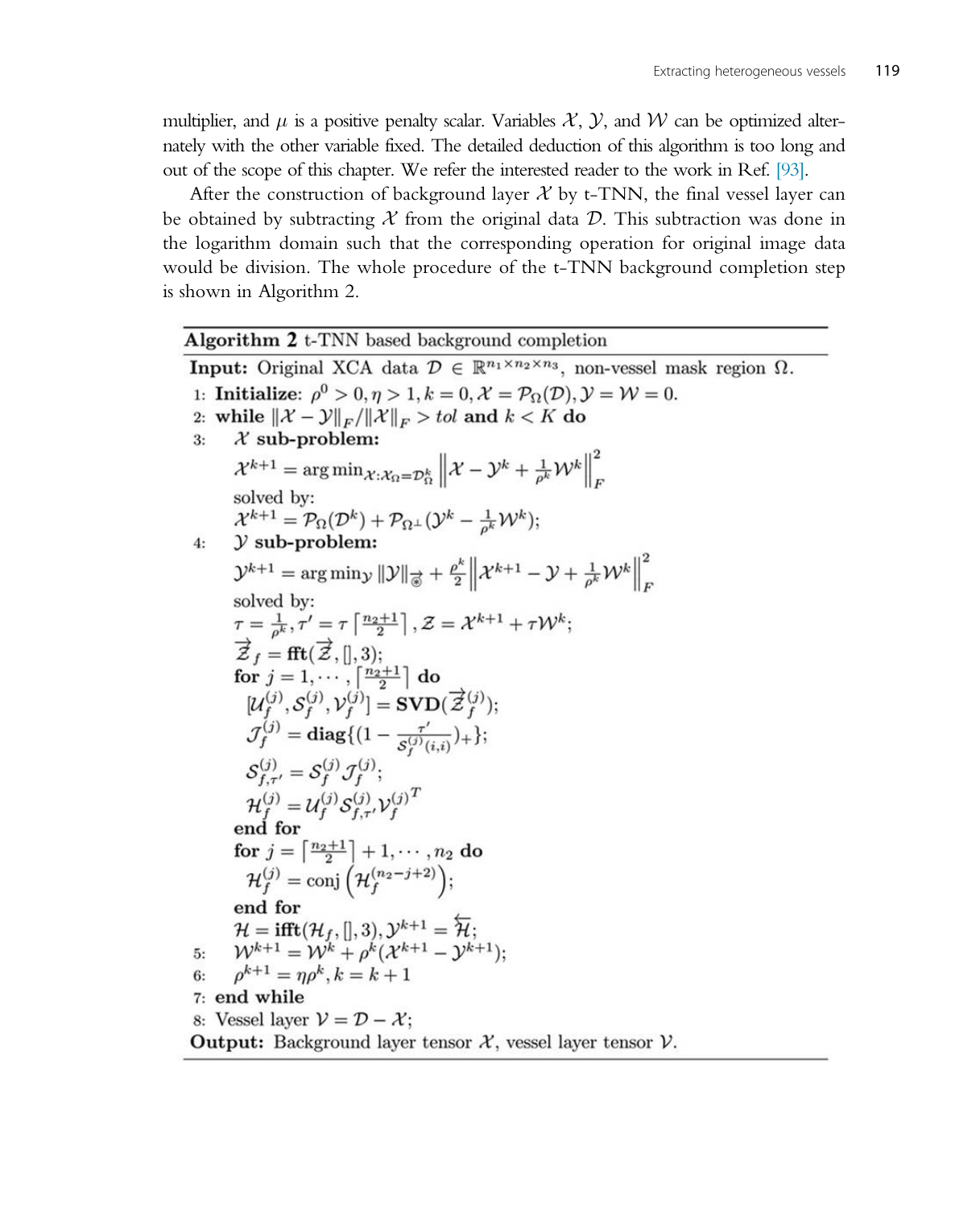## 4.5.3 Experimental results

#### 4.5.3.1 Synthetic X-ray coronary angiography data

To accurately evaluate the performance of vessel intensity recovery, we constructed 10 synthetic XCA images which include ground truth background images (GTBL) and foreground vessel layer images (GTVL). All the original 12 XCA sequences were obtained from Ren Ji Hospital of Shanghai Jiao Tong University. Each sequence has 80 frames whose image resolution is  $512 \times 512$  pixels with 8 bits per pixel. All the experiments were approved by our institutional review board.

To get GTVLs, we performed a vessel extraction algorithm similar to Section 4.2 on the real XCA data. Then some artifacts were manually removed from the extracted rough vessel images to obtain the GTVLs. The GTBLs were the consecutive frames selected from the real XCA data. Because an XCA image is the product of the vessel layer and the background layer according to the X-ray imaging mechanism (see Section 4.5.1), we multiplied a sequence of GTVLs to the clean regions of GTBLs from a different sequence to obtain the synthetic XCA data. An example synthetic image with GTBL and GTVL is shown in Fig. 4.7A.

#### 4.5.3.2 Experiment demonstration

We performed experiments similar to the algorithm shown in Fig. 4.1 to illustrate the effect of tensor completion on vessel intensity recovery. The real vessel segmentation algorithm (see details in Ref. [11]) is different from that of Section 4.4 in Fig. 4.1, it makes little influence on vessel intensity performances. We validated the performances from the VRBC-t-TNN and other layer separation methods for comparison purpose. The median subtraction method (MedSubtract) used by Baka et al. constructs a static background layer image as the median of the first 10 frames of a sequence and subtract it from all the frames [96]. Several open-source RPCA algorithms, including PRMF [97], MoG-RPCA [51], IALM-RPCA, [5], and MCR-RPCA in Section 4.3 [5] were tested. The proposed framework VRBC can use other matrix completion and tensor completion methods to replace t-TNN. We tested some open source data completion methods including PG-RMC [98], MC-NMF [99], ScGrassMC [100], LRTC [101], and tSVD [102] as comparison, whose codes were obtained from Sobral's library lrslibrary  $[103]$  and mctc4bmi  $[104]$ .

#### 4.5.3.3 Performance comparison

The layer separation results of the synthetic data are shown in Fig. 4.7. As can be seen, all these layer separation methods can remove noises and increase the vessel visibility to some extent. Among these algorithms, because MedSubtracted constructs a static background layer image that does not change over time, the extracted vessel layer image with lots of remaining noise was the worst among these extracted results. The four RPCA-based methods achieved much better vessel extraction results with more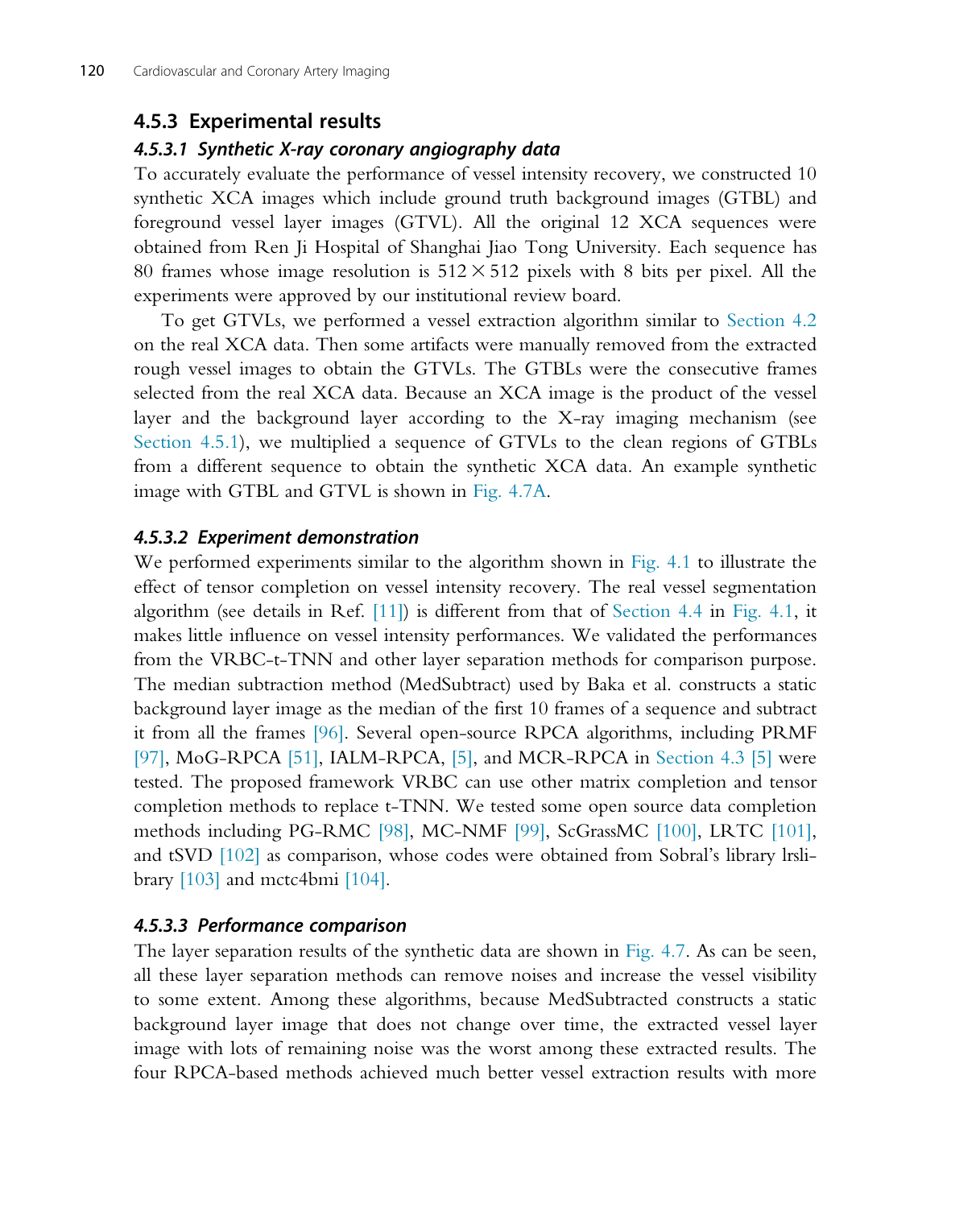

Figure 4.7 Examples of vessel layer extraction results from synthetic data [21]. Each group of results contains a background layer image labeled 1 and a vessel layer image labeled 2. (a-0) Synthetic XCA image. (a-1,2) Ground truth background layer and vessel layer image. (b)-(l) Layer separation results: (b ) Med Subtract [83]. (c) PRMF [84]. (d) MoG-RPCA [49]. (e) IALM-RPCA [51]. (f) MCR-RPCA [5]. (g) VRBC-PG-RMC. (h) VRBC-MC-NMF. (i) VRBC-ScGrassMC. (j) VRBC-LRTC [21]. (k) VRBC-tSVD. (l) VRBC-t-TNN [21].

noises being removed. Among these four RPCA-based methods, MCR-RPCA [5] achieved the best vessel extraction results with the least residual artifacts. However, though RPCA-based methods can nicely capture the vessel structures in the vessel layer images, the vessel intensities were not fully extracted since obvious vessel residuals can be observed in their resulting background layer images. This observation is consistent with the fact that some contrast agents being pushed against the vessel wall have reduced their flow rate and behaved low-rankness property, such that these contrast agents remained in the backgrounds after RPCA-based decomposition.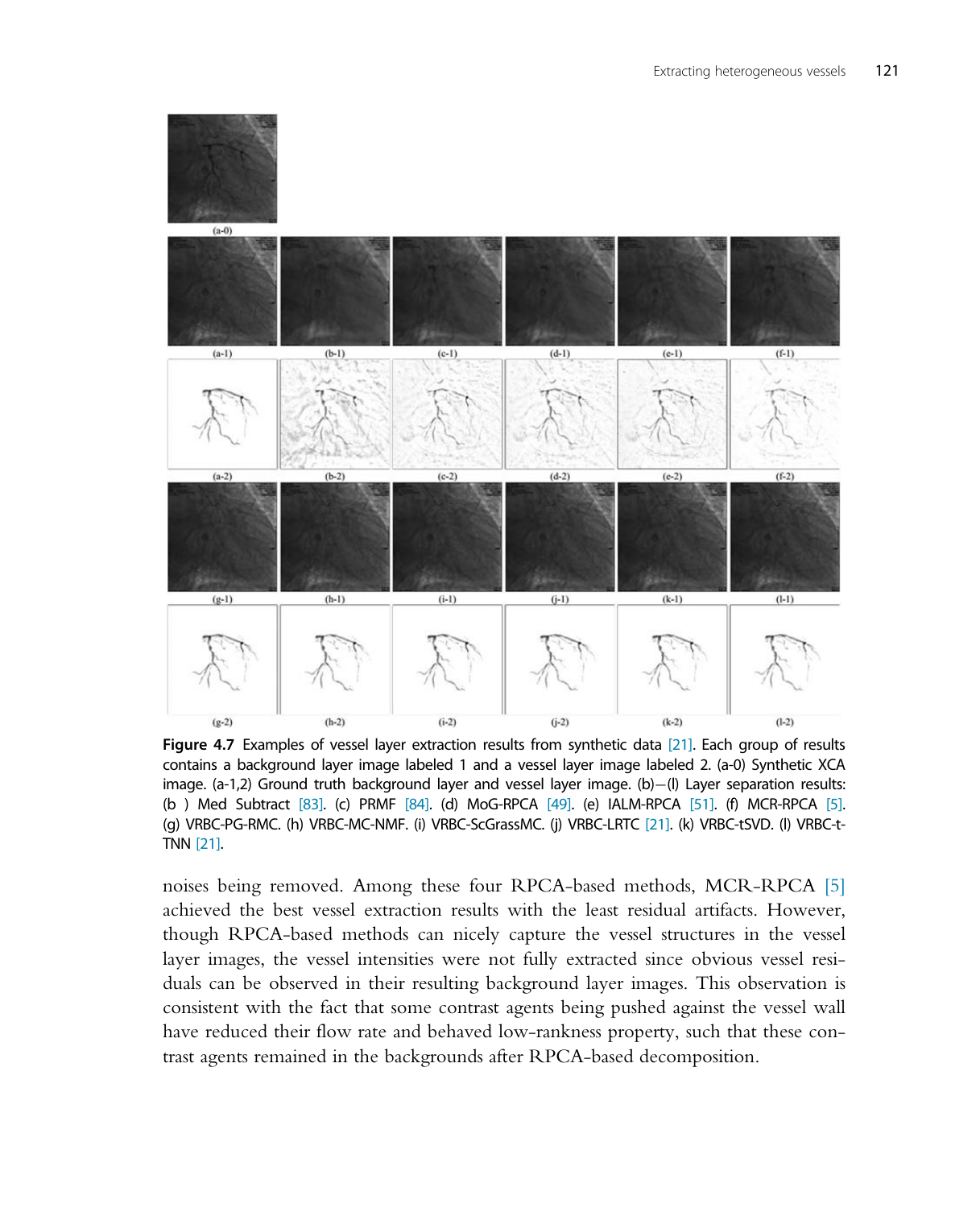In contrast, the VRBC framework embedded within all the tensor-completion methods greatly improved the performances of vessel extraction and intensity recovery. The recovered vessel intensities were further compared to those from RPCA algorithms. Among all these algorithms, the result images of VRBC-t-TNN achieved the best visual performances. Both the background layer images and the vessel layer images were visually appealing and seemed to be well recovered in terms of structure and intensity recovery. To quantitatively measure the accuracy of vessel intensity recovery, we directly calculated the differences between the extracted vessel layers and the ground truths. The reconstruction error of vessels is defined as follow:

$$
E_{\text{recon}} = \frac{\sum_{(x,y)\in V} |I_{\text{result}}(x,\gamma) - I_{\text{groundtruth}}(x,\gamma)|}{\sum_{(x,y)\in V} I_{\text{groundtruth}}(x,\gamma)}
$$
(4.41)

where V denotes the vessel regions,  $I_{\text{result}}$  and  $I_{\text{ground truth}}$  denote the intensities of the resulting vessel layer images and the ground truth vessel layer images, respectively. For each synthetic XCA sequence, the  $E_{\text{recon}}$  of the whole sequence is calculated. Fig. 4.8 shows the general performances of different algorithms on the 10 synthetic sequences.



Figure 4.8  $E_{\text{recon}}$  values in vessel regions on synthetic data [21].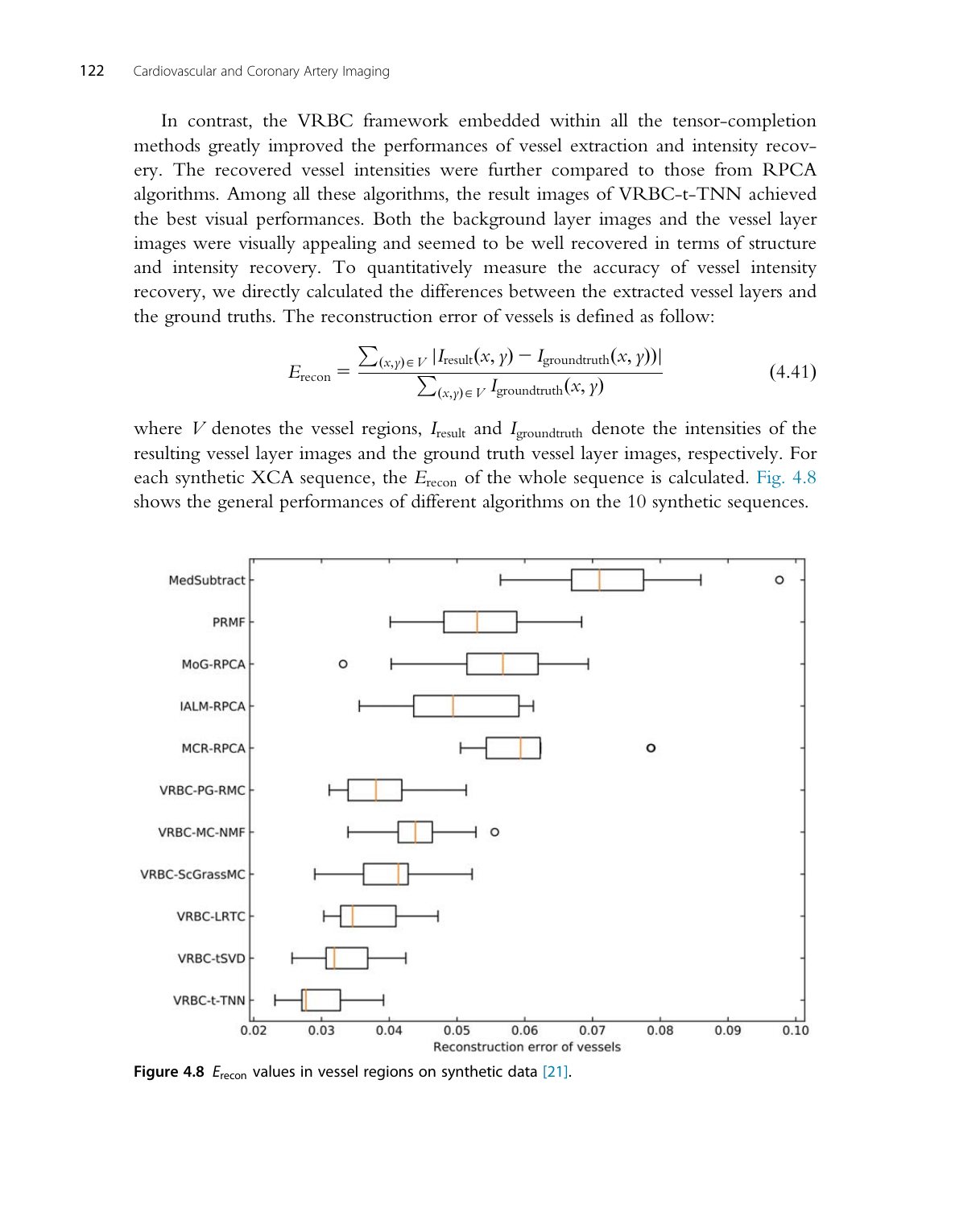$E_{\text{recon}}$  measured the vessel intensity difference between the separation result and the ground truth. A small  $E_{\text{recon}}$  indicated an accurate vessel layer extraction. We can see that VRBC framework achieved smaller  $E_{\text{recon}}$  values than other existing methods. Among them, VRBC-t-TNN achieved the best performance. This  $E_{\text{recon}}$  evaluation indicated that VRBC-t-TNN can accurately recover the intensities of contrast-filled vessels from XCA images.

## 4.6 Conclusion

In this chapter, we demonstrated the entire framework to effectively extract the contrast-filled vessels and their intensities from the complex and noisy backgrounds in XCA sequences. To the best of our knowledge, this is the first work to perform such complete work for the benefit of microcirculation analysis in minimally invasive vascular interventions. Current XCA-guided coronary artery revascularization via stent implantation solely performs epicardial artery-based revascularization. However, whether this artery revascularization could improve the distal microcirculation and accordingly lead to a desired therapeutic effect on the acute myocardial ischemic heart diseases is not easily evaluated in preo perative and postoperative assessment in current vascular interventions. We hope our work could be helpful to appropriately assess the microcirculation and other cardiovascular diseases by extracting and analyzing the heterogeneous XCA vessels.

## Acknowledgments

This work was supported in parts by the Science and Technology Commission of Shanghai Municipality under Grant 19dz1200500 and Grant 19411951507, the National Natural Science Foundation of China under Grant 61271320 and 82070477, Shanghai ShenKang Hospital Development Center (SHDC12019X12), and the Shanghai Jiao Tong University Cross Research Fund for Translational Medicine under Grant ZH2018ZDA19, YG2021QN122 and YG2021QN99.

## References

- [1] [Theodoridis S. Machine learning: a Bayesian and optimization perspective. 2nd ed. Elsevier; 2020.](http://refhub.elsevier.com/B978-0-12-822706-0.00008-1/sbref0005)
- [2] [Lin Z, Zhang H. Low-rank models in visual analysis: theories, algorithms, and applications. Academic](http://refhub.elsevier.com/B978-0-12-822706-0.00008-1/sbref0010) [Press; 2017.](http://refhub.elsevier.com/B978-0-12-822706-0.00008-1/sbref0010)
- [3] Candès EJ, Li X, Ma Y, Wright J. Robust principal component analysis? J ACM  $2011;58(3):1-37$ .
- [4] [Bouwmans T, Javed S, Zhang H, Lin Z, Otazo R. On the applications of robust PCA in image and](http://refhub.elsevier.com/B978-0-12-822706-0.00008-1/sbref0020) video processing. Proc IEEE  $2018;106(8):1427-57$ .
- [5] [Jin M, Li R, Jiang J, Qin B. Extracting contrast-filled vessels in X-ray angiography by graduated](http://refhub.elsevier.com/B978-0-12-822706-0.00008-1/sbref0025) [RPCA with motion coherency constraint. Pattern Recognit 2017;63:653](http://refhub.elsevier.com/B978-0-12-822706-0.00008-1/sbref0025)-[66.](http://refhub.elsevier.com/B978-0-12-822706-0.00008-1/sbref0025)
- [6] [Ma H, Hoogendoorn A, Regar E, Niessen WJ, van Walsum T. Automatic online layer separation](http://refhub.elsevier.com/B978-0-12-822706-0.00008-1/sbref0030) [for vessel enhancement in X-ray angiograms for percutaneous coronary interventions. Med Image](http://refhub.elsevier.com/B978-0-12-822706-0.00008-1/sbref0030) [Anal 2017;39:145](http://refhub.elsevier.com/B978-0-12-822706-0.00008-1/sbref0030)-[61.](http://refhub.elsevier.com/B978-0-12-822706-0.00008-1/sbref0030)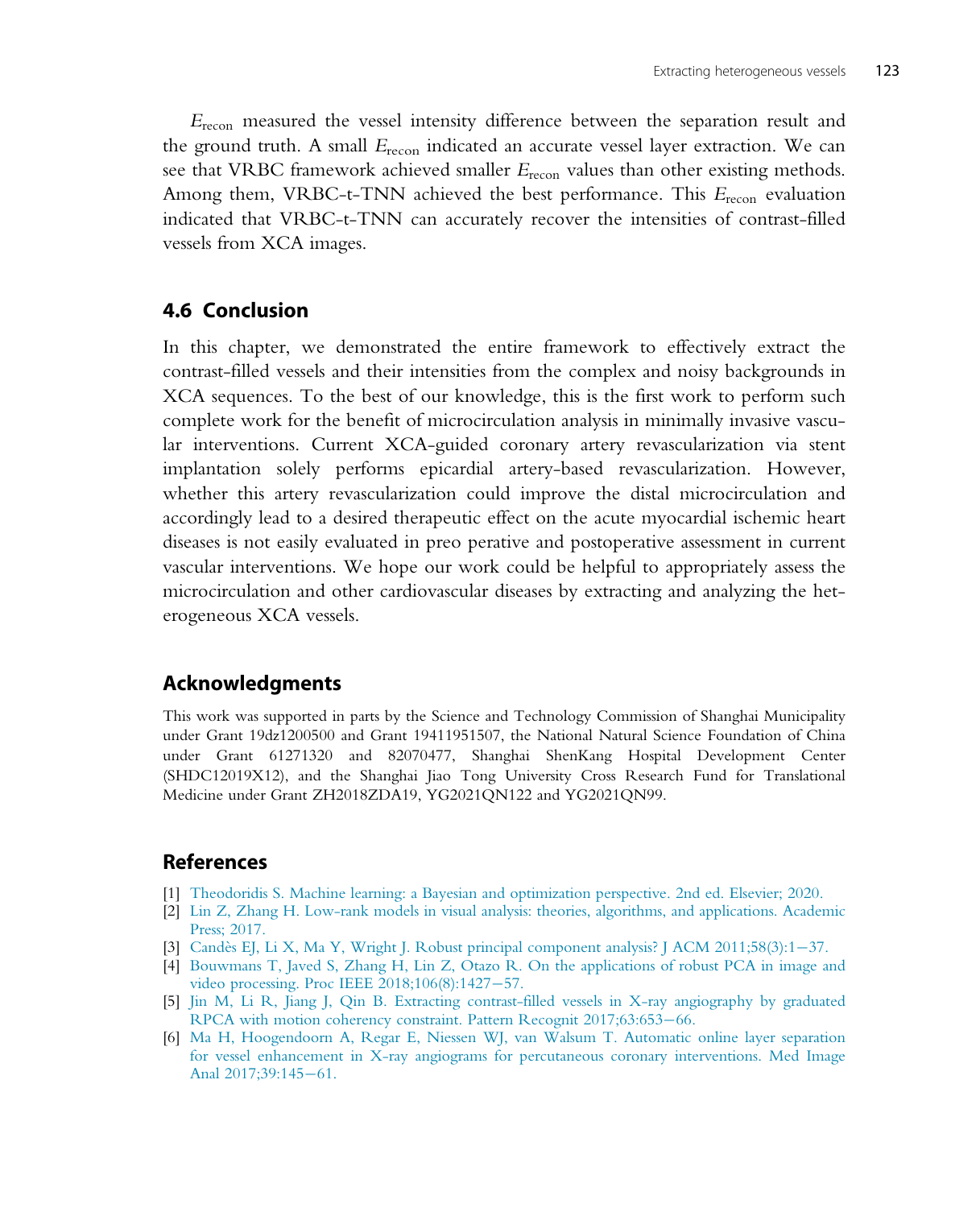- [7] [Song S, Du C, Ai D, Huang Y, Song H, Wang Y, et al. Spatio-temporal constrained online layer](http://refhub.elsevier.com/B978-0-12-822706-0.00008-1/sbref0035) [separation for vascular enhancement in X-ray angiographic image sequence. IEEE Trans Circuits](http://refhub.elsevier.com/B978-0-12-822706-0.00008-1/sbref0035) [Syst Video Technol 2020;30\(10\):3558](http://refhub.elsevier.com/B978-0-12-822706-0.00008-1/sbref0035)-[70.](http://refhub.elsevier.com/B978-0-12-822706-0.00008-1/sbref0035)
- [8] [Xia S, Zhu H, Liu X, Gong M, Huang X, Xu L, et al. Vessel segmentation of X-ray coronary](http://refhub.elsevier.com/B978-0-12-822706-0.00008-1/sbref0040) [angiographic image sequence. IEEE Trans Biomed Eng 2020;67\(5\):1338](http://refhub.elsevier.com/B978-0-12-822706-0.00008-1/sbref0040)-[48.](http://refhub.elsevier.com/B978-0-12-822706-0.00008-1/sbref0040)
- [9] [Zhu L, Jiang X, Li J, Hao Y, Tian Y. Motion-aware structured matrix factorization for foreground detec](http://refhub.elsevier.com/B978-0-12-822706-0.00008-1/sbref0045)[tion in complex scenes. ACM Trans Multimedia Comput Commun Appl \(TOMM\) 2020;16\(4\):1](http://refhub.elsevier.com/B978-0-12-822706-0.00008-1/sbref0045)-[23.](http://refhub.elsevier.com/B978-0-12-822706-0.00008-1/sbref0045)
- [10] Hu Z, Nie F, Wang R, Li X. Low rank regularization: a review. Neural Netw  $2021;136:218-32$ .
- [11] [Jin M, Hao D, Ding S, Qin B. Low-rank and sparse decomposition with spatially adaptive filtering](http://refhub.elsevier.com/B978-0-12-822706-0.00008-1/sbref0055) for sequential segmentation of  $2D + t$  vessels. Phys Med Biol 2018;63(17):17LT01.
- [12] [Chen C, Qin C, Qiu H, Tarroni G, Duan J, Bai W, et al. Deep learning for cardiac image segmen](http://refhub.elsevier.com/B978-0-12-822706-0.00008-1/sbref0060)[tation: a review. Front Cardiovasc Med 2020;7:25.](http://refhub.elsevier.com/B978-0-12-822706-0.00008-1/sbref0060)
- [13] [Nasr-Esfahani E, Karimi N, Jafari MH, Soroushmehr SMR, Samavi S, Nallamothu BK, et al.](http://refhub.elsevier.com/B978-0-12-822706-0.00008-1/sbref0065) [Segmentation of vessels in angiograms using convolutional neural networks. Biomed Signal Process](http://refhub.elsevier.com/B978-0-12-822706-0.00008-1/sbref0065) Control  $2018;40:240-51$ .
- [14] [Shin SY, Lee S, Yun ID, Lee KM. Deep vessel segmentation by learning graphical connectivity.](http://refhub.elsevier.com/B978-0-12-822706-0.00008-1/sbref0070) [Med Image Anal 2019;58:101556.](http://refhub.elsevier.com/B978-0-12-822706-0.00008-1/sbref0070)
- [15] [Hao D, Ding S, Qiu L, Lv Y, Fei B, Zhu Y, et al. Sequential vessel segmentation via deep channel](http://refhub.elsevier.com/B978-0-12-822706-0.00008-1/sbref0075) [attention network. Neural Netw 2020;128:172](http://refhub.elsevier.com/B978-0-12-822706-0.00008-1/sbref0075)-[87.](http://refhub.elsevier.com/B978-0-12-822706-0.00008-1/sbref0075)
- [16] [Samuel PM, Veeramalai T. VSSC Net: vessel specific skip chain convolutional network for blood](http://refhub.elsevier.com/B978-0-12-822706-0.00008-1/sbref0080) [vessel segmentation. Comput Methods Prog Biomed 2021;198:105769.](http://refhub.elsevier.com/B978-0-12-822706-0.00008-1/sbref0080)
- [17] [Zhu X, Cheng Z, Wang S, Chen X, Lu G. Coronary angiography image segmentation based on](http://refhub.elsevier.com/B978-0-12-822706-0.00008-1/sbref0085) [PSPNet. Comput Methods Prog Biomed 2021;200:105897.](http://refhub.elsevier.com/B978-0-12-822706-0.00008-1/sbref0085)
- [18] [Fan J, Yang J, Wang Y, Yang S, Ai D, Huang Y, et al. Multichannel fully convolutional network](http://refhub.elsevier.com/B978-0-12-822706-0.00008-1/sbref0090) [for coronary artery segmentation in X-ray angiograms. IEEE Access 2018;6:44635](http://refhub.elsevier.com/B978-0-12-822706-0.00008-1/sbref0090)-[43.](http://refhub.elsevier.com/B978-0-12-822706-0.00008-1/sbref0090)
- [19] [Wang L, Liang D, Yin X, Qiu J, Yang Z, Xing J, et al. Coronary artery segmentation in angio](http://refhub.elsevier.com/B978-0-12-822706-0.00008-1/sbref0095)graphic videos utilizing spatial-temporal information. BMC Med Imaging  $2020;20(1):1-10$ .
- [20] [Zhang J, Wang G, Xie H, Zhang S, Huang N, Zhang S, et al. Weakly supervised vessel segmenta](http://refhub.elsevier.com/B978-0-12-822706-0.00008-1/sbref0100)[tion in X-ray angiograms by self-paced learning from noisy labels with suggestive annotation.](http://refhub.elsevier.com/B978-0-12-822706-0.00008-1/sbref0100) [Neurocomputing 2020;417:114](http://refhub.elsevier.com/B978-0-12-822706-0.00008-1/sbref0100)-[27.](http://refhub.elsevier.com/B978-0-12-822706-0.00008-1/sbref0100)
- [21] [Qin B, Jin M, Hao D, Lv Y, Liu Q, Zhu Y, et al. Accurate vessel extraction via tensor completion](http://refhub.elsevier.com/B978-0-12-822706-0.00008-1/sbref0105) [of background layer in X-ray coronary angiograms. Pattern Recognit 2019;87:38](http://refhub.elsevier.com/B978-0-12-822706-0.00008-1/sbref0105)–[54.](http://refhub.elsevier.com/B978-0-12-822706-0.00008-1/sbref0105)
- [22] [Kirbas C, Quek F. A review of vessel extraction techniques and algorithms. ACM Comput Surv](http://refhub.elsevier.com/B978-0-12-822706-0.00008-1/sbref0110)  $(CSUR)$  2004;36(2):81-[121.](http://refhub.elsevier.com/B978-0-12-822706-0.00008-1/sbref0110)
- [23] [Lesage D, Angelini ED, Bloch I, Funka-Lea G. A review of 3D vessel lumen segmentation techni](http://refhub.elsevier.com/B978-0-12-822706-0.00008-1/sbref0115)[ques: models, features and extraction schemes. Med Image Anal 2009;13\(6\):819](http://refhub.elsevier.com/B978-0-12-822706-0.00008-1/sbref0115)–[45.](http://refhub.elsevier.com/B978-0-12-822706-0.00008-1/sbref0115)
- [24] [Moccia S, De Momi E, El Hadji S, Mattos LS. Blood vessel segmentation algorithms-review of](http://refhub.elsevier.com/B978-0-12-822706-0.00008-1/sbref0120) [methods, datasets and evaluation metrics. Comput Methods Prog Biomed 2018;158:71](http://refhub.elsevier.com/B978-0-12-822706-0.00008-1/sbref0120)–[91.](http://refhub.elsevier.com/B978-0-12-822706-0.00008-1/sbref0120)
- [25] [Zhao F, Chen Y, Hou Y, He X. Segmentation of blood vessels using rule-based and machine](http://refhub.elsevier.com/B978-0-12-822706-0.00008-1/sbref0125)[learning-based methods: a review. Multimed Syst 2019;25\(2\):109](http://refhub.elsevier.com/B978-0-12-822706-0.00008-1/sbref0125)-[18.](http://refhub.elsevier.com/B978-0-12-822706-0.00008-1/sbref0125)
- [26] [Mookiah MRK, Hogg S, MacGillivray TJ, Prathiba V, Pradeepa R, Mohan V, et al. A Review of](http://refhub.elsevier.com/B978-0-12-822706-0.00008-1/sbref0130) [machine learning methods for retinal blood vessel segmentation and artery/vein classification. Med](http://refhub.elsevier.com/B978-0-12-822706-0.00008-1/sbref0130) [Image Anal 2020;68:101905.](http://refhub.elsevier.com/B978-0-12-822706-0.00008-1/sbref0130)
- [27] [Jia D, Zhuang X. Learning-based algorithms for vessel tracking: a review. Computerized Med](http://refhub.elsevier.com/B978-0-12-822706-0.00008-1/sbref0135) [Imaging Graph 2021;89:101840.](http://refhub.elsevier.com/B978-0-12-822706-0.00008-1/sbref0135)
- [28] [Çimen S, Gooya A, Grass M, Frangi AF. Reconstruction of coronary arteries from X-ray angiogra](http://refhub.elsevier.com/B978-0-12-822706-0.00008-1/sbref0140)phy: a review. Med Image Anal  $2016;32:46-68$ .
- [29] [Kawabe M, Ohnishi T, Nakano K, Kato H, Ooka Y, Haneishi H. Vascular roadmap generation by](http://refhub.elsevier.com/B978-0-12-822706-0.00008-1/sbref0145) [registration and blending of multiple enhanced X-ray angiograms. IEEE Access 2021;9:36356](http://refhub.elsevier.com/B978-0-12-822706-0.00008-1/sbref0145)-[67.](http://refhub.elsevier.com/B978-0-12-822706-0.00008-1/sbref0145)
- [30] [Qin B, Shen Z, Zhou Z, Zhou J, Lv Y. Structure matching driven by joint-saliency-structure adap](http://refhub.elsevier.com/B978-0-12-822706-0.00008-1/sbref0150)tive kernel regression. Appl Soft Comput  $2016;46:851-67$ .
- [31] [Qin B, Shen Z, Fu Z, Zhou Z, Lv Y, Bao J. Joint-saliency structure adaptive kernel regression with](http://refhub.elsevier.com/B978-0-12-822706-0.00008-1/sbref0155) [adaptive-scale kernels for deformable registration of challenging images. IEEE Access](http://refhub.elsevier.com/B978-0-12-822706-0.00008-1/sbref0155)  $2017;6:330-43.$  $2017;6:330-43.$  $2017;6:330-43.$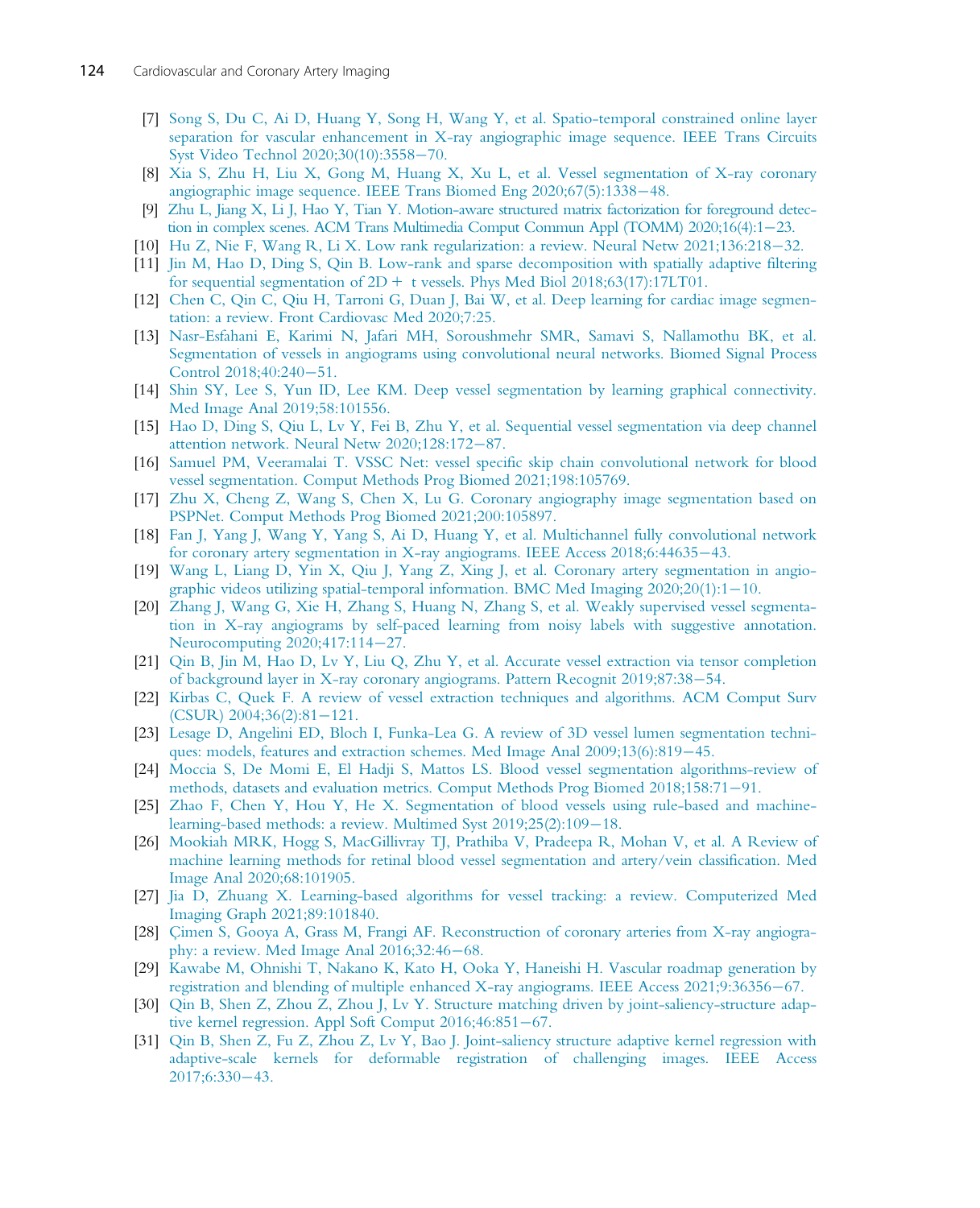- [32] [Smets BMN, Portegies J, St-Onge E, Duits R. Total variation and mean curvature PDEs on the](http://refhub.elsevier.com/B978-0-12-822706-0.00008-1/sbref0160) homogeneous space of positions and orientations. J Math Imaging Vis  $2021$ ;63:237–[62.](http://refhub.elsevier.com/B978-0-12-822706-0.00008-1/sbref0160)
- [33] [Wang C, Oda M, Hayashi Y, Yoshino Y, Yamamoto T, Frangi AF, et al. Tensor-cut: a tensor](http://refhub.elsevier.com/B978-0-12-822706-0.00008-1/sbref0165)[based graph-cut blood vessel segmentation method and its application to renal artery segmentation.](http://refhub.elsevier.com/B978-0-12-822706-0.00008-1/sbref0165) [Med Image Anal 2020;60:101623.](http://refhub.elsevier.com/B978-0-12-822706-0.00008-1/sbref0165)
- [34] [Zhang W, Wang X, Chen J, You W. A new hybrid level set approach. IEEE Trans Image Process](http://refhub.elsevier.com/B978-0-12-822706-0.00008-1/sbref0170) [2020;29:7032](http://refhub.elsevier.com/B978-0-12-822706-0.00008-1/sbref0170)-[44.](http://refhub.elsevier.com/B978-0-12-822706-0.00008-1/sbref0170)
- [35] [Liu X, Hou F, Qin H, Hao A. Robust optimization-based coronary artery labeling from X-ray](http://refhub.elsevier.com/B978-0-12-822706-0.00008-1/sbref0175) [angiograms. IEEE J Biomed Health Inform 2016;20\(6\):1608](http://refhub.elsevier.com/B978-0-12-822706-0.00008-1/sbref0175)-[20.](http://refhub.elsevier.com/B978-0-12-822706-0.00008-1/sbref0175)
- [36] [Chen D, Zhang J, Cohen LD. Minimal paths for tubular structure segmentation with coherence](http://refhub.elsevier.com/B978-0-12-822706-0.00008-1/sbref0180) [penalty and adaptive anisotropy. IEEE Trans Image Process 2019;28\(3\):1271](http://refhub.elsevier.com/B978-0-12-822706-0.00008-1/sbref0180)-[84.](http://refhub.elsevier.com/B978-0-12-822706-0.00008-1/sbref0180)
- [37] [Fang H, Ai D, Cong W, Yang S, Zhu J, Huang Y, et al. Topology optimization using multiple](http://refhub.elsevier.com/B978-0-12-822706-0.00008-1/sbref0185)[possibility fusion for vasculature extraction. IEEE Trans Circuits Syst Video Technol 2020;](http://refhub.elsevier.com/B978-0-12-822706-0.00008-1/sbref0185)  $30(2):442 - 56.$  $30(2):442 - 56.$  $30(2):442 - 56.$
- [38] [Yang G, Lv T, Shen Y, Li S, Yang J, Chen Y, et al. Vessel structure extraction using constrained](http://refhub.elsevier.com/B978-0-12-822706-0.00008-1/sbref0190) [minimal path propagation. Artif Intell Med 2020;105:101846.](http://refhub.elsevier.com/B978-0-12-822706-0.00008-1/sbref0190)
- [39] [Liu M, Chen W, Wang C, Peng H. A multiscale ray-shooting model for termination detection of](http://refhub.elsevier.com/B978-0-12-822706-0.00008-1/sbref0195) tree-like structures in biomedical images. IEEE Trans Med Imaging  $2020;38(8):1923-34$ .
- [40] [Huang Z, Zhang Y, Li Q, Zhang T, Sang N. Spatially adaptive denoising for X-ray cardiovascular](http://refhub.elsevier.com/B978-0-12-822706-0.00008-1/sbref0200) [angiogram images. Biomed Signal Process Control 2018;40:131](http://refhub.elsevier.com/B978-0-12-822706-0.00008-1/sbref0200)-[9.](http://refhub.elsevier.com/B978-0-12-822706-0.00008-1/sbref0200)
- [41] [Hariharan SG, Strobel N, Kaethner C, et al. Data-driven estimation of noise variance stabilization](http://refhub.elsevier.com/B978-0-12-822706-0.00008-1/sbref0205) [parameters for low-dose x-ray images. Phys Med Biol 2020;65\(22\):225027.](http://refhub.elsevier.com/B978-0-12-822706-0.00008-1/sbref0205)
- [42] [Fazlali HR, Karimi N, Soroushmehr SMR, Shirani S, Nallamothu BK, Ward KR, et al. Vessel seg](http://refhub.elsevier.com/B978-0-12-822706-0.00008-1/sbref0210)[mentation and catheter detection in X-ray angiograms using superpixels. Med Biol Eng Comput](http://refhub.elsevier.com/B978-0-12-822706-0.00008-1/sbref0210) [2018;56\(9\):1515](http://refhub.elsevier.com/B978-0-12-822706-0.00008-1/sbref0210)-[30.](http://refhub.elsevier.com/B978-0-12-822706-0.00008-1/sbref0210)
- [43] [Lv H, Fu S, Zhang C, Liu X. Non-local weighted fuzzy energy-based active contour model with](http://refhub.elsevier.com/B978-0-12-822706-0.00008-1/sbref0215) [level set evolution starting with a constant function. IET Image Process 2019;13\(7\):1115](http://refhub.elsevier.com/B978-0-12-822706-0.00008-1/sbref0215)-[23.](http://refhub.elsevier.com/B978-0-12-822706-0.00008-1/sbref0215)
- [44] [Mei K, Hu B, Fei B, Qin B. Phase asymmetry ultrasound despeckling with fractional anisotropic](http://refhub.elsevier.com/B978-0-12-822706-0.00008-1/sbref0220) [diffusion and total variation. IEEE Trans Image Process 2020;29:2845](http://refhub.elsevier.com/B978-0-12-822706-0.00008-1/sbref0220)-[59.](http://refhub.elsevier.com/B978-0-12-822706-0.00008-1/sbref0220)
- [45] [Shukla AK, Pandey RK, Pachori RB. A fractional filter based efficient algorithm for retinal blood](http://refhub.elsevier.com/B978-0-12-822706-0.00008-1/sbref0225) [vessel segmentation. Biomed Signal Process Control 2020;59:101883.](http://refhub.elsevier.com/B978-0-12-822706-0.00008-1/sbref0225)
- [46] [Kovesi P. Image features from phase congruency. Videre: J Comput Vis Research 1999;1\(3\):1](http://refhub.elsevier.com/B978-0-12-822706-0.00008-1/sbref0230)–[26.](http://refhub.elsevier.com/B978-0-12-822706-0.00008-1/sbref0230)
- [47] [Zhao Y, Zheng Y, Liu Y, Zhao Y, Luo L, Yang S, et al. Automatic 2-D/3-D vessel enhancement](http://refhub.elsevier.com/B978-0-12-822706-0.00008-1/sbref0235) [in multiple modality images using a weighted symmetry filter. IEEE Trans Med Imaging 2018;](http://refhub.elsevier.com/B978-0-12-822706-0.00008-1/sbref0235)  $37(2):438-50.$  $37(2):438-50.$  $37(2):438-50.$
- [48] [Reisenhofer R, King EJ. Edge, ridge, and blob detection with symmetric molecules. SIAM J](http://refhub.elsevier.com/B978-0-12-822706-0.00008-1/sbref0240) [Imaging Sci 2019;12\(4\):1585](http://refhub.elsevier.com/B978-0-12-822706-0.00008-1/sbref0240)-[626.](http://refhub.elsevier.com/B978-0-12-822706-0.00008-1/sbref0240)
- [49] [Tajbakhsh N, Jeyaseelan L, Li Q, Chiang JN, Wu Z, Ding X. Embracing imperfect datasets: a review of](http://refhub.elsevier.com/B978-0-12-822706-0.00008-1/sbref0245) [deep learning solutions for medical image segmentation. Med Image Anal 2020;63:101693.](http://refhub.elsevier.com/B978-0-12-822706-0.00008-1/sbref0245)
- [50] [Minaee S, Boykov YY, Porikli F, Plaza AJ, Kehtarnavaz N, Terzopoulos D. Image segmentation](http://refhub.elsevier.com/B978-0-12-822706-0.00008-1/sbref0250) [using deep learning: a survey. IEEE Trans Pattern Anal Mach Intell 2021.](http://refhub.elsevier.com/B978-0-12-822706-0.00008-1/sbref0250)
- [51] [Zhao Q, Meng D, Xu Z, Zuo W, Zhang L. Robust principal component analysis with complex](http://refhub.elsevier.com/B978-0-12-822706-0.00008-1/sbref0255) [noise\[C\]//International conference on machine learning. PMLR 2014;55](http://refhub.elsevier.com/B978-0-12-822706-0.00008-1/sbref0255)-[63.](http://refhub.elsevier.com/B978-0-12-822706-0.00008-1/sbref0255)
- [52] [Bouwmans T, Sobral A, Javed S, Jung SK, Zahzah EH. Decomposition into low-rank plus additive](http://refhub.elsevier.com/B978-0-12-822706-0.00008-1/sbref0260) [matrices for background/foreground separation: a review for a comparative evaluation with a large](http://refhub.elsevier.com/B978-0-12-822706-0.00008-1/sbref0260)[scale dataset. Comput Sci Rev 2017;23:1](http://refhub.elsevier.com/B978-0-12-822706-0.00008-1/sbref0260)-[71.](http://refhub.elsevier.com/B978-0-12-822706-0.00008-1/sbref0260)
- [53] Lin Z, Chen M, Ma Y The augmented lagrange multiplier method for exact recovery of corrupted low-rank matrices. arXiv:1009.5055; 2010.
- [54] Ren Z, Chia LT, Rajan D, Gao S Background subtraction via coherent trajectory decomposition. In: Proceedings of the twenty-first ACM international conference on multimedia; 2013, pp. 545–548.
- [55] [Goldstein T, Osher S. The split Bregman method for L1-regularized problems. SIAM J Imaging Sci](http://refhub.elsevier.com/B978-0-12-822706-0.00008-1/sbref0265)  $2009;2(2):323-43.$  $2009;2(2):323-43.$  $2009;2(2):323-43.$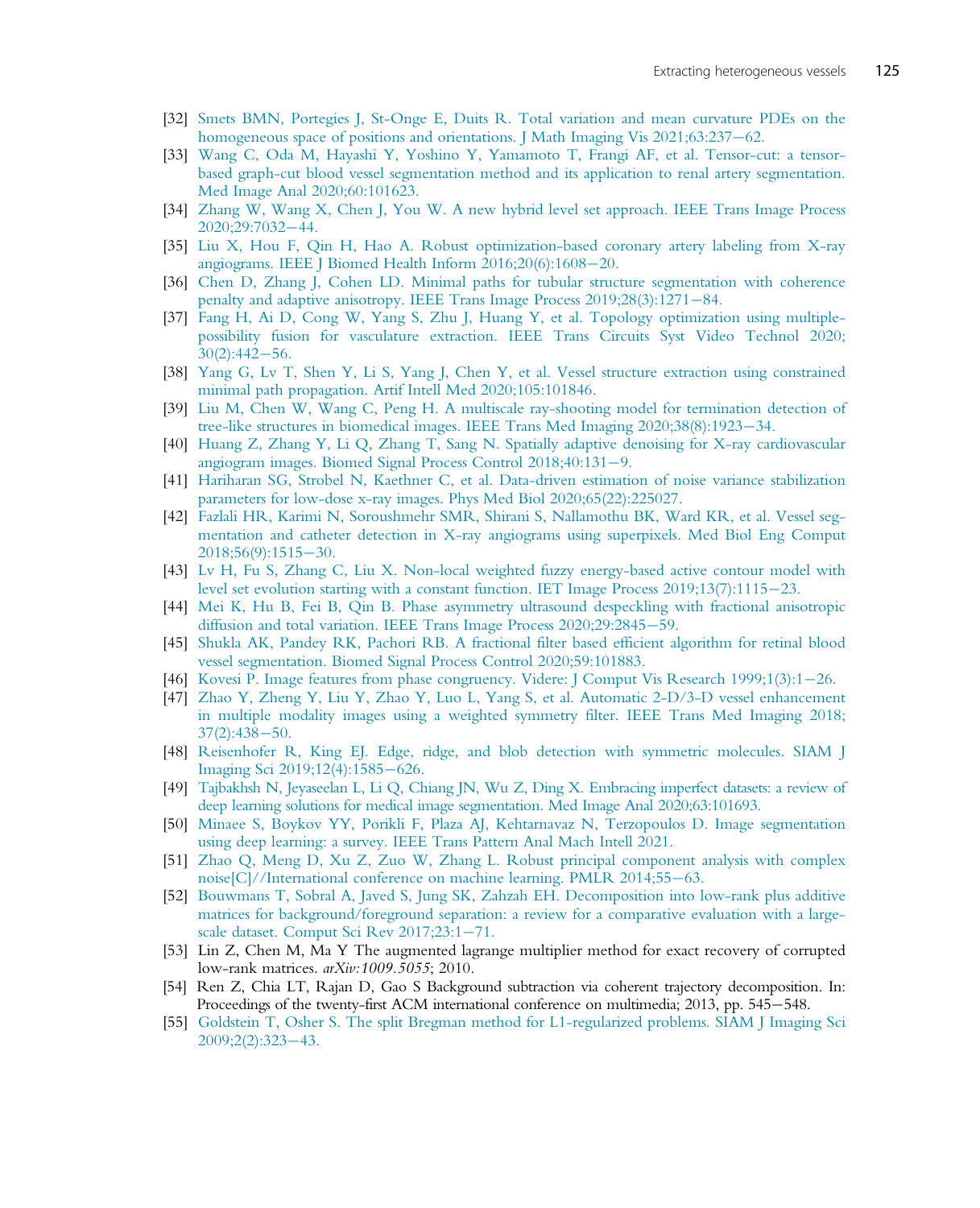- [56] [Gao Z, Cheong LF, Wang YX. Block-sparse RPCA for salient motion detection. IEEE Trans](http://refhub.elsevier.com/B978-0-12-822706-0.00008-1/sbref0270) [Pattern Anal Mach Intel 2014;36\(10\):1975](http://refhub.elsevier.com/B978-0-12-822706-0.00008-1/sbref0270)-[87.](http://refhub.elsevier.com/B978-0-12-822706-0.00008-1/sbref0270)
- [57] [Zhou X, Yang C, Yu W. Moving object detection by detecting contiguous outliers in the low](http://refhub.elsevier.com/B978-0-12-822706-0.00008-1/sbref0275)[rank representation. IEEE Trans Pattern Anal Mach Intel 2012;35\(3\):597](http://refhub.elsevier.com/B978-0-12-822706-0.00008-1/sbref0275)-[610.](http://refhub.elsevier.com/B978-0-12-822706-0.00008-1/sbref0275)
- [58] Lin Z., Wei S. A block Lanczos with warm start technique for accelerating nuclear norm minimization algorithms. arXiv preprint arXiv:1012.0365, 2010.
- [59] Rodriguez P., Wohlberg B. Fast principal component pursuit via alternating minimization. 2013 IEEE International Conference on Image Processing. IEEE, 2013;69-73.
- [60] Zhou T., Tao D. Godec: Randomized low-rank & sparse matrix decomposition in noisy case. Proceedings of the 28th International Conference on Machine Learning, ICML 2011.
- [61] [Becker SR, Candès EJ, Grant MC. Templates for convex cone problems with applications to sparse](http://refhub.elsevier.com/B978-0-12-822706-0.00008-1/sbref0280) [signal recovery. Math Program Comput 2011;3\(3\):165.](http://refhub.elsevier.com/B978-0-12-822706-0.00008-1/sbref0280)
- [62] Wang N., Yao T., Wang J., et al. A probabilistic approach to robust matrix factorization. European Conference on Computer Vision. Springer, Berlin, Heidelberg, 2012:126-139.
- [63] [Xian Z, Wang X, Yan S, Yang D, Chen J, Peng C. Main coronary vessel segmentation using deep](http://refhub.elsevier.com/B978-0-12-822706-0.00008-1/sbref0285) [learning in smart medical. Math Probl Eng 2020;2020:8858344.](http://refhub.elsevier.com/B978-0-12-822706-0.00008-1/sbref0285)
- [64] [Yang S, Kweon J, Roh JH, Lee JH, Kang H, Park LJ, et al. Deep learning segmentation of major](http://refhub.elsevier.com/B978-0-12-822706-0.00008-1/sbref0290) [vessels in X-ray coronary angiography. Sci Rep 2019;9\(1\):1](http://refhub.elsevier.com/B978-0-12-822706-0.00008-1/sbref0290)-[11.](http://refhub.elsevier.com/B978-0-12-822706-0.00008-1/sbref0290)
- [65] [Jun TJ, Kweon J, Kim YH, Kim D. T-net: nested encoder](http://refhub.elsevier.com/B978-0-12-822706-0.00008-1/sbref0295)-[decoder architecture for the main vessel](http://refhub.elsevier.com/B978-0-12-822706-0.00008-1/sbref0295) [segmentation in coronary angiography. Neural Netw 2020;128:216](http://refhub.elsevier.com/B978-0-12-822706-0.00008-1/sbref0295)-[33.](http://refhub.elsevier.com/B978-0-12-822706-0.00008-1/sbref0295)
- [66] [Liu L, Cheng J, Quan Q, Wu FX, Wang YP, Wang J. A survey on U-shaped networks in medical](http://refhub.elsevier.com/B978-0-12-822706-0.00008-1/sbref0300) [image segmentations. Neurocomputing 2020;409:244](http://refhub.elsevier.com/B978-0-12-822706-0.00008-1/sbref0300)-[58.](http://refhub.elsevier.com/B978-0-12-822706-0.00008-1/sbref0300)
- [67] Ronneberger O, Fischer P, Brox T U-net: convolutional networks for biomedical image segmentation. In: Proceedings of the international conference on medical image computing and computerassisted intervention. Cham: Springer; 2015, pp. 234-241.
- [68] He K, Zhang X, Ren S, Sun J. Deep residual learning for image recognition. In: Proceedings of the IEEE conference on computer vision and pattern recognition;  $2016$ , pp.  $770-778$ .
- [69] Zagoruyko S, Komodakis N Wide residual networks. arXiv:1605.07146; 2016.
- [70] Wang W, Lai Q, Fu H, et al. Salient object detection in the deep learning era: an in-depth survey. IEEE Trans Pattern Anal Mach Intell 2021. Available from: [https://doi.org/10.1109/](https://doi.org/10.1109/TPAMI.2021.3051099) [TPAMI.2021.3051099](https://doi.org/10.1109/TPAMI.2021.3051099).
- [71] [Liu GH, Yang JY, Li ZY. Content-based image retrieval using computational visual attention](http://refhub.elsevier.com/B978-0-12-822706-0.00008-1/sbref0310) [model. Pattern Recognit 2015;48\(8\):2554](http://refhub.elsevier.com/B978-0-12-822706-0.00008-1/sbref0310)-[66.](http://refhub.elsevier.com/B978-0-12-822706-0.00008-1/sbref0310)
- [72] [Qin B, Gu Z, Sun X, Lv Y. Registration of images with outliers using joint saliency map. IEEE](http://refhub.elsevier.com/B978-0-12-822706-0.00008-1/sbref0315) [Signal Process Lett 2010;17\(1\):91](http://refhub.elsevier.com/B978-0-12-822706-0.00008-1/sbref0315)-[4.](http://refhub.elsevier.com/B978-0-12-822706-0.00008-1/sbref0315)
- [73] [Gu Z, Qin B. Nonrigid registration of brain tumor resection MR images based on joint saliency](http://refhub.elsevier.com/B978-0-12-822706-0.00008-1/sbref0320) map and keypoint clustering. Sensors  $2009;9(12):10270-90$ .
- [74] [Ou Y, Sotiras A, Paragios N, Davatzikos C. DRAMMS: deformable registration via attribute match](http://refhub.elsevier.com/B978-0-12-822706-0.00008-1/sbref0325)ing and mutual-saliency weighting. Med Image Anal  $2011;15(4):622-39$ .
- [75] [Li H, Ngan KN. A co-saliency model of image pairs. IEEE Trans Image Process 2011;](http://refhub.elsevier.com/B978-0-12-822706-0.00008-1/sbref0330)  $20(12):3365 - 75.$  $20(12):3365 - 75.$  $20(12):3365 - 75.$
- [76] [Gong X, Liu X, Li Y, Li H. A novel co-attention computation block for deep learning based image](http://refhub.elsevier.com/B978-0-12-822706-0.00008-1/sbref0335) [co-segmentation. Image Vis Comput 2020;101:103973.](http://refhub.elsevier.com/B978-0-12-822706-0.00008-1/sbref0335)
- [77] [Wang W, Shen J, Yang R, Porikli F. Saliency-aware video object segmentation. IEEE Trans](http://refhub.elsevier.com/B978-0-12-822706-0.00008-1/sbref0340) Pattern Anal Mach Intell  $2018;40(1):20-33$ .
- [78] [Johnson JM, Khoshgoftaar TM. Survey on deep learning with class imbalance. J Big Data 2019;6](http://refhub.elsevier.com/B978-0-12-822706-0.00008-1/sbref0345)  $(1):1-54.$  $(1):1-54.$  $(1):1-54.$
- [79] [Ma J, Chen J, Ng M, Huang R, Li Y, Li C, et al. Loss Odyssey in medical image segmentation.](http://refhub.elsevier.com/B978-0-12-822706-0.00008-1/sbref0350) [Med Image Anal 2021;71:102035.](http://refhub.elsevier.com/B978-0-12-822706-0.00008-1/sbref0350)
- [80] [Kervadec H, Bouchtiba J, Desrosiers C, et al. Boundary loss for highly unbalanced segmentation.](http://refhub.elsevier.com/B978-0-12-822706-0.00008-1/sbref0355) [Med Image Anal 2021;67:101851.](http://refhub.elsevier.com/B978-0-12-822706-0.00008-1/sbref0355)
- [81] Coye T A novel retinal blood vessel segmentation algorithm for fundus images. MATLAB Cent File Exch (Jan 2017); 2017.